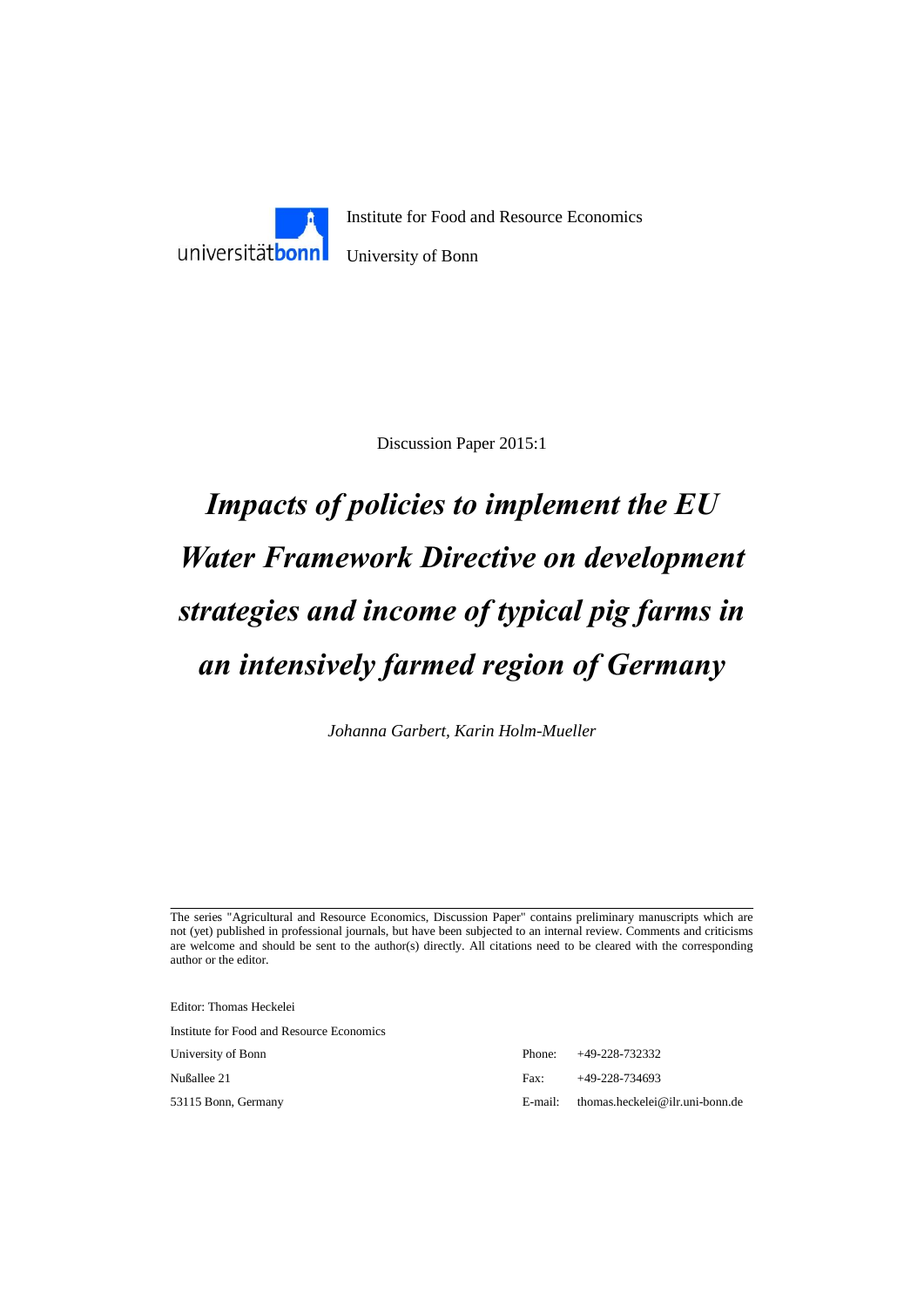# *Impacts of policies to implement the EU Water Framework Directive on development strategies and income of typical pig farms in an intensively farmed region of Germany*

*Johanna Garbert, Karin Holm-Müller*

# **Abstract**

Agriculture is to a large extent responsible for missing the objective of the EU Water Framework, a good condition of water bodies in Germany and other parts of Europe. In Germany, in order to reach this target in future, the Fertilization Ordinance will be amended. Economic instruments would be another option to improve water quality. Against this background, the study examines impacts of such policies on farm strategies and income for certain fictitious, but typical farms that can be seen as representative for the most common pig farm types in the Muensterland, an intensively farmed region in Germany. From a number of farm development strategies, a mixed integer linear programming model identifies the best individual strategy for each policy and the resulting investments, production changes and income effects. The model results confirm that water protection policies decrease potential future incomes of typical pig farms. A tightening of the Fertilization Ordinance by reducing the phosphorus balances that must not be exceeded by the farms significantly reduces future income compared to an unchanged Fertilization Ordinance. The same applies to the introduction of levies on nutrient surpluses – along the lines of the Dutch policy. Nevertheless, future development strategies of the farms stay mainly the same in all scenarios with different water protection policies: Farms increase stable capacity in all scenarios. Along with this growth, manure export increases as well as the number of animals per hectare on the farms.

**Keywords:** Fertilization Ordinance, levies, pig farms, mixed integer linear programming model, manure.

**JEL classification:** Q 18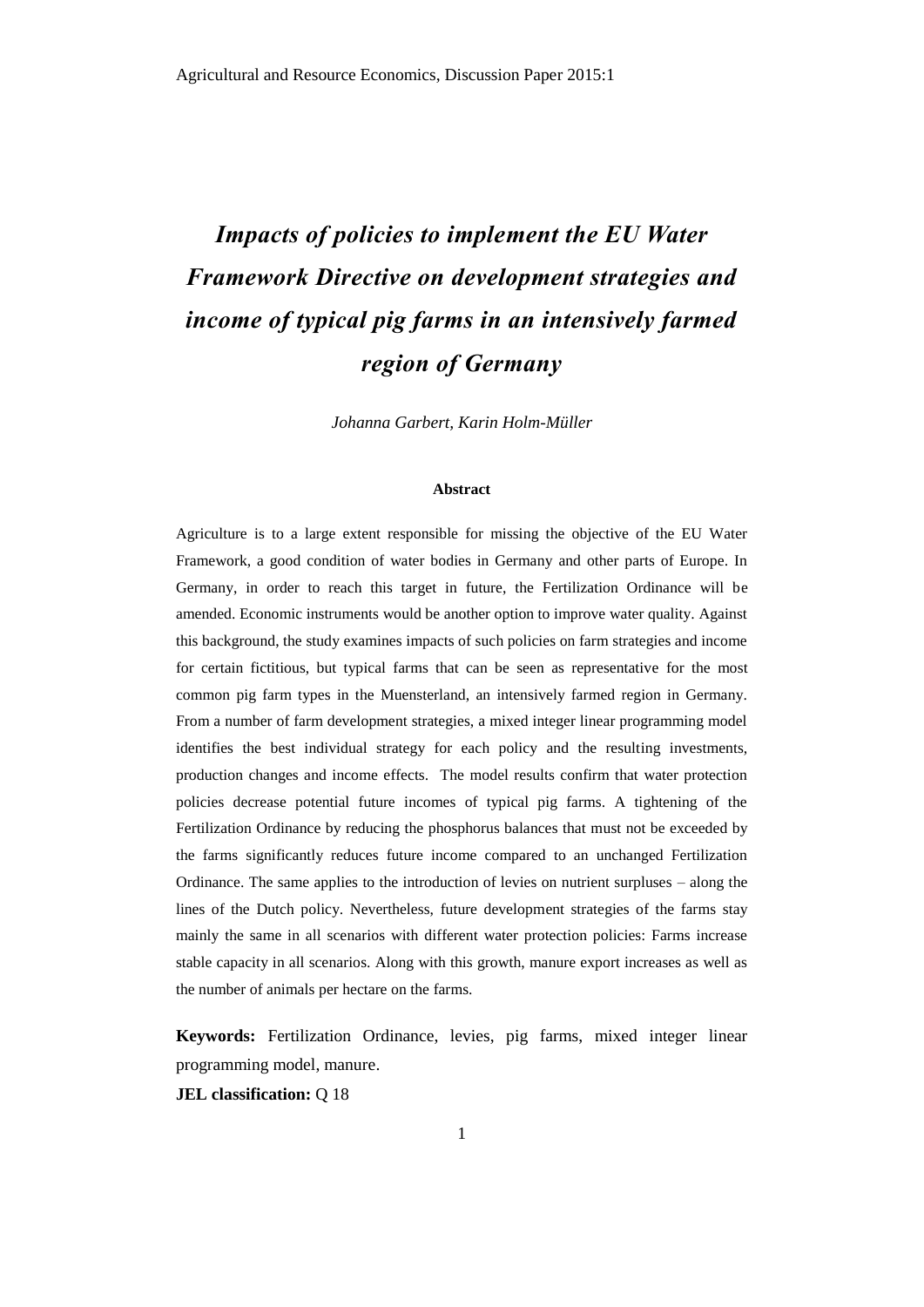#### **1 Introduction**

Agriculture is identified to be one of the most important polluters regarding the diffusion of nutrient discharge into German water bodies. Hence, agriculture is to a large extend responsible for missing the objective of the EU Water Framework Directive, a good condition of water bodies, in Germany as well as in North-Rhine-Westphalia (NRW) in 2015 (cp. MUNLV 2009). That is the reason why especially environmental groups advise a stronger restriction of fertilizing with nitrates and phosphorus than it is currently the case in Germany (cp. e.g. SRU 2004).

High regional nutrient balances and nutrient discharge can be observed especially in intensively farmed regions where a high cattle and/or pig density can be found (cp. BMU and BMELV 2012, p. 43, Haas et al. 2005). Such a region is the "Muensterland", which is located in North-Rhine-Westphalia. Such intensively farmed regions can also be found in other countries: The rising specialization and concentration in regions with favorable conditions on the one hand and the abandonment of cropping in non-favorable regions on the other hand is a phenomenon of an agriculture that opens evermore to the worldwide market (cp. e.g. WBA 2005, pp. 30). Therefore we find this development also in countries like France, Spain, Italy and England with their agrarian-intensive regions Brittany, Galicia, Lombardy, and North-West-England (cp. Pau Vall and Vidal 2011).

Against this background, it will get increasingly important to put in place policies that are on the one hand able to reduce environmental problems in such intensively farmed regions but on the other hand have as few costs as possible. Income losses of farms in such regions are an important part of these costs. Thus, the impacts of different possible policies on farm strategies and income have to be analyzed in order to assess different water protection policies.

Germany tries to reduce the pollution of water bodies by farms with the aid of the Fertilization Ordinance ("Duengeverordnung") but also with means of voluntary measures, i.e. Agri-Environmental Measures (AEM). In order to reach the objectives of the EU Water Framework Directive, the Fertilization Ordinance will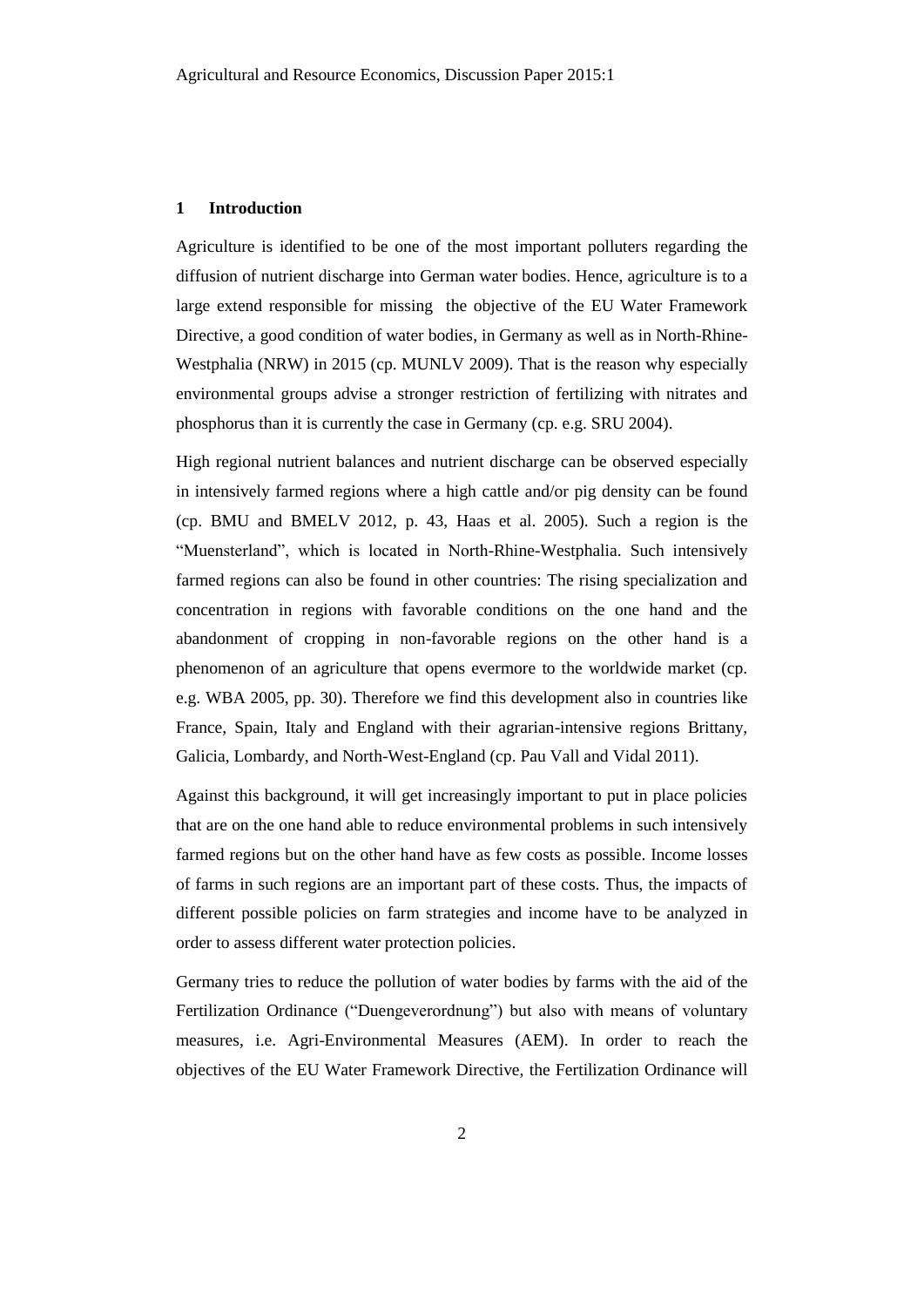be amended (cp. Bund-Laender-Arbeitsgruppe zur Evaluierung der Duengeverordnung 2012a). In the Netherlands farms had to pay levies for nutrient surpluses in the past (cp. e.g. Wegener and Theuvsen 2010, p. 17). The combination of all political instruments – that also comprised e.g. production quotas for pig and poultry and individual projects to improve nutrient management at farm level (cp. OECD 2007, pp. 40) - resulted in a strong reduction of nutrient surpluses in the Netherlands (cp. Baumann et al. 2012, p. 58).

From a resource economic point of view, economic instruments like levies are supposed to be more efficient than regulatory law (cp. e.g. SRU 2004, pp. 219; Gawel et al. 2011, S. 235): The idea is that polluters with relatively low abatement costs avoid more pollution whereas polluters with very high abatement costs e.g. prefer to pay a levy and reduce less. A specific abatement attainment can potentially be reached at lower costs compared to regulatory law that demands the same abatement attainment by every polluter, as the Fertilization Ordinance does (cp. Endres 2007, pp. 124).

Pig farms in the region "Muensterland" are particularly concerned by the requirements of the Fertilization Ordinance: In previous years, many of them have increased their stable capacities. They have to consider the existing limitations of manure disposal according to the Fertilization Ordinance in their development strategies. Especially concerning the phosphorus balance, many farms already produce an averaged amount of manure of more than 20 kg  $P_2O_5$  / ha. As the Fertilization Ordinance limits the fertilization with phosphorus to 20 kg  $P_2O_5/ha$ , they cannot spread all of their manure to their own fields but have to export manure to other farms. If they invest in further stable capacities, they will have to export more manure or rent more land. According to the fertilizer Ordinance they get the building permission only if they either account for enough "manure land" themselves or if they can show up certificates as proof of contracts with other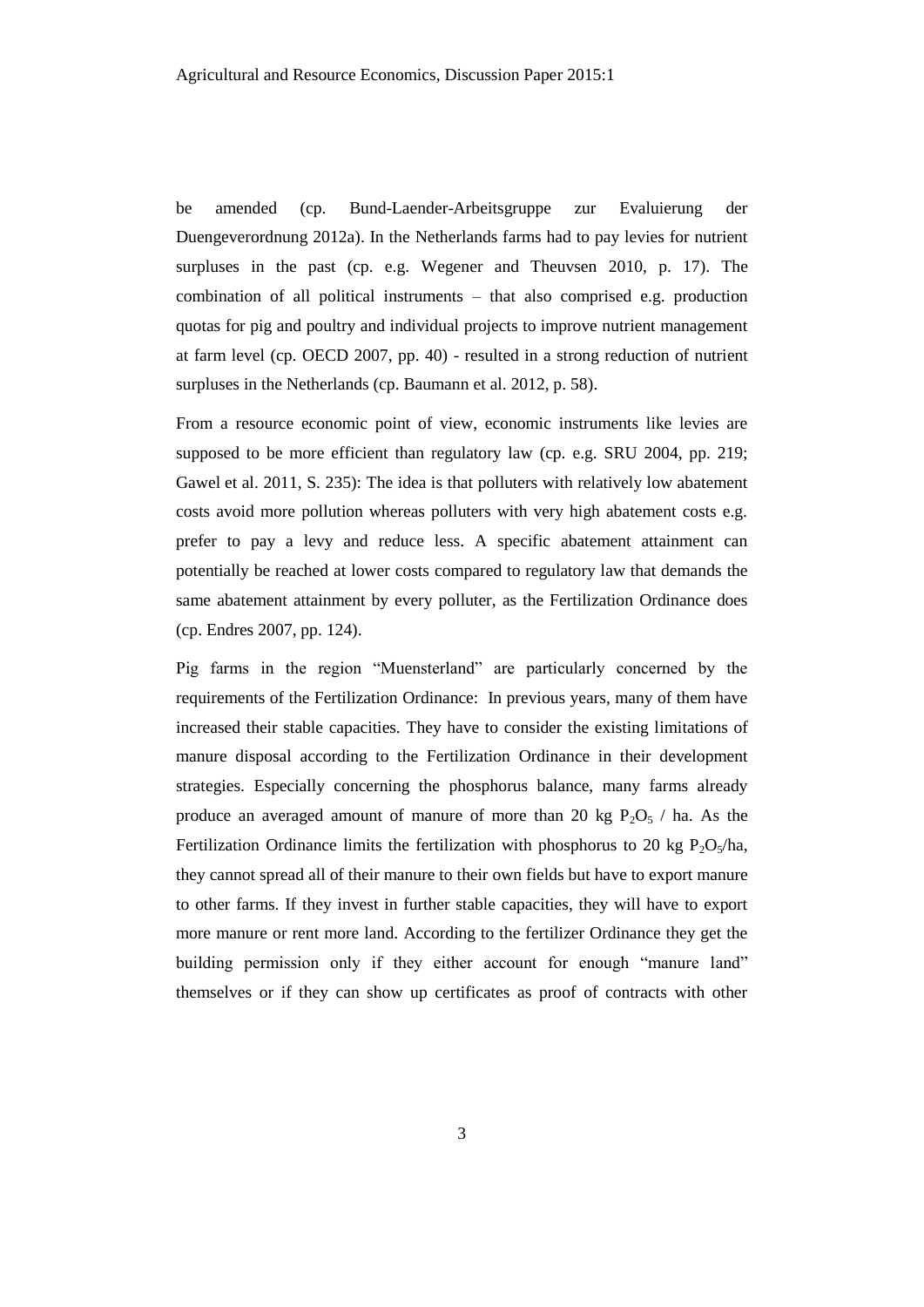farms about manure export (§ 42 Abs. 2 S. 1  $NBauO<sup>1</sup>$ ) Thus, they have to consider either high manure export costs or very high local rental rates within their investment calculations. Stricter limitations of fertilization would certainly increase these already high costs. Pig farms in the region "Muensterland", which are already highly affected by the Fertilization Ordinance, will certainly be even more concerned by a tightening of this instrument and also by alternative water protection policies.

Against this background, the main research objective of this study is to analyze farm development strategies which certain typical pig farms in the region "Muensterland" put in place under different water protection policy scenarios. This includes consequences on investments, production and farm income. They were derived by a single farm model that was continuously discussed with a panel of experts from farms and extension services (see below) .The three analyzed scenarios are the reference scenario, meaning an unchanged Fertilization Ordinance, and the two alternative scenarios: a tightening of the existing Fertilization Ordinance as well as an introduction of levies on nutrient surpluses.

The following sections describe the methodology that is used in the study: Section 2 introduces the model that is developed to elaborate different water protection policies; section 3 describes the used data and analyzed scenarios. Section 4 shows the model results. Finally, in section 5 the results are discussed and conclusions concerning the impacts of different water protection policies on development and fertilizing strategies and income of pig farms in the region "Muensterland" are drawn. This also allows several conclusions concerning the effectiveness of the different analyzed policy instruments.

l

<sup>1</sup> Here, we refer only to the Fertilizer Ordinance. In September 2013 a novel of the Federal Building Code ("Baugesetzbuch") which affects big commercial stables with little fodder production, entered into force. We decided to discuss this separately (see section 5.1) in order to contrast it with the impacts of the fertilizer ordinance and levies.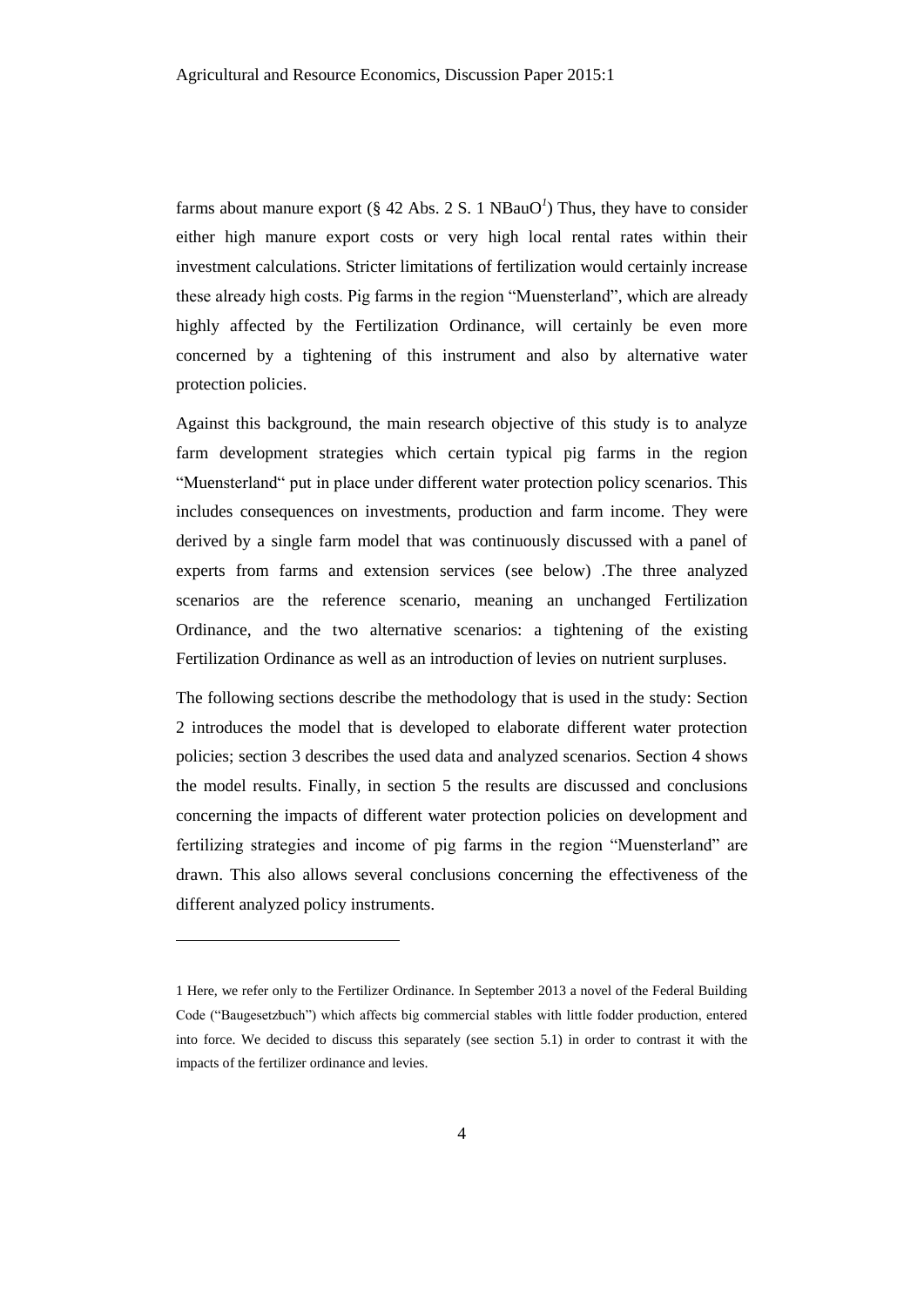#### **2 The model**

Impacts of different political instruments can be analyzed on the sectoral and/or macroeconomic or farm level. Partial or general equilibrium models and regional models allow the analysis of sectoral and regional impacts. But they do not allow studying impacts on single farms or on specific groups of farms, which is one of our main interests. This is possible with models on the farm level. The disadvantage of such models is that they depend on exogenous prices of products and factors that are endogenous in aggregated models (vgl. DEITMER 2006, p.29).

The decision for a specific type of model also depends on the political instrument that should be analyzed. Political instruments that have very farm specific effects can hardly be analyzed by aggregated models, here models on farm level are preferable (cp. BALMANN et al. 1998, p.223). On the one hand, this study analyzes impacts of instruments like the Fertilization Ordinance, which have farm specific effects. On the other hand it focuses on very specific groups of farms (hog finishing farms, piglet breeding farms and pig farms with a closed system in the region "Muensterland"). This is the reason why we use a single farm model.

Apart from the question of aggregation level, it has to be decided how time should be considered in the model. Steverink et al (1994) used a static LP model to investigate the impacts of environmental policies on cattle breeding goals of one dairy farm.

But the static analysis ignores the development of farms over time. Neither does the comparative-static analysis, which compares two static equilibriums (cp. Gabler Wirtschaftslexikon) show how farms develop over time when past decisions influence future development possibilities. This is only possible by dynamic models. Accounting for these path-dependencies is very important whenever investment decisions will impact future periods' outcome, which surely is the case when pig farms might grow.

Generally, the consideration of time raises the complexity of models enormously. This is the reason, why models that consider the interactions between farms (like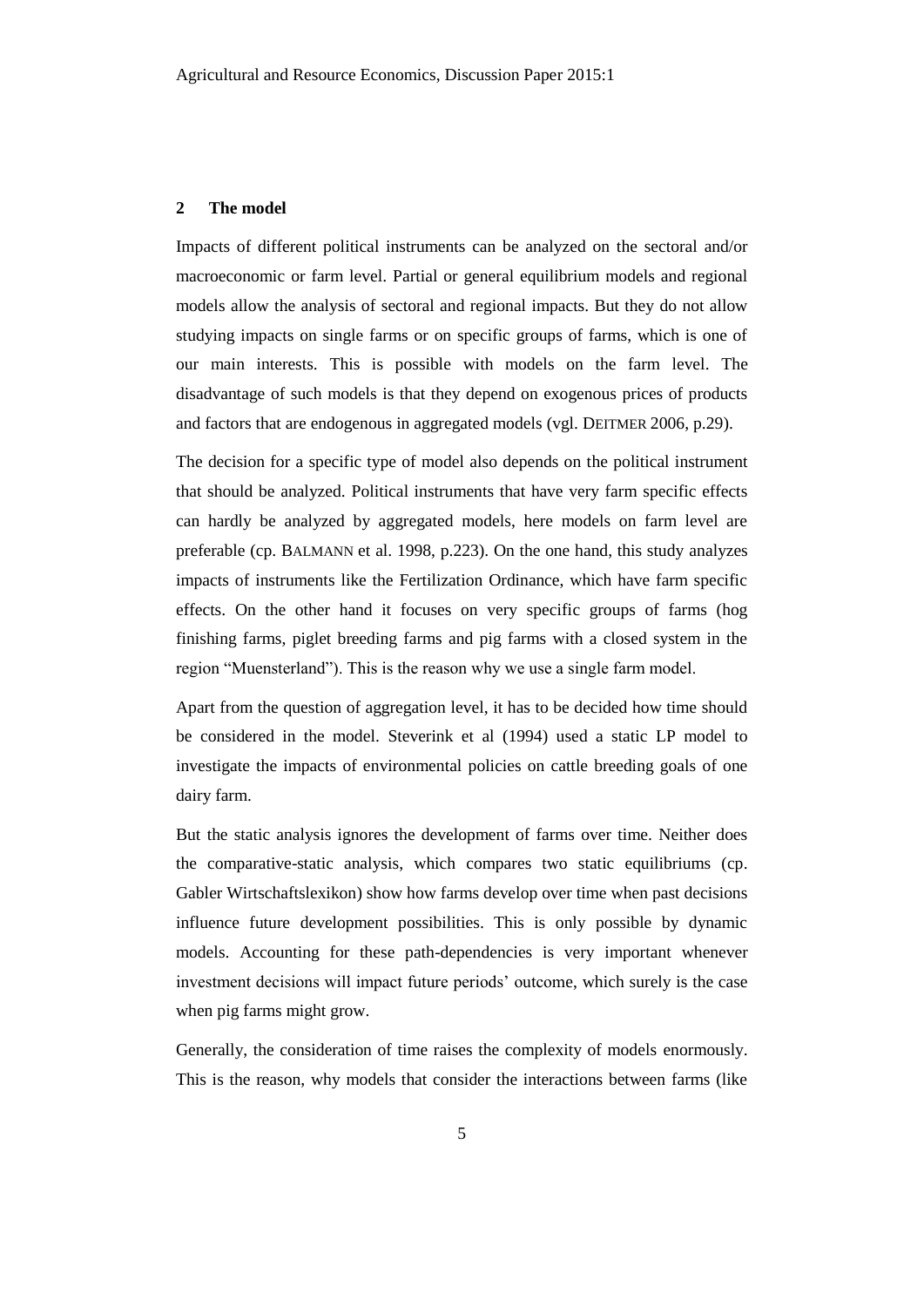partial/general equilibrium or regional models) and therefore already have a high complexity, are mostly comparative-static.

In order to simulate reactions and development strategies of pig farms in greater detail under different politic scenarios and to show their development over a whole period by regarding path dependencies, a dynamic programming single farm model is used in this study (cp. Steffen and Born 1987, pp. 278; Mailitius 1996, p. 179f).

The model uses a mixed integer linear programming approach to integrate binary variables as it would not make sense to model e. g. continuous number of hog places for new stables. The farm is a portfolio of production activities (cp. Hardaker et al. 2004, p.145) which the farm manager optimizes in such a way that the farm income becomes maximal. The dynamic model optimizes farm activities simultaneously over all periods. This results in optimal adoption pathways to changing external variables. It is assumed that the decision maker knows in advance the development of all external variables e.g. prices. As perfect information is assumed, the results have a normative character and show how farm managers should react to changes in external variables in order to maximize their income (cp. Keusch 2001, p. 11).

Lengers and Britz (2012) developed such a model, called DAIRYDYN, to analyze costs of dairy farms reducing greenhouse gas emissions. The basic structures of DAIRYDYN were transferred to the hog sector and adopted to the problem statement of this research. Beside the required changes in the model in order to account for totally different operation flows in a hog instead of a dairy farm the model is extended by a phosphorus balance, respective restrictions, and the possibility to export manure and to rent land, among others.

The fully informed, risk neutral and rational decision maker schedules the production and investment program at the beginning of the projection period 2012 till 2025 in such a way that the net present value of expected profits is maximal. He has to maintain a positive cash balance, but can also take up credits which have to be paid back at the end of the optimization horizon (cp. Lengers and Britz 2012, p.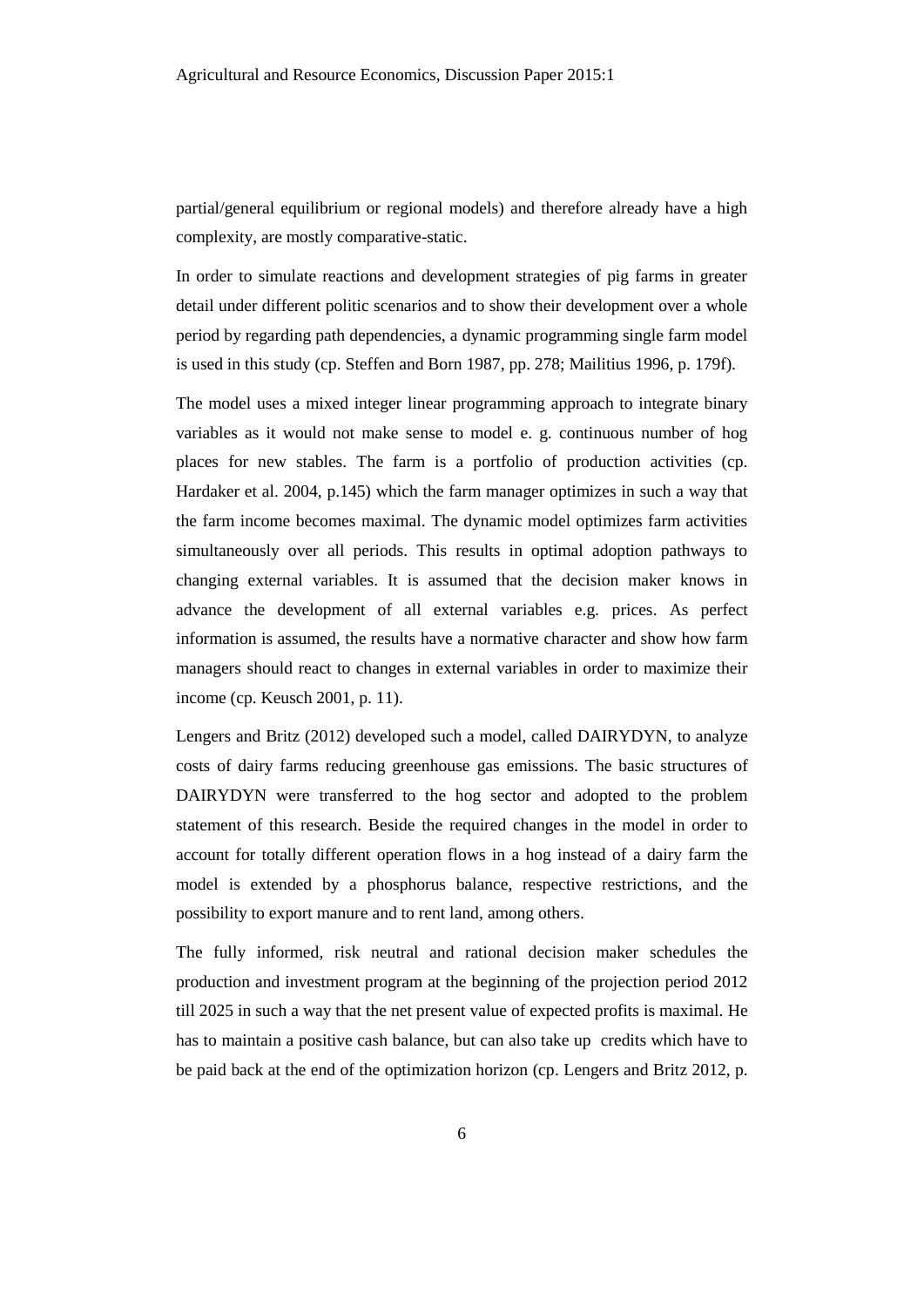122). The optimization horizon ends at the end of the usage lifetime cycle of the stables that are built during the projection period. This allows to model investment decisions which are not influenced by the liquidation of the farm at the end of the optimization period. Between the end of the projection period and the end of the optimization period prices, costs and performance parameters are assumed to be constant.

### 2.1 *Animal production*

The modeled animal production processes are breeding piglets and fattening hogs. In the typical piglet breeding farm, the piglets are sold when they reach a weight of 25 to 30 kg. The typical combined farm first breeds the piglets and then fattens them (closed system), but it can also decide to sell them. The typical hog finishing farm buys young pigs and fattens them. Typical performance data, labor requirements, manure excretions and costs of the productions processes and also the selling weights were obtained by means of discussions with the experts within the panels.

As sows live longer than one year, decisions on the sow herd in one year have consequences on the sow herd of following years. Sows reaching their maximal age need to be slaughtered. Additional slaughter is possible to reduce the herd size. Young sows can be bought to recruit the herd. Sows give birth to piglets according to the defined performance. In the combined farm the number of raised piglets and in the hog finishing farm the number of bought young pigs - minus the losses during fattening gives the number of slaughtered hogs.

# 2.2 *Feeding*

Fodder can either be produced or bought. To guarantee that the pigs get enough minerals and protein, a minimal fraction of soya meal and mineral fodder is defined which can only be bought. These fractions are defined according to fodder ratios used in reality for sows, piglets and hogs considering the different fodder phases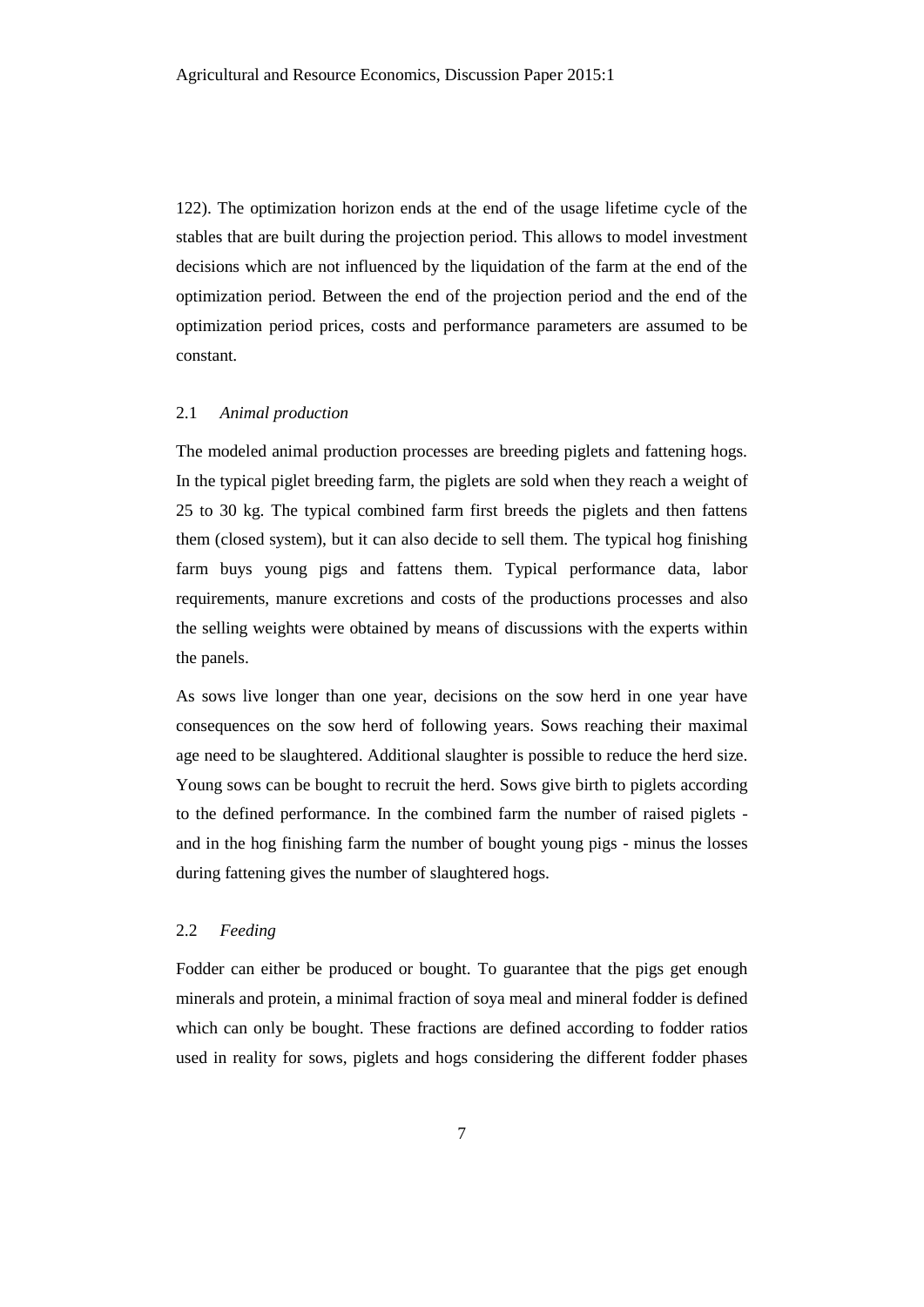(cp. Kirchgeßner et al. 2011, pp. 239; LWK NRW 2010). The fodder quantities per pig result also from the panel discussions.

The model assumes a three-phase feeding. It furthermore assumes a phosphor reduced fodder ratio.

# 2.3 *Cropping*

As the model focuses on pig production, the plant production is depicted very roughly: modeled farms can only choose to grow grain (barley, wheat, and triticale) and corn which are the typical grown cultures, following the experts. Corn cultivation is restricted to 50% of the crop rotation (cp. LWK NRW 2012c, p. 1). Requirements to labor, machines as well as yields, costs and prices are taken from KTBL (2010). The produced amount of grain and corn is used as fodder. The surplus can be sold.

# 2.4 *Nutrient balances and fertilization*

Nutrients out of mineral fertilizer and manure contribute to the nutrient balance whereas nutrient removal through harvest as well as manure export reduces phosphorus and nitrogen balances. Nitrate out of manure is reduced by gaseous Nlosses. Fertilizing with mineral and organic fertilizer has to fulfill the nutrient requirements of the plants but should not significantly exceed the demand: the Fertilization Ordinance restricts the nutrient surpluses. It allows a nitrogen balance of 60 kg N/ha and phosphorus balance of 20 kg  $P_2O_5/$  ha in average of the farm's hectares and over several years. Furthermore nitrogen out of manure should not exceed 170 kg N/ha/a. Fertilizing with manure or other mineral fertilizer containing N is forbidden from 1th November till end of January on arable land. These restrictions are implemented in the model.

# 2.5 *Capacity, investments and financing*

In the initial situation the modeled farms have specific equipments of stables and manure reservoirs. This equipment was discussed in advance with the farm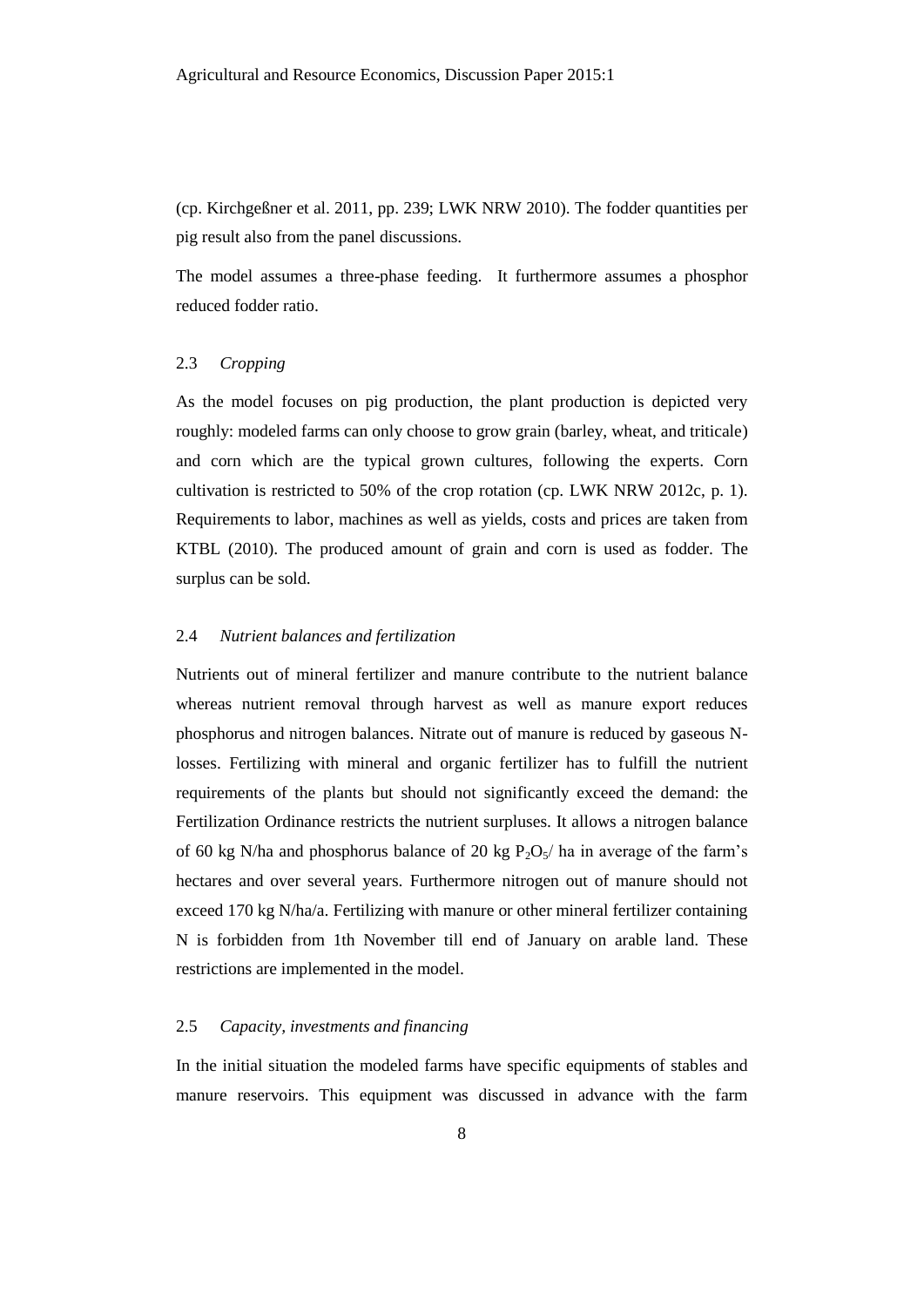consultants within the panels. Investment decisions over different stable types (for sows, piglets and fatteners) in different sizes can be made every second year. Thereby, the number of binary variables is kept at a manageable size (cp. Lengers und Britz 2012, p. 125). The mentioned investments allow farmers to build up new herd capacities or to replace old stables. They can also decide to build up more manure reservoirs or to replace old ones. Stables and manure reservoirs cannot be sold. The value of sellable technical equipment compensates for their demolition costs at the end of their usage lifetime (cp. Lengers und Britz 2012, p. 126).

Investments can be financed from accumulated cash or credits. Credits are distinguished by interest rate and pay-back time. Accumulated cash gives interest (cp. Lengers und Britz 2012, p. 126).

# 2.6 *Labour, land and manure export*

Beside the family employees that are on hand at the typical farms in the initial situation, they can hire an apprentice and a further external employee. The farms have initial equipments of own and rented hectares. Annually they can decide to rent more or less land. Land is needed for cropping but also to apply manure. If not all manure can be spread to the farm's land without valuating the restrictions of the Fertilization Ordinance, it has to be exported. Manure export is costly (cp. chapter 3).

# **3 Data scenarios**

In order to analyze the effects of different water protection policies on pig farms, data from "typical" farms are used. Many characteristica of these typical farms were obtained within a panel process, in which per panel two to four consultants as well as a group of eight farm managers of pig keeping farms in the region "Muensterland" took part. The data basis was then complemented with, statistical and engineering-data (cp. LWK NRW 2012, KTBL 2010, LWK NRW 2011 a+b). Compared to the concept of representative or average farms, "typical" farms are also orientated on real farms in a region but they do not depict all details of them.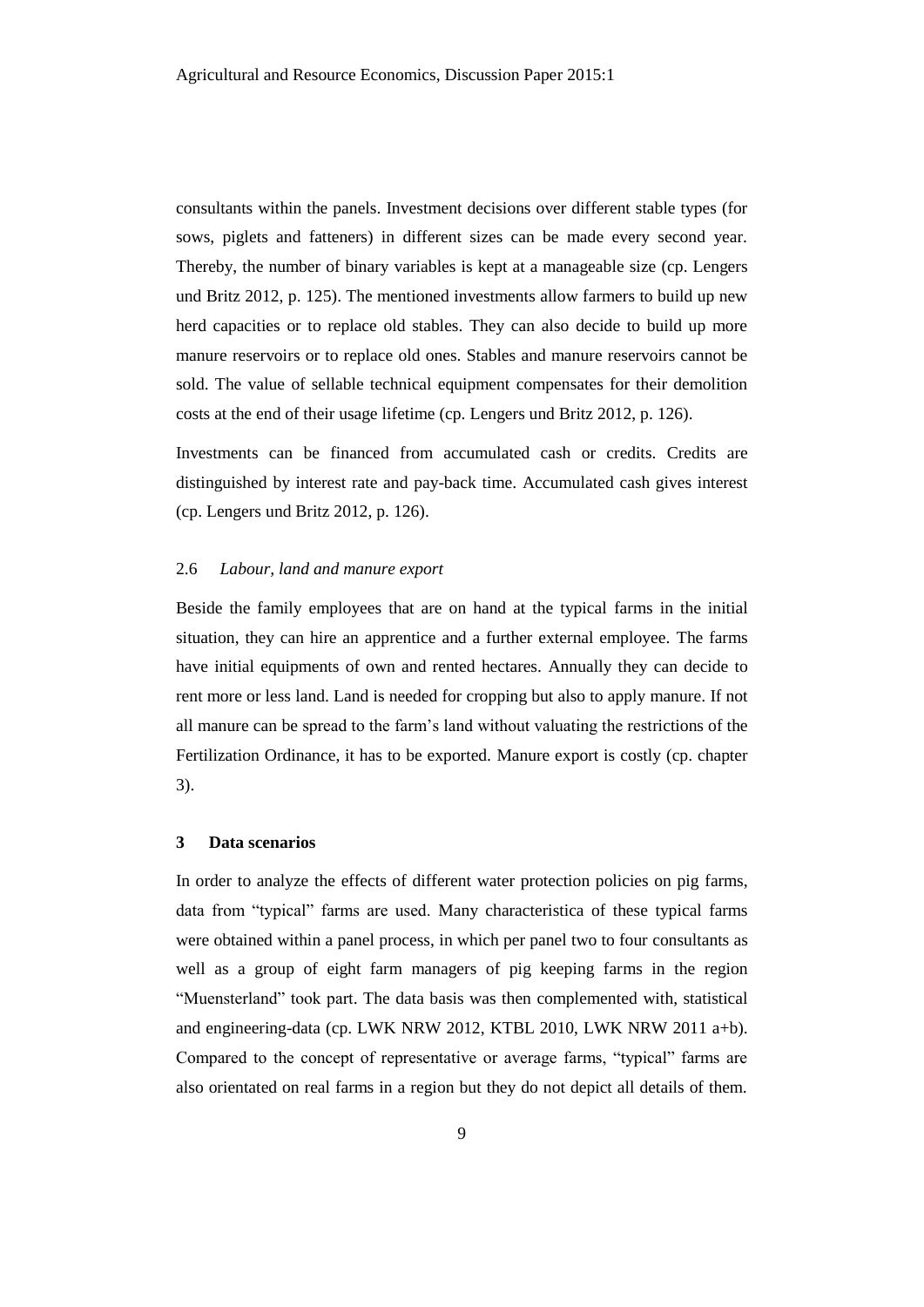Advantages of using the concept of typical farms compared to that of average farms are especially that the panel process generates data that can incorporate the newest developments in great detail. Moreover, variables (like e.g. the age of existing stables) can be used that cannot be seen within any statistic (cp. Hemme 2000, pp.19). The panel process allows a plausibility check of the received data so that the modeled farms and farm reactions are very realistic and untypical production processes can be eliminated (cp. Farwick and Krämer 2008, pp. 2). Our panel process is an iterative process and combines the methods that are used by Hemme (2000, pp. 20), Deitmer (2006, pp. 33) and Farwick and Berg (2011, pp. 63) .

The region "Muensterland" can be divided into the two regions "Westmuensterland" and "Muensterland Nord-Ost". The situation in both regions is slightly different, especially concerning the land market and the pig and animal density, and different extension services give advice to the pig farms. Against this background typical farms were identified for each region. Some farms work in a closed system, in which piglets are raised and then fattened. But most farms specialize either in piglet breeding or in hog finishing. Therefore, three typical farms were described for each of these systems in each of the two regions.

The typical hog finishing farm in "Westmuensterland" is for example representing an important part of the hog finishing farms in a region with a high cattle and pig density as concerns size, husbandry system, labor endowment, fodder, crops and production technology (cp. Deitmer 2006, p. 3). This essay shows exemplarily the results for three of the six typical farms. Thus, table 1 shows the most important figures of the typical hog finishing farm in the region "Westmuensterland" and that of the typical piglet breeding farm and the typical closed system in the region "Muensterland-Nordost". The size of all farms exceeds the statistical average (cp. it.NRW 2012) as the statistic contains also e.g. part-time farms that are not in the focus of this study.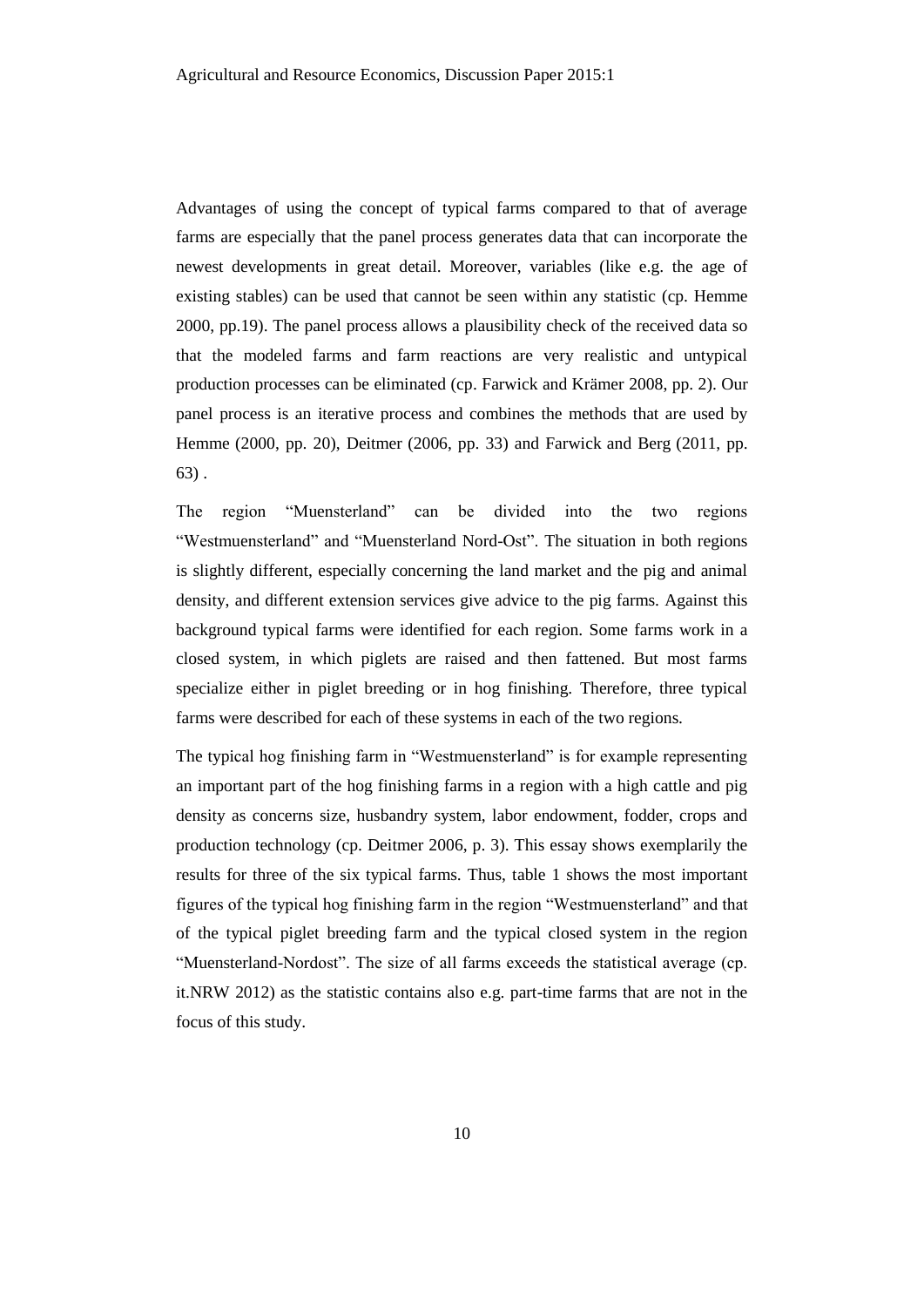| Criterion                                | Unit           | Hog          | Piglet          | Closed   |
|------------------------------------------|----------------|--------------|-----------------|----------|
|                                          |                | finishing    | breeding System |          |
|                                          |                | farm         | farm            |          |
| Stable capacity                          |                |              |                 |          |
| Hog                                      | Places         | 2300         | $\Omega$        | 1000     |
| Sow                                      | Places         | $\mathbf{0}$ | 270             | 120      |
| Remaining use time of the stables Years  |                | 12           | 9               | 9        |
| including production technology          |                |              |                 |          |
| Agricultural land                        | ha             | 80           | 42,5            | 60       |
| Arable land                              | ha             | 80           | 42,5            | 60       |
| Grassland                                | ha             | $\mathbf{0}$ | $\overline{0}$  | $\Omega$ |
| Proportion of Rented land                | $\%$           | 50           | 50              | 67       |
| Rental rate                              |                |              |                 |          |
| Within "new" contracts                   | €              | 950          | 800             | 800      |
| Within "old" contracts                   | €              | 550          | 400             | 400      |
| Proportion of specific crops in the crop |                |              |                 |          |
| rotation                                 |                |              |                 |          |
| Grain (wheat, barley, triticale, %       |                | 50           | 60              | 60       |
| rye)                                     |                |              |                 |          |
| Corn                                     | $\%$           | 50           | 40              | 40       |
| Labor endowment                          | ${\rm FTE^*}$  | 1,5          | 1,5             | 1,2      |
| Capacity of external manure reservoirs   | m <sup>3</sup> | 1700         | 500             | 800      |

Table 1: Main characteristic of three typical farms in the region "Muensterland"

*Source: Own calculation and illustration.*

"Muensterland" is the hot spot of pork production within North Rhine-Westphalia (NRW) and one of the two hot spots in Germany: about one quarter of all German pigs are raised in NRW (own calculations according to Statistisches Bundesamt 2012, p. 21). The pig farms in the region "Muensterland" raise 58% of all pigs in NRW. These are 1.2 million piglets, 0.3 million sows and 2.4 million hogs (own calculations according to it.NRW 2011a, p. 16). Thus, the farms identified to be typical for that region represent a high number of pig farms and pigs in NRW and Germany.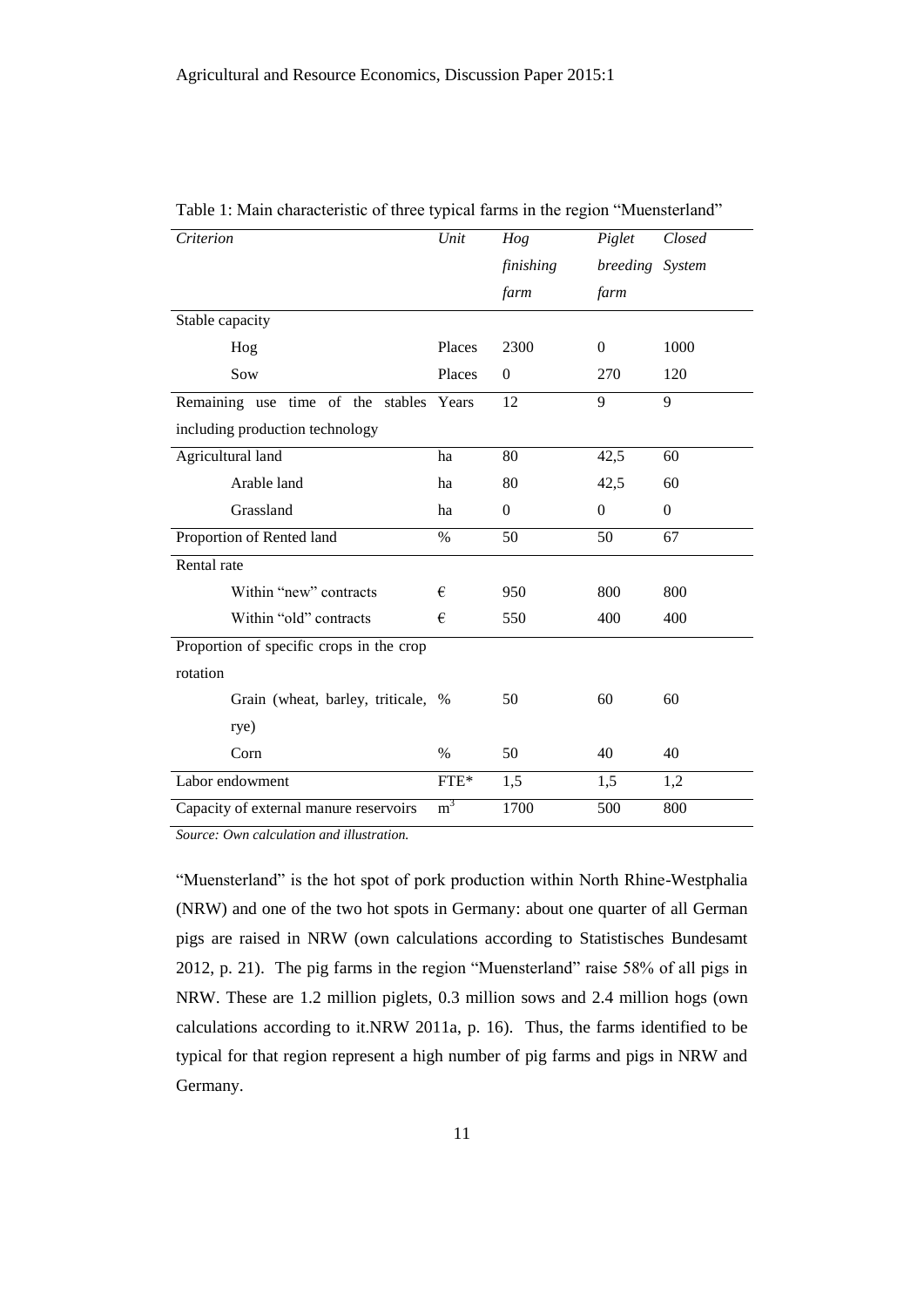One caveat in the use of typical farms as described by the extension officers is that they are very often more successful than the average. Especially farms that are planning to quit the business do not make use of consultation offers. They are therefore not represented by the "typical farms" in this study. Therefore, with our approach we can show how certain farms in the region will react to different policies, but we cannot say anything about changes of e. g. farm structure or the overall number of pigs in the region. We will come back to limitations of the study result in the discussion section.

According to the Common Agricultural Policy (CAP), it was assumed in all scenarios that the proposal of the European Commission (EC), which the EC released in November 2011, will be implemented. In other words from 2013 on, 7 % of the arable land of the pig keeping farms cannot be used for the disposal of manure or the production of grain or corn. Under that condition the farms receive direct payments as a regional uniformed premium minus the modulation. Also the claim of the EC to stick to a trinominal crop rotation is considered (cp. chapter 3). The ban of changing grassland to arable land is not considered separately as the farms only use arable land (cp. table 1).

In all scenarios the forecasts of FAPRI-ISU (2011) concerning the developments of prices of pork, piglets and fodder were assumed. These are trends that are projected for the whole world market. As pork is a worldwide traded commodity, it makes sense to take such worldwide price trends. The price for piglets follows the pork price in the long run. Therefore for piglet prices the same trends as for pork prices were put into the model. For the development of fodder prices, the prognosis for the wheat price, which can be seen as leading price for grain, is used. This is also a price that is built at the world market. This is the reason why the prognosis by FAPRI-ISU (2011) for worldwide trends are also a reasonable assumption for the development of fodder prices. We assume that farmers are also orienting their expectations at these forecasts.

The forecasts assume a strong increase in pork prices and a much lesser increase in fodder prices.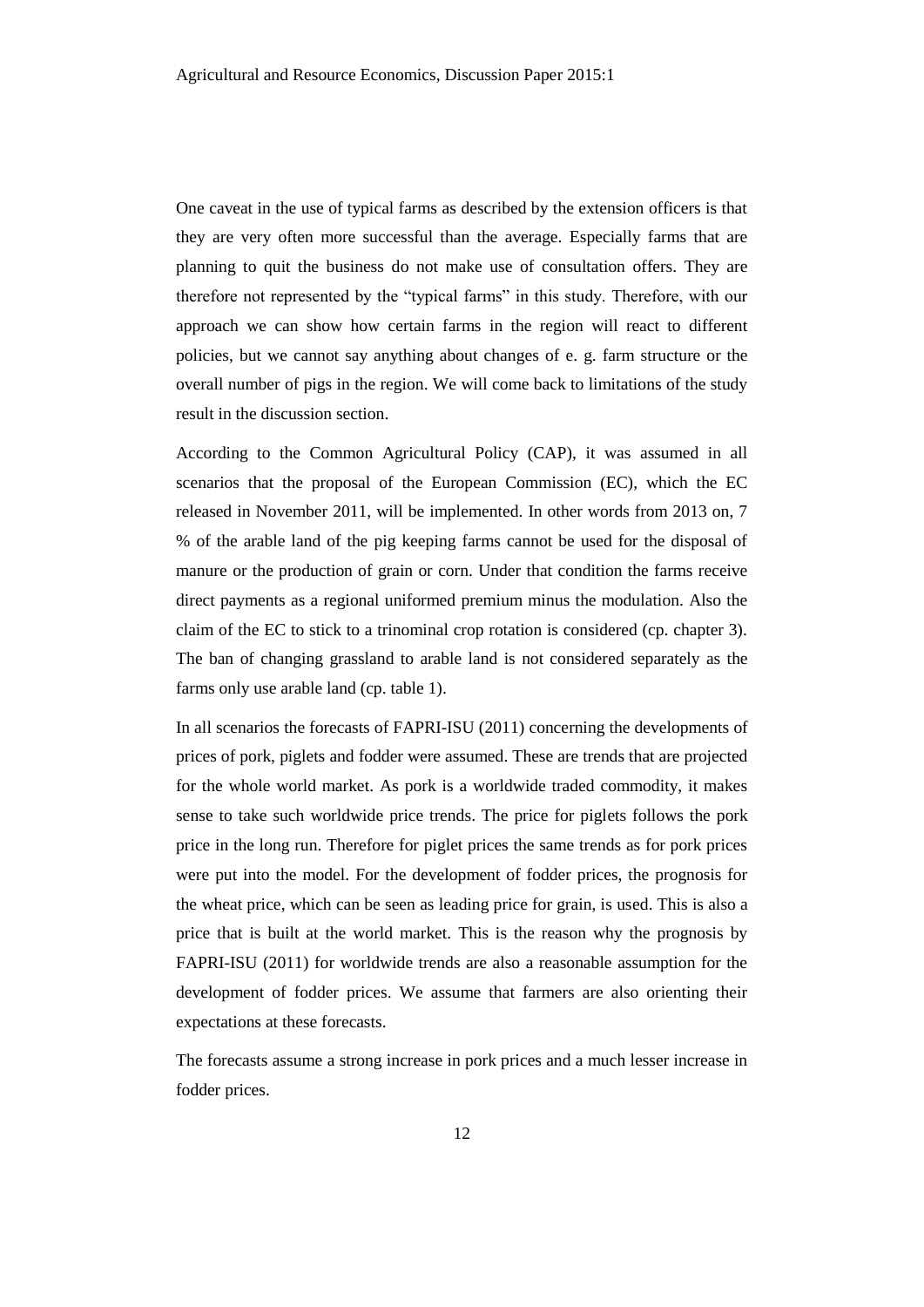The assumed developments of performance and further cost parameters base partly on the forecasts of the experts. Additional assumptions concerning e.g. private expenditure are a result of the analysis of the results of bookkeeping pig farms (cp. LWK NRW 2012) and of KTBL (cp. KTBL 2010). For these variables it is more reasonable to take these "local" data. For example, the development of performance parameters can better be projected by analyzing past trends in bookkeeping data or by the discussion of projections with local experts than by taking worldwide trends. The same is true for prices that are built at local markets like rental rates for land and export costs for manure. The first is a result of developments on the local land market. The last is the outcome of demand and supply at the so called "nutrient stock" ("Naehrstoffboerse") in North Rhine-Westphalia.

The discussions within the panels furthermore allow us to account for feedback mechanisms. These mechanisms take place on the one hand at the land market and on the other hand on the market for manure exports ("Nährstoffbörse"). They cannot be captured within the single farm models used in our analysis, but are, of course, very important for farm developments. This is the reason why the developments on these two local markets were discussed in great detail and for every scenario with the local experts. Within these discussions past trends resulting from analyses of bookkeeping results and other statistical information (cp. e.g. LWK NRW 2012) were taken into account as well. Furthermore structural circumstances were discussed intensively. Moreover, the discussions were taken up again after having the results of the model calculations. If the experts judged that certain strategy that came out of the model would change the assumed prices for land and manure exports, the relevant external parameters were changed in the model and the calculations were repeated. By this iterative panel process, the resulted trends on the land market and on the market for manure exports could be captured in the model.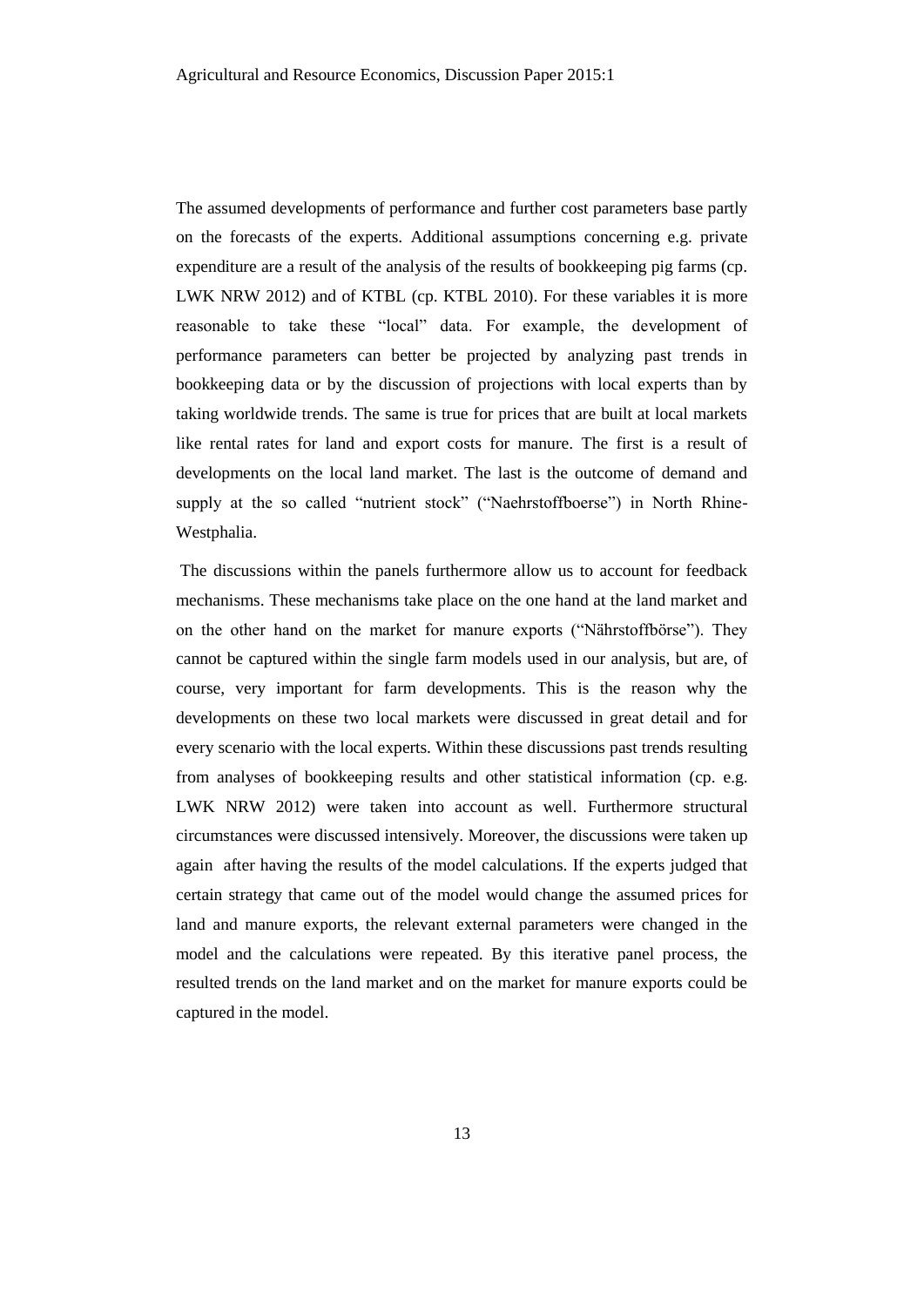We do not have to account for any feedbacks to the prices for pork, piglets and fodder. As it was already mentioned, these prices are built at the worldwide market. It can be assumed that the influence of the developments of the farms in the region "Muensterland" on worldwide prices will be too small to make any difference and therefore can be disregarded.

The reference scenario (=scenario 1) assumes the continuation and full implementation of the Fertilization Ordinance as it is at the moment, mainly related to the following contents (cp. BGBl 2007):

- "The amount of livestock manure applied in any year to agriculturally used land on a holding, together with that deposited to land by livestock, must not exceed 170 kg of nitrogen per hectare." (BMU 2012, p. 44)
- Application of fertilizers to arable land is prohibited from 1th of November till 31th of January (cp. BMU 2012, p. 43).
- The N area balance, calculated as the average input/output per hectare of the three preceding years, must not exceed 60 kg/ha.
- The  $P_2O_5$  area balance, calculated as the average input/output per hectare of the six preceding years, must not exceed 20 kg / ha per year (cp. BMU 2012, p. 44).

Already in the reference scenario it is assumed that the costs which have to be paid for the manure export (per cubic meter manure exported to other farms) increase yearly. The discussions within the panel process showed that the amount of manure that is exported from farms in this regions to farms in other regions increased heavily in the past. The experts assume that this will be continuing in the future. If the overall amount to be exported out of this region will increase, also the cost per cubic meter of exported manure will increase. This is due to the following relation: The higher the amount of manure that has to be exported to other farms, the harder it is to find a farm within the region that still has capacity to absorb "foreign" manure. As the so called "Verordnung über das Inverkehrbringen und Befördern von Wirtschaftsdünger" - that was put in place at the 21.07.2010 - forces the farms to report the amounts of manure export, the compliance to the Fertilization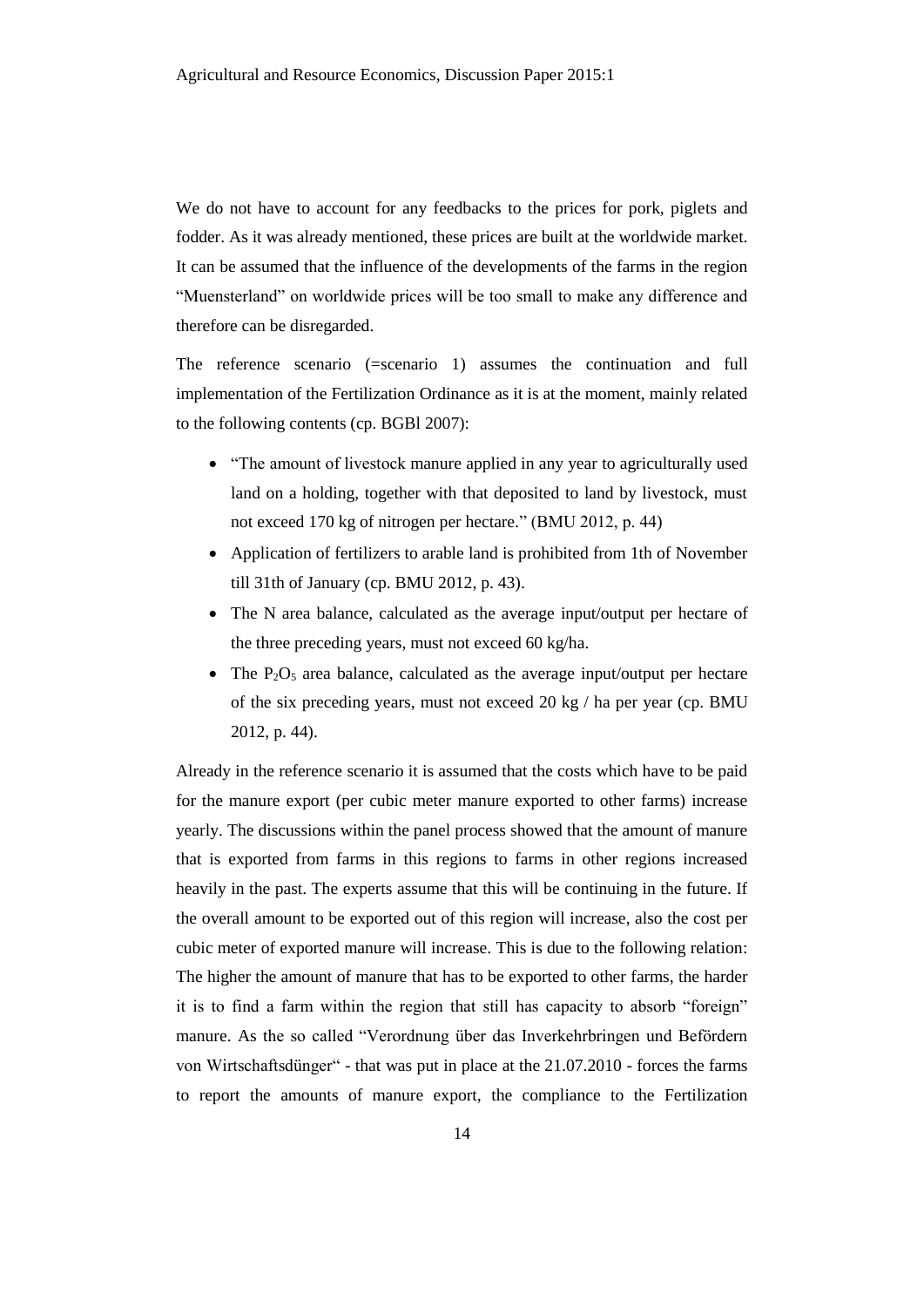Ordinance is surveyed also on farms that import manure. To find farms that can absorb foreign manure and still show compliance to the Fertilization Ordinance, the distribution radius has to raise with increasing export amounts. Therefore the transport distances as well as transport costs rise. The yearly cost increase, projected within the panel process, is 30 Cent per cubic meter manure in the region "Muensterland Nord-Ost" and 60 Cent for hog finishing farms in the region "Westmuensterland", starting with  $7 \in \mathbb{R}$  per cubic meter in both regions at the beginning of 2012. The reason for the higher increase in "Westmuensterland" is that already today the animal density is higher there than in the region "Muensterland Nordost". Therefore the regional phosphorus balance is very high in "Westmuensterland". For example the county "Borken" has the highest regional phosphorus balance in whole North Rhine-Westphalia (cp. Jacobs 2011, LAURENZ 2006, p. 5., DMK 2012). Furthermore the region directly borders to the Netherlands, from where a lot of manure is coming in the region, which probably won`t change in the future.

Scenario 2 assumes a tightening of the Fertilization Ordinance. One central demand of the German Advisory Council concerning Fertilizing (Wissenschaftlicher Beirat fuer Duengungsfragen 2009, 2011) and other environmental associations and scientific councils (cp. among others SRU 2004, p. 218; Wissenschaftlicher Beirat Bodenschutz des BMELV 2000, p. 66) was the reduction of phosphorus balances on soils that are already saturated with phosphorus. In the same line, the working group which the German Federal Ministry of Food, Agriculture and Consumer Protection constructed to work out proposals for an amendment of the Fertilization Ordinance, advises to reduce the maximum phosphorus balance to zero on such soils (cp. Bund-Länder-Arbeitsgruppe zur Evaluierung der Duengeverordnung 2012). That would affect most soils in the region "Muensterland" (cp. e.g. Haas et al. 2005).

Therefore, in the alternate scenario (=scenario 2) it is assumed that the  $P_2O_5$ balance must not exceed 0 kg/ha/year per farm. This also means a strong reduction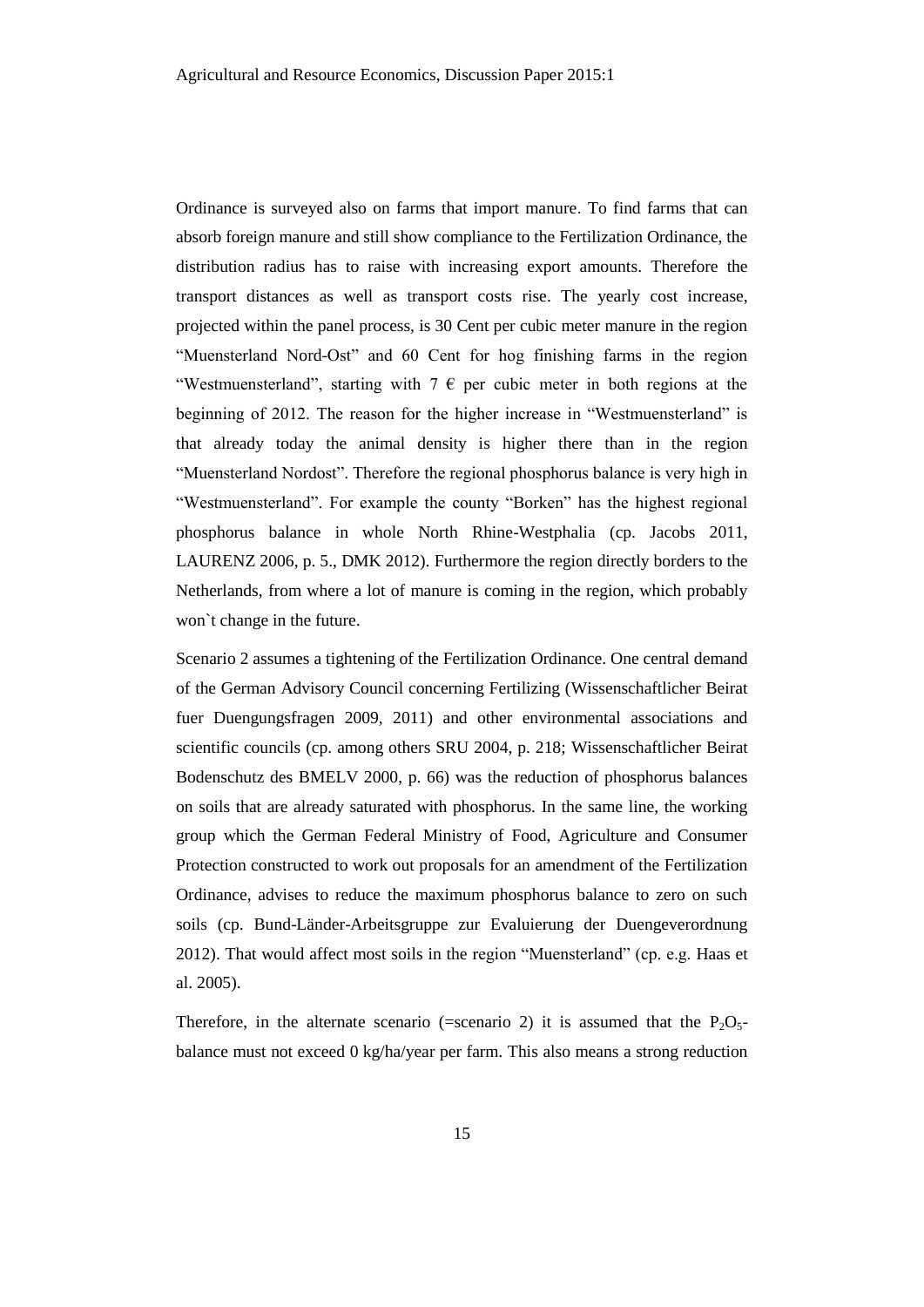in the N balance, as most nitrate fertilizer in pig keeping farms is manure with a given relation of  $P_2O_5$  and N.

The rest of the standards of the Fertilization Ordinance are the same in scenario 2 as in scenario 1.

As a consequence of the reduction in the phosphorus balance in scenario 2, it is assumed that the amount of manure exports out of the region increases compared to the reference scenario. The panel experts assume that this would also lead to a stronger increase in the cost of manure export. As a consequence in scenario 2 the yearly increase is not 30 but 75 Cent per cubic meter manure in the region "Muensterland Nordost". In the region "Westmuensterland" the yearly increase is assumed to be 1 Euro instead of 75 Cent per cubic meter manure for hog finishing farms.

In contrast, it is assumed that the rental rates increase in the same way as they do in the reference scenario: according to the experts, pig farms will export more manure instead of renting more land if they have to keep this new lower limit.

The third scenario (scenario 3) models the introduction of levies for nutrient surpluses, as it was done within the so called MINAS (MINerals Accounting System) in the Netherlands between 1998 and 2005: the levy amounted to 2.30  $\epsilon$ per kg N-surplus and  $9.10 \text{ }\epsilon$  per kg P<sub>2</sub>O<sub>5</sub>-surplus (cp. Wegener and Theuvsen 2010, p. 17). The OECD criticized that within the MINAS high levy-free surpluses were possible. Only if the surpluses lay above these borders, the farms had to pay levies. The OECD judged that without those levy-free surpluses the instrument would have worked much better (cp. OECD 2007, p. 49; and also SRU 2008, p. 470). That is why the scenario 3 introduces levies for each kilogram of surplus.

The impacts of levies for nutrient surpluses are analyzed by creating three different scenario variations: scenario 3a models the introduction of such levies (the same rate as in the Dutch case) that subsist parallel to the already existing limitations of the Fertilization Ordinance. Among others, the limitation of the allowed nutrient surpluses stays the same as in the reference scenario. The farms can decide to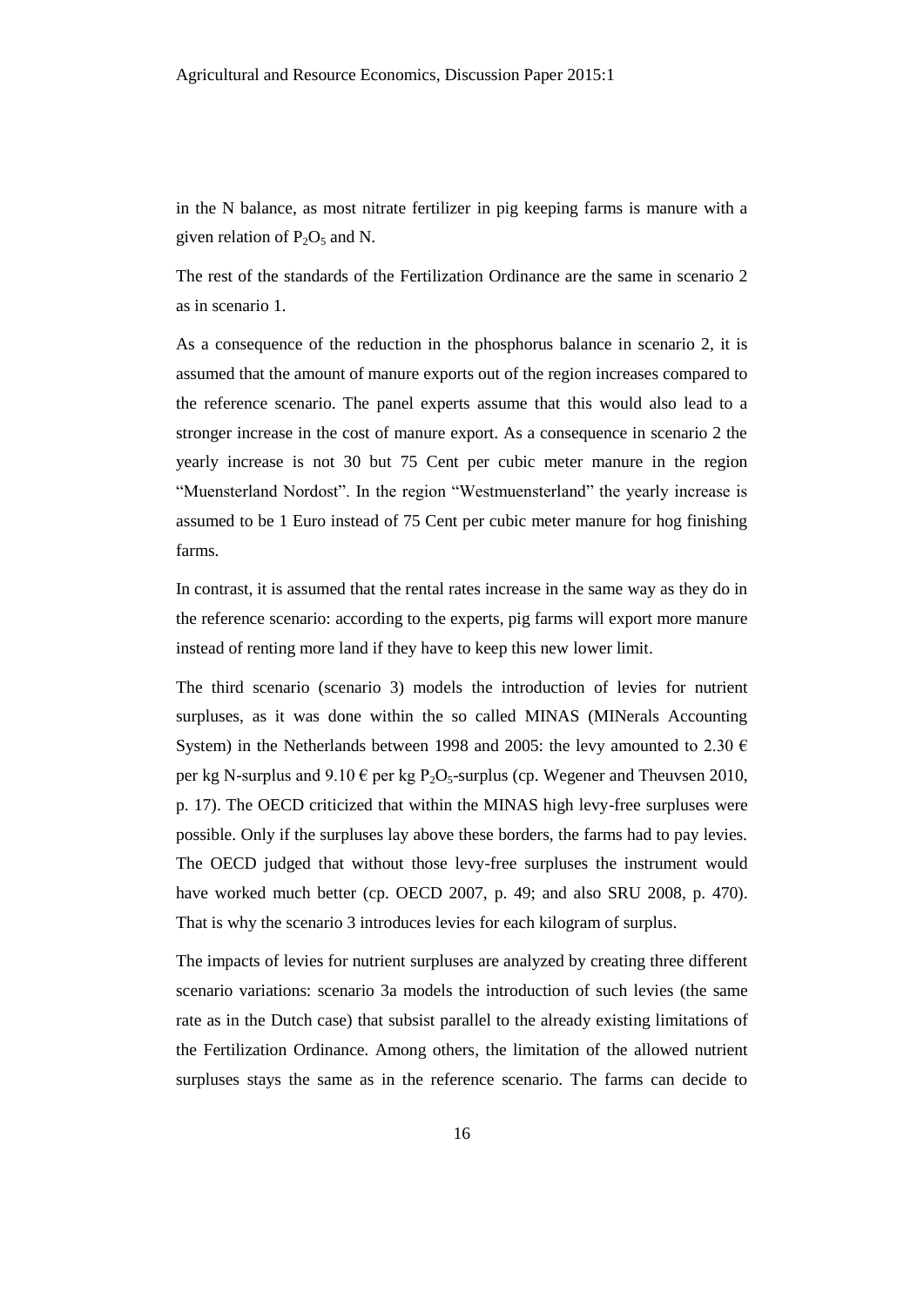produce surpluses until they reach the limits of the Fertilization Ordinance, but have to pay levies for these surpluses. Or, in the other extreme, they reduce their surpluses and consequently their payments to zero. The second strategy would certainly lead to higher manure export costs or higher costs for renting land.

If all farms in the region "Muensterland" had to pay levies for nutrient surpluses, the incentive to export manure would increase in the same way as in scenario 2. That is why the scenario models the same increase in costs as in scenario 2.

The second variation of scenario 3 models the introduction of levies that replace the limits of N and  $P_2O_5$  surpluses in the Fertilization Ordinance, but it keeps the regulation of manure application (170 kg N/ha).

Farmers' response to these levies will impact manure export costs. If for most farms it is worthwhile to pay the levies instead of increasing the manure export (assuming constant land endowment) the export costs per cubic meter manure in the region would stay the same as in the reference scenario. This is what scenario 3b models.

But it could also be the case that many farms in the region decide to export more manure compared to the reference scenario. In that case the increase in costs per cubic meter manure will be higher than in the reference scenario. This is why scenario 3c assumes the same development of manure costs per cubic meter than in scenario 2.

If the model results show that in scenario 3b the farms increase their manure exports, export costs per cubic meter manure cannot stay constant and scenario 3c is more realistic. In this way we account for feedbacks on farmers' decisions on export costs.

Production quotas are a further instrument to reduce phosphorus balances. For example in the Netherlands, production quotas should regulate the regional occurrence of phosphorus out of animal production. Therefore Garbert (2013) investigated the impacts of such quotas on development and fertilizer strategies of typical pig farms in the region Muensterland by using average Dutch quota prices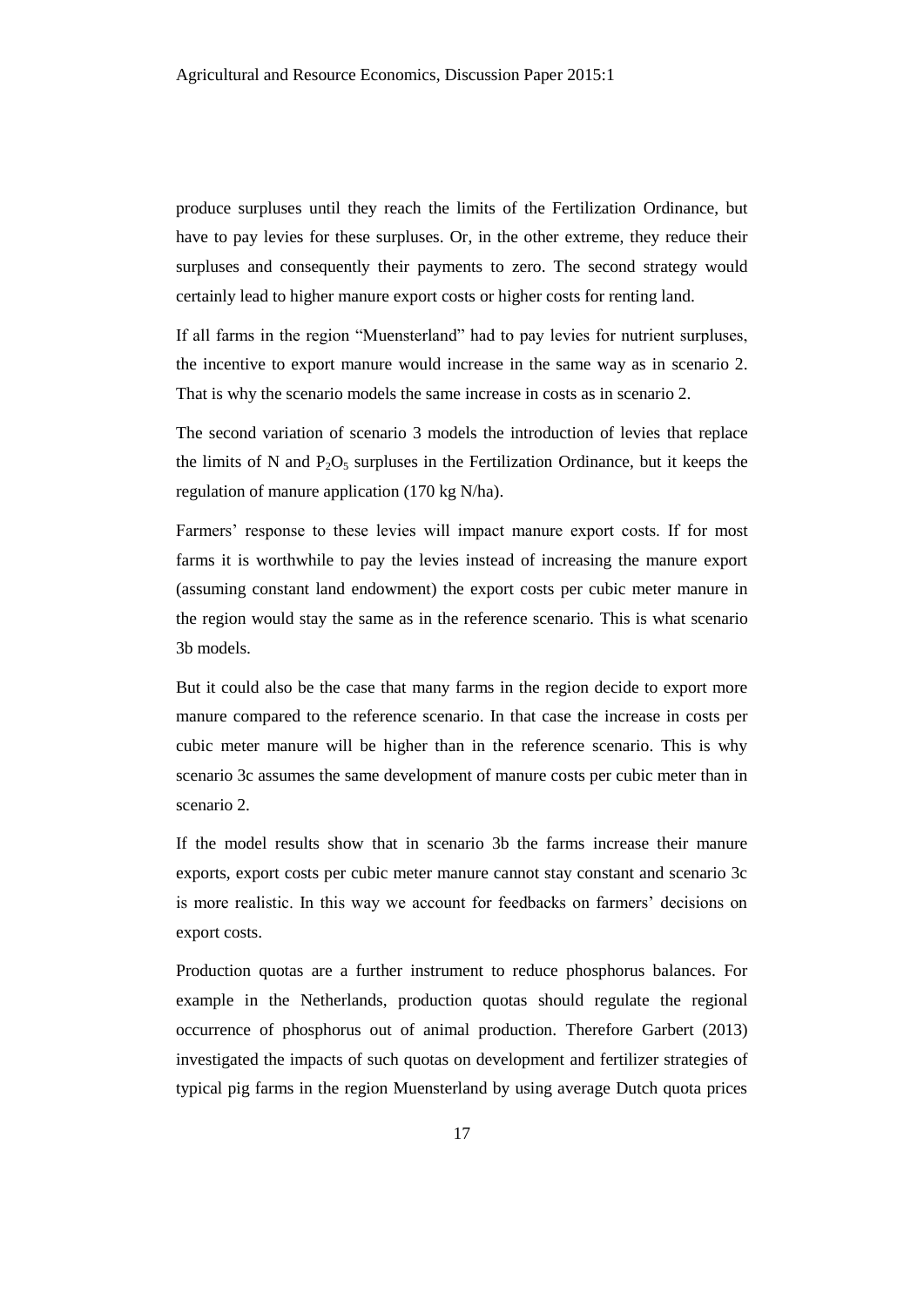in 2010. But as the only way to implement quotas in our single farm model is by assumptions on quota prices, there is, in principle, no difference between quota and prices. This is the reason why in this article we concentrate on the effects of levies.

### **4 Results**

Table 2 shows important results of the model computations for three typical farm types and all scenarios.

The hog finishing farm adapts its production program to the changes concerning production costs in all scenarios that assume higher export costs per cubic meter manure (Sc 2, 3a and 3c). There the increase in production capacity takes place later than in scenario 1 and 3b. Overall fattening places increase from 2300 places in the initial situation to at the end 6900 in scenario 1 and 3b and 6800 places in the other scenarios. This also demands more manpower. The piglet breeding farm has the same production program in all scenarios. The sow places increase from 270 in 2011 to 420 from the year 2016 on. The farm which produces in a more or less closed system also has the same production program in all scenarios. The combined farm increases the fattening places from 1200 to 2500 and the sow places from 120 to 300 places. After this investment in the year 2020, the farm starts to sell between 30 and 120 piglets per year. Besides their family employees all farms have to hire extra employees (cp. table 2).

In spite of the relatively strong increase in the number of animals in all farms, no farm raises the number of hectares in the same way. The number of animals per hectare increases. As a result the manure export rises as well per animal as overall in all farms over the time. Considering the very high rental prices the manure export seems to be the better alternative. However, an increase in manure export also raises the costs out of manure disposal per animal, but this does not greatly influence the development strategies. This model result was discussed with the experts and considered plausible.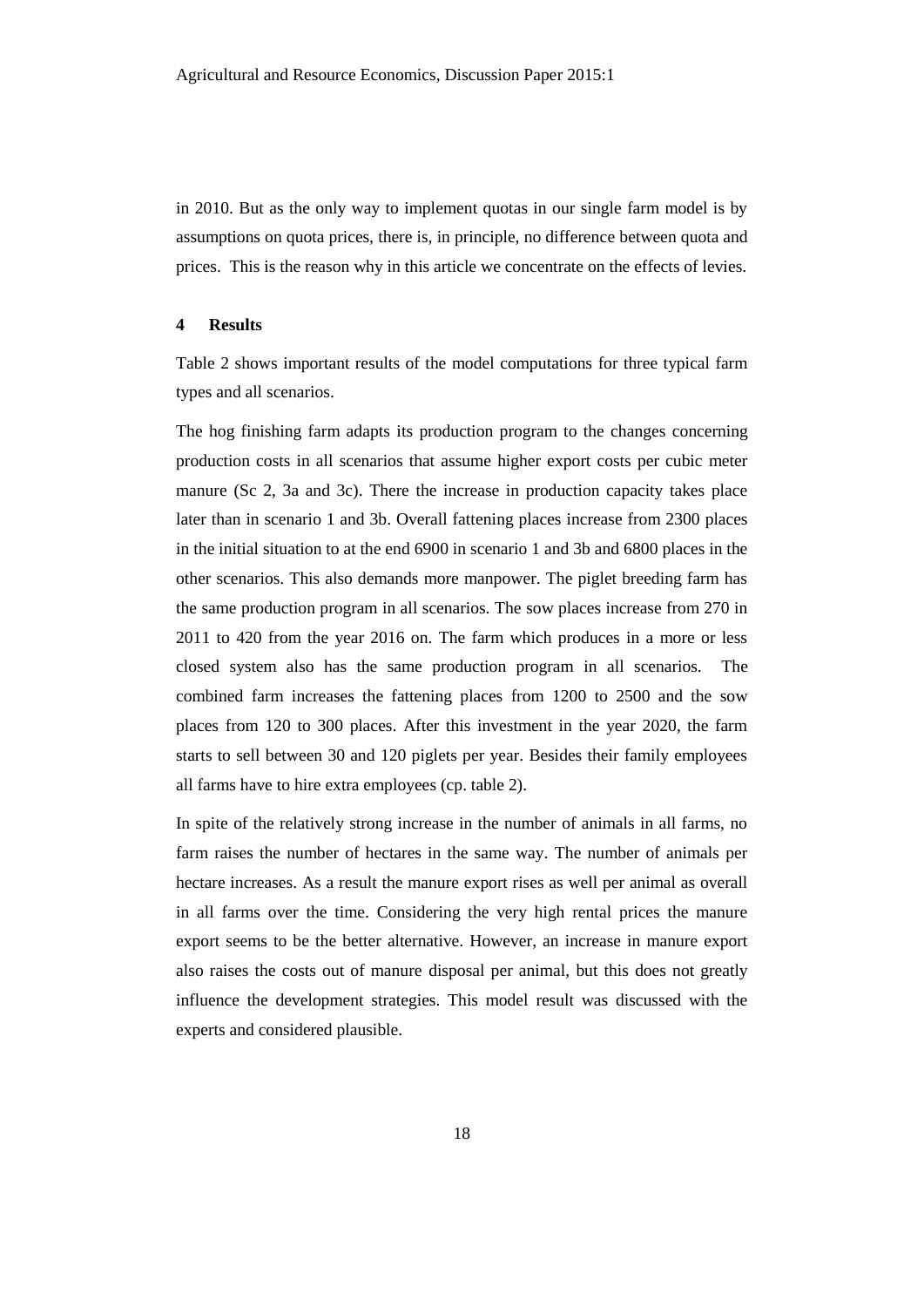|                | Table 2: Main characteristics of the development strategies of the typical hog |  |  |  |  |
|----------------|--------------------------------------------------------------------------------|--|--|--|--|
| finishing farm |                                                                                |  |  |  |  |

|                          | Sc1                                        | Sc <sub>3b</sub>                              | Sc2                                                           | Sc3a                             | Sc3c           |  |
|--------------------------|--------------------------------------------|-----------------------------------------------|---------------------------------------------------------------|----------------------------------|----------------|--|
| <b>Fattening Places</b>  | $2300 \rightarrow 4300 (2015) \rightarrow$ |                                               | $2300 \rightarrow 4300 (2015) \rightarrow 5800$               |                                  |                |  |
|                          |                                            | 6900 (2020)                                   |                                                               | $(2020) \rightarrow 6800 (2025)$ |                |  |
| Land (in ha)             |                                            | 80, till 2020: 58                             |                                                               | 80, till 2020: 70                |                |  |
| Labour (in FTE)          |                                            | $1,5 \rightarrow 2(2015) \rightarrow 3(2020)$ | $1,5 \rightarrow 2(2015) \rightarrow 2,5(2020) \rightarrow 3$ |                                  |                |  |
|                          |                                            |                                               |                                                               | (2025)                           |                |  |
| Average $P_2O_2$ balance | 20                                         | $\Omega$                                      | $\Omega$                                                      | 0                                | $\Omega$       |  |
| (kg/ha)                  |                                            |                                               |                                                               | 2025:20                          | 2025: up to 87 |  |

*Source: Own calculation and illustration.*

Table 3: Main characteristics of the development strategies of the typical piglet breeding farm

|                                  | Sc1                          | All other |  |
|----------------------------------|------------------------------|-----------|--|
|                                  |                              | scenarios |  |
| <b>Sow Places</b>                | $270 \rightarrow 420 (2016)$ |           |  |
| Land (in ha)                     | $42 - 50$                    |           |  |
| Labour (in FTE)                  | $1,5 \rightarrow 2,5(2016)$  |           |  |
| Average $P_2O_2$ balance (kg/ha) | 20                           |           |  |

*Source: Own calculation and illustration.*

Table 4: Main characteristics of the development strategies of the typical "closed system"

|                                  | Sc1                            | All other |  |
|----------------------------------|--------------------------------|-----------|--|
|                                  |                                | scenarios |  |
| <b>Sow Places</b>                | $120 \rightarrow 300 (2020)$   |           |  |
| <b>Fattening Places</b>          | $1200 \rightarrow 2500 (2020)$ |           |  |
| Land (in ha)                     | $60 - 63$                      | $62 - 75$ |  |
| Labour (in FTE)                  | $1,3 \rightarrow 2,8(2020)$    |           |  |
| Average $P_2O_2$ balance (kg/ha) | 20                             |           |  |
|                                  |                                |           |  |

*Source: Own calculation and illustration.*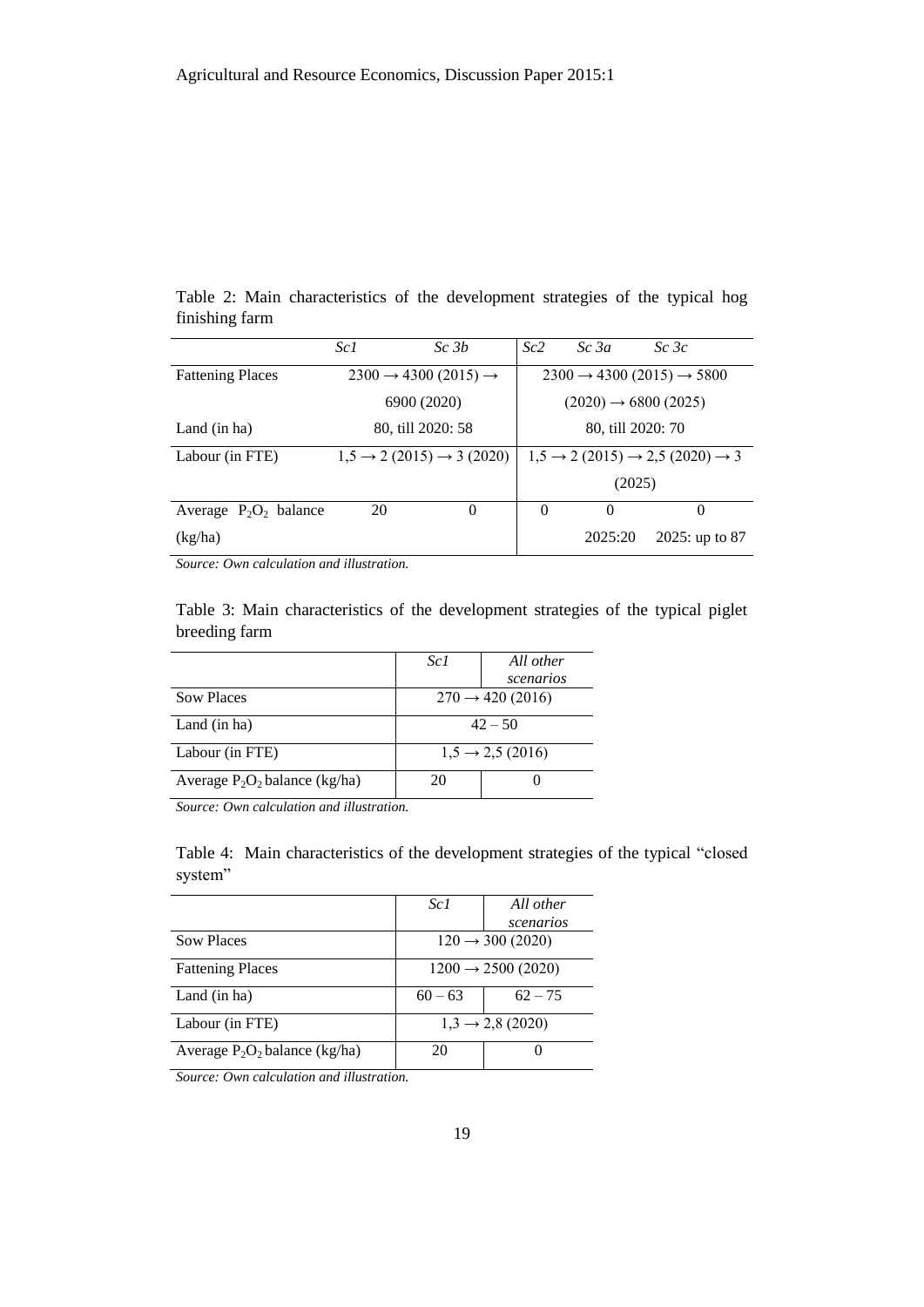Table 2 also shows an important result concerning the relevance of scenario 3b: it can be observed, that all farms prefer to reduce their phosphorus balances to zero and avoid any levy. This is achieved – as the model results show – by increasing the manure export. Therefore, scenario 3b (unchanged export costs) is not a valid scenario and will not be considered anymore.

Figures 1 to 3 show that the costs of manure disposal increase in all farms after the investments in stable inventory: In each figure the uppermost graph depicts the farm`s income ignoring costs of manure disposal as well as fertilizer value of manure in the reference scenario. The graph directly below (in each figure) displays the income in the reference scenario if these positions are considered.

Due to the assumed increase in the price spread between pork/piglets and fodder income rises over time in all farms. This effect is enhanced by the increasing number of pigs per farm.

In the first years of the projection period, the typical farms cannot realize positive operating incomes, even in the reference scenario. This means that own production factors like family employees, own land and capital are not fully paid. For example, family employees do not earn the market-based wage of  $15 \in \text{per working}$ hour. Nevertheless, the typical farms do not give up production, but even increase production capacity, as we assume full-informed decision-takers, who know that e.g. price trends are positive and the investments will pay off.

If all costs of manure are considered, this reduces operating income per pig of the hog finishing farm in 2025 by about 5  $\epsilon$  in scenario 1. Based on the higher animal density at the farm and an extreme increase in the number of pigs on the one hand and the increase in manure export costs per cubic meter of manure on the other hand these costs increase extremely from about 6 500  $\epsilon$  in 2012 to about 100 000  $\epsilon$ per year in 2025 (cp. figure 1).

The income in each year depends not only on the prices but also heavily on the amount of manure exported in each year. In all scenarios except the reference scenario, the amount of manure exported sometimes changes between two years,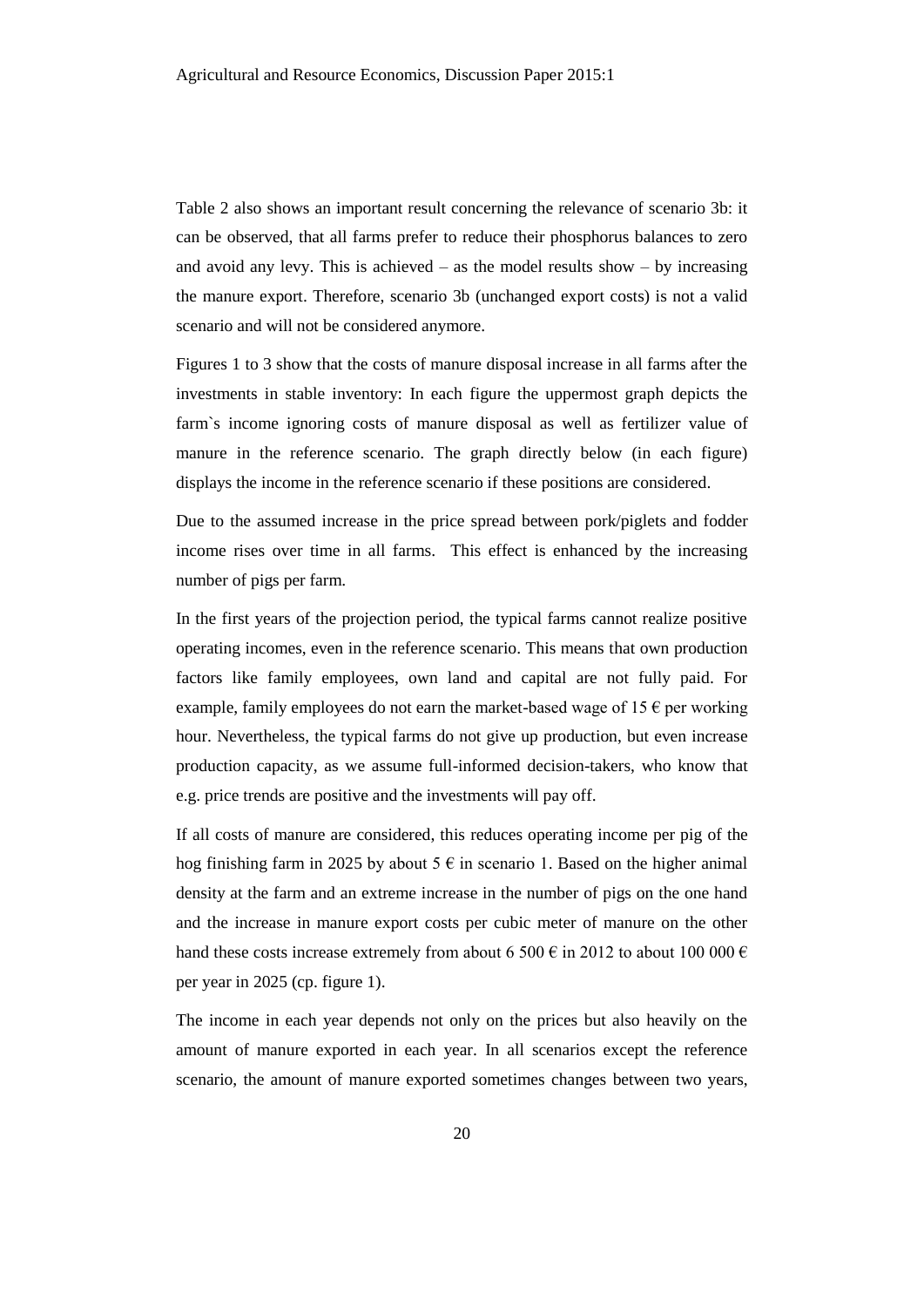for example between the year 2015 and 2016 (and 2024 and 2025 in the scenario 3c, cp. figure 1). But the resulting change in operating income should not be overinterpreted: In the model, it is implemented that all reservoirs have to be depleted at least to 80% once a year in spring. Such fluctuation can only be reached by filling up all manure reservoirs until the end of one year, which means that in the year before or the following year the reservoirs would have to be depleted not only once but two or three times. In reality such strategies usually do not exist. Therefore, in reality, the amounts will not vary that much between the years.

Taking manure costs into consideration the operating income of the hog finishing farm declines significantly in all scenarios that assume higher export costs per cubic meter manure than in the reference scenario. Due to these higher export costs, it is worthwhile for the farm to rent more land in order to avoid more exports compared to the reference scenario (cp. table 2).

Despite of these higher and over time rising costs, the farm decides most of the time to avoid any levies by producing zero nutrient surpluses in scenario 3a and 3c. Therefore farm incomes equal that in scenario 2. The levies seem to be higher than the relative export costs per kg phosphate in the manure. Only in the last year of the projection period the situation changes in the scenarios: due to the extreme rise in export costs per cubic meter manure, it is worthwhile for the farm to avoid as much manure exports as possible and to pay levies instead. This results in a very high  $P_2O_5$ -surplus in scenario 3c and a surplus of 20 kg/ha in scenario 3a, which is the maximum value that is supposed to be allowed in this scenario (cp. table 2).

In scenario 2, 3a and 3c, resulting from a tighter regulation or respective levies farms income is reduced by something between 25 000 and 30 000  $\epsilon$  per year after the first investment.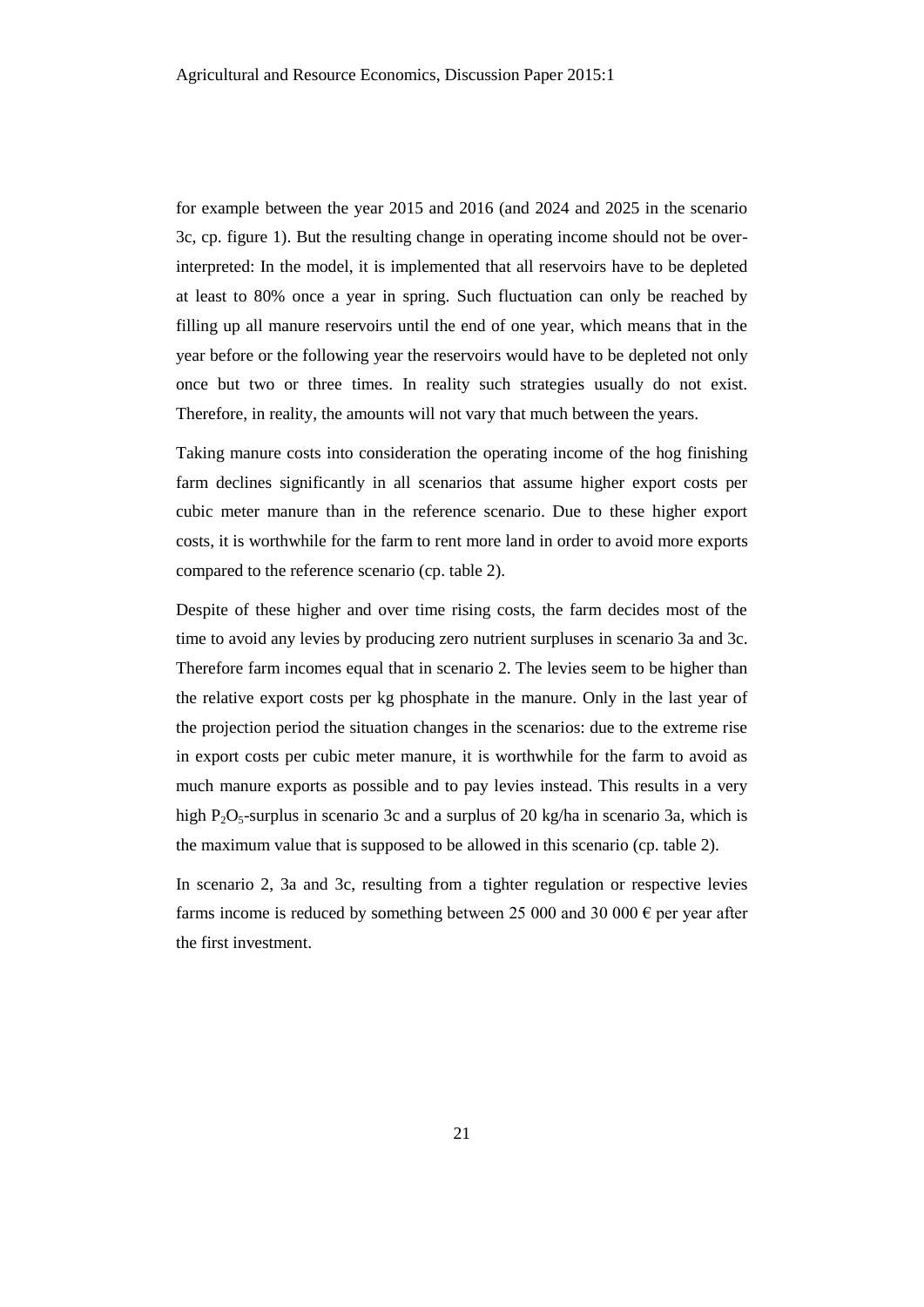

Figure 1: Development of operating income from fattening hogs in the typical hog finishing farm

In the piglet breeding farm manure export costs are also higher than the fertilizer value of manure. Considering these costs - in the years before the investment - the operating income per sow reduces in the reference scenario about  $8 \text{ } \in$ . After investing into higher stable capacity until the end of the projection period this difference increases up to 23  $\epsilon$  per sow. The accumulated costs for the farm can be observed in figure 2. It can also be seen that production factors are not fully rewarded before 2017. Costs for buying young sows to increase herd capacities in 2016 reduce the income. Again tighter regulation reduces the income in scenario 2 by about 3000  $\epsilon$  to 5000  $\epsilon$  in the years before the investment. Afterwards this reduction is about 7000  $\epsilon$  up to 13 000  $\epsilon$  (cp. figure 2). Per sow the income loss amounts to 16 to 32  $\epsilon$  per year after investment. This income loss is due to higher export costs per cubic meter manure and to higher amounts of exported manure in that scenario compared to the reference scenario. The farm rents the same number of hectares in scenario 2 than in the scenario 1 (cp. table 2). Therefore it has to export more manure in order to keep the stricter phosphorus limit.

*Source: Own illustration.*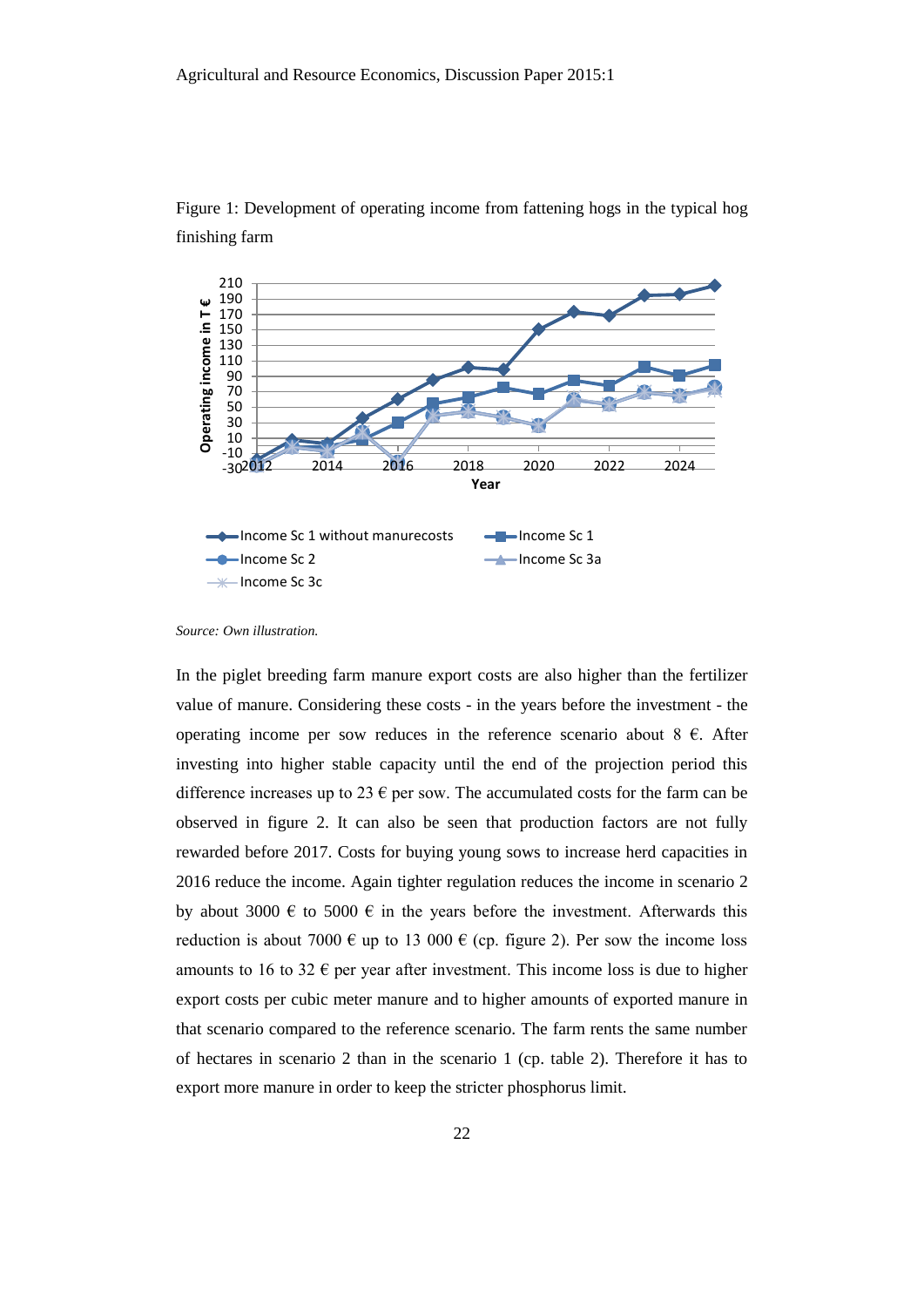The levies are high enough to avoid every phosphorus surplus in the concerned scenarios. This means that the same amounts of manure with equal costs are exported in scenarios 3a and 3c as in scenario 2. Thus, the development of income and also the income losses compared to the reference scenario are the same in all three scenarios.

Figure 2: Development of operating income from breeding piglets in the typical piglet breeding farm



*Source: Own illustration.*

The development of income of the combined farm in the different scenarios can be observed in figure 3. The increase in stable capacity, which also requires buying more young sows in that year, leads to a reduction in the income in 2020 in all scenarios.

In the combined farm manure export costs and fertilizer value of manure converge in the reference scenario in the years before the investment. Afterwards the income is reduced by the costs of manure disposal. This reduction amounts to 22 000  $\epsilon$  up to 28 000  $\epsilon$ . In the years before the investment the income in scenario 2 is about 5000  $\epsilon$  lower compared to scenario 1 and subsequently about 22 000 up to 28 000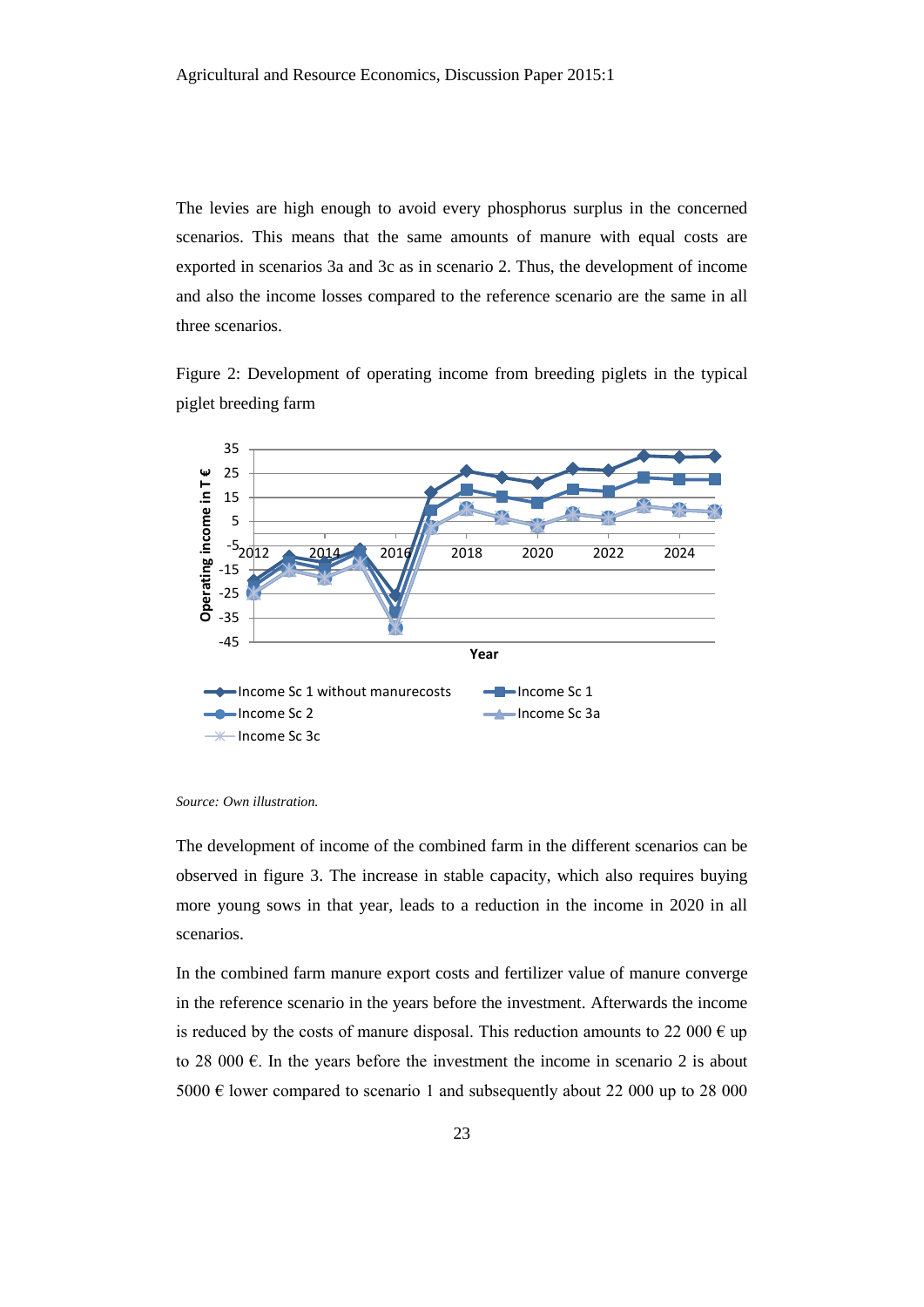$\epsilon$ . The levies are high enough to avoid any phosphorus surplus. Therefore, the income is the same in scenario 2, 3a and 3c (cp. figure 3).

Figure 3: Development of operating income from raising up hogs in the typical farm with a "closed system"



*Source: Own illustration.*

### **5 Discussion and conclusion**

This chapter discusses the general development strategies that the farms opt for under different water protection policy scenarios together with the impacts on their income. Further on, the farms' fertilizing strategies are examined in order to give hints for the effectiveness of the different policy instruments.

# 5.1 *Development strategies*

The model results show that typical pig farms in the agrarian-intensive region "Muensterland" will continue to considerably extend their herd capacities in the future. A stricter water protection policy only slightly changes the investment strategy of the typical hog fattening farm. The farmer invests later than in the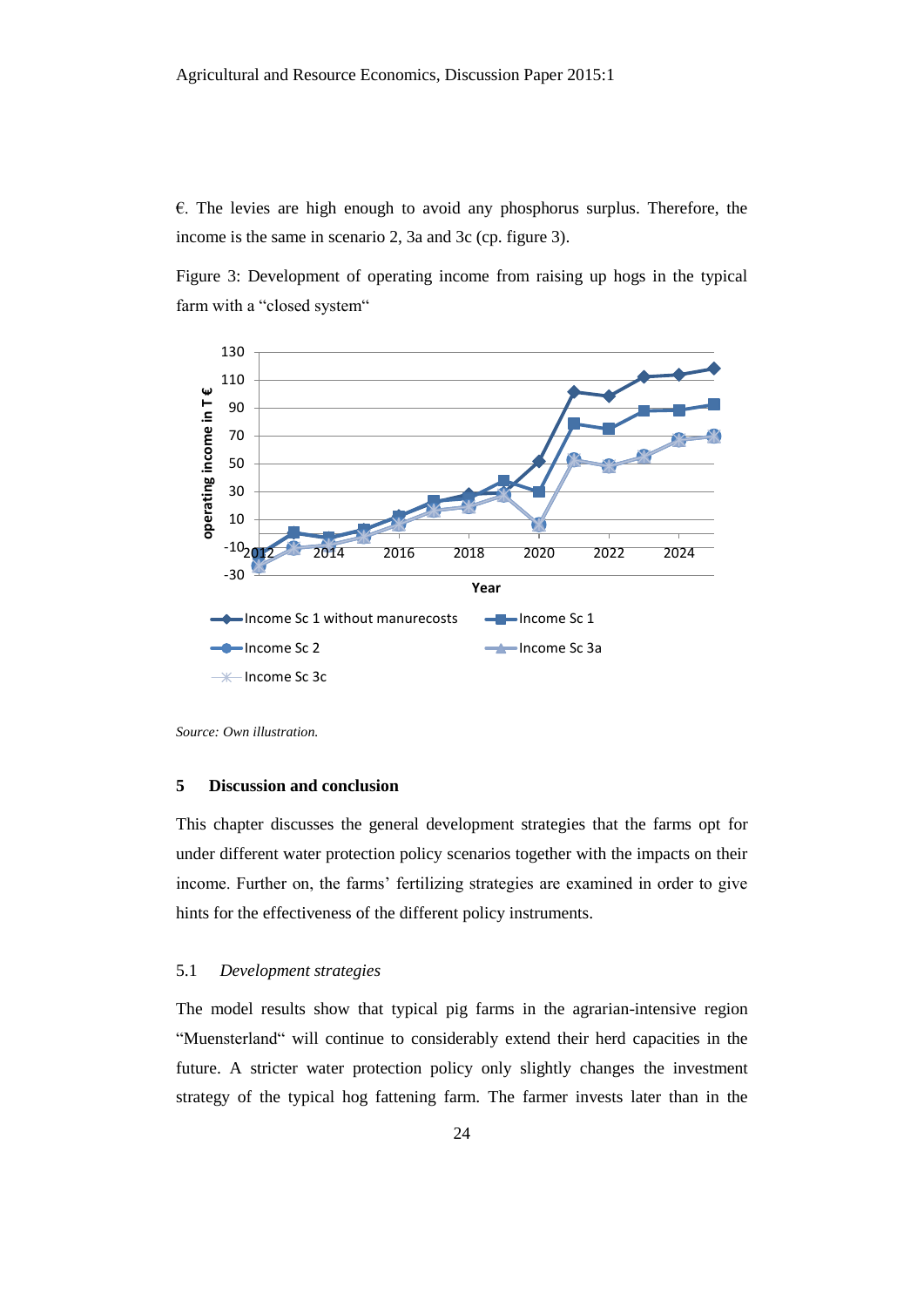reference scenario. The sow breeding farms as well as the combined farm do not change their strategies. But the incomes of all typical farms decrease significantly when they have do reduce the amount of manure to spread on their land.

Especially the income losses for the hog finishing farm are very high. It could be shown that all farms do not noticeable rent more land when increasing their herds. This result is due to the huge rental rates in the region. Hence the amount of exported manure increases very much. These exports at the same time mean more transports within and out of the region "Muensterland" and an increase in greenhouse gas emissions out of transports. Furthermore, the increase in traffic in the rural area means a higher burden of traffic noise for the local residents. According to our model result none of the policies considered will reduce the total amount of use of Nitrates and Phosphorous deposited by our typical farms, but only their distribution. Though the export of manure may to some extent reduce mineral fertilizer, due to the high transport costs it is very probable that in the regions bordering to the Muensterland the surplus limits will be reached as well.

A discussion of model results with the experts of the panels resulted in the assessment of these results to be realistic in the future. The strategy of growth as well as the huge growth steps which the typical farms take - according to the model results - seems to be realistic for the future.

However, considering other political and societal circumstances a typical hog finishing farm at the very least will probably not realize its growth strategy at only one location: according to the model results, a typical hog finishing farm will increase its stable capacity up to 6900 or 6800 stable places. This is done by building up huge new stables, some of which have 2000 or more places. The amendment of the Federal Building Code ("Baugesetzbuch") in Germany give rise to the impression that commercial hog stables with 2000 and more places cannot prospectively be constructed in the so called "undesignated outlying area", as this would require an appropriate project-based binding land-use plan. This would mean that stables will have to be smaller to get the permission to be built.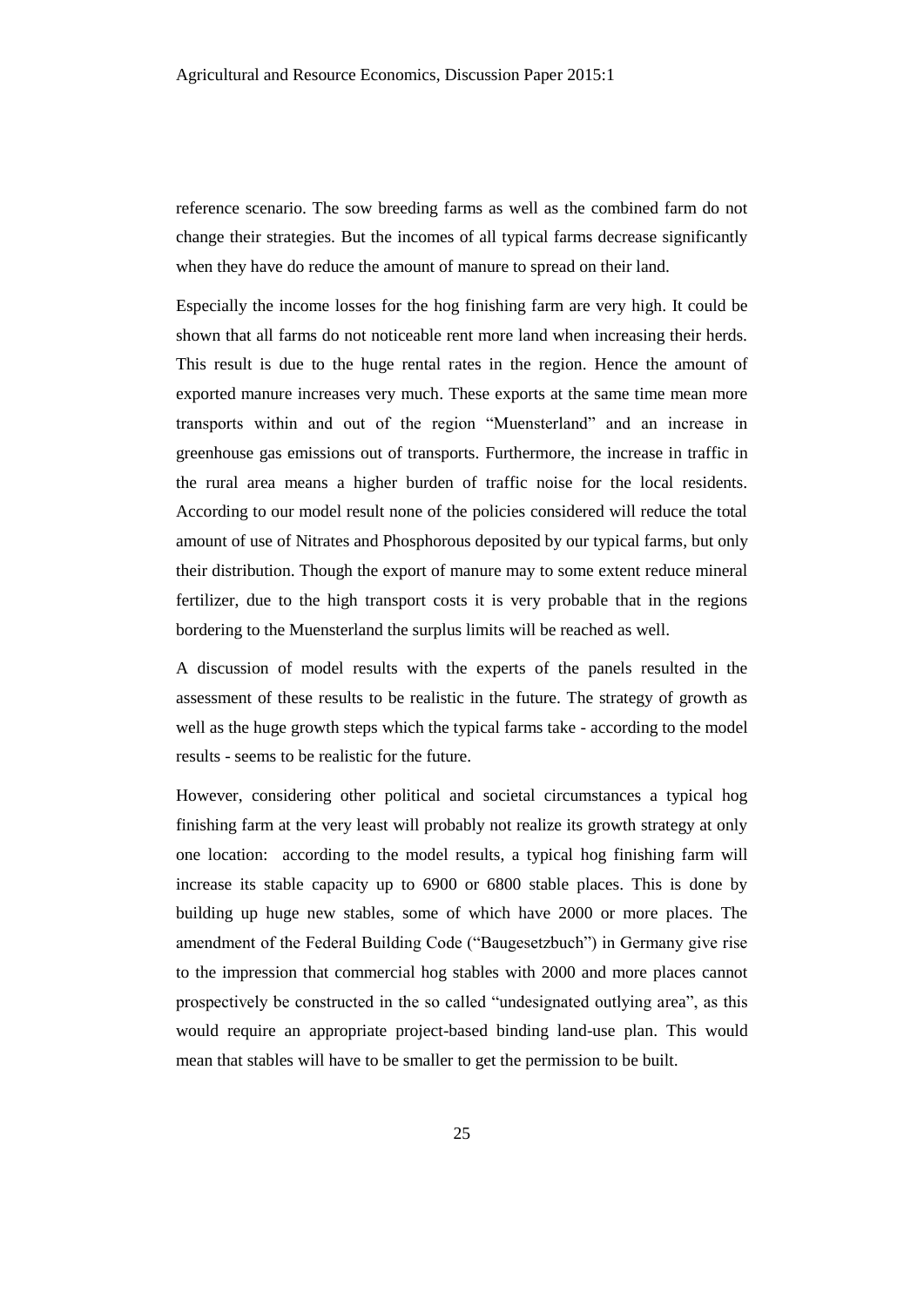Furthermore, it seems to be realistic that new large stables will have to be constructed with exhaust air filter (biofilter) if they will be constructed directly next to other stables. North Rhine-Westphalia implements the Federal Control of Pollution Act (Bundesimmissionsschutzgesetz) by requiring that new stables that fall under the Federal Control of Pollution Act only get a construction permit if they have an exhaust air filter. For a hog finishing farm this also implies that a filter has to be implemented in the newly built stable if the number of stable places at one location increases to over 2000 by constructing the new stable (cp. MUNLV 2013). There are also political thoughts in other German Federal States like Niedersachsen or Schleswig-Holstein, which have the intention to demand biofilters for new large stables. Hence the typical hog finishing farm probably has to recalculate its investment plans considering the costs of the biofilter.

Experts assume that a biofilter increases production costs between 4 to 5  $\epsilon$  per hog stable place at least. As the extra income per hog in a new stable of the modeled hog finishing farm in the reference scenario is - according to the model results already lower than these costs, such costs would lead to a situation in which a new stable gives no extra income for the modeled farm overall. This can be seen in figure 4 for the typical hog finishing farm in the region Muensterland Nord-Ost. The uppermost graph gives the average operating income per hog across all pigs of the farm, whereas the lower graphs ("marginal" income with and without biofilter") show the operating income per pig in each "newest" stable. The lowest graph involves the costs of a biofilter.

Therefore, a profit-maximizing farmer would not construct a further stable under these conditions. He would for instance try to avoid these costs by building smaller stables. Furthermore, these stable should not be allowed to be built at the already existing farm location but have to be constructed as own farm locations, which means a splitting of the whole farm into two or more businesses (one business per new stable). Another probable strategy could be renting stables of colleagues that have quit the business. Over all, it is probably that in the future pig fattening farms will develop on several locations. Nevertheless it has to be considered that there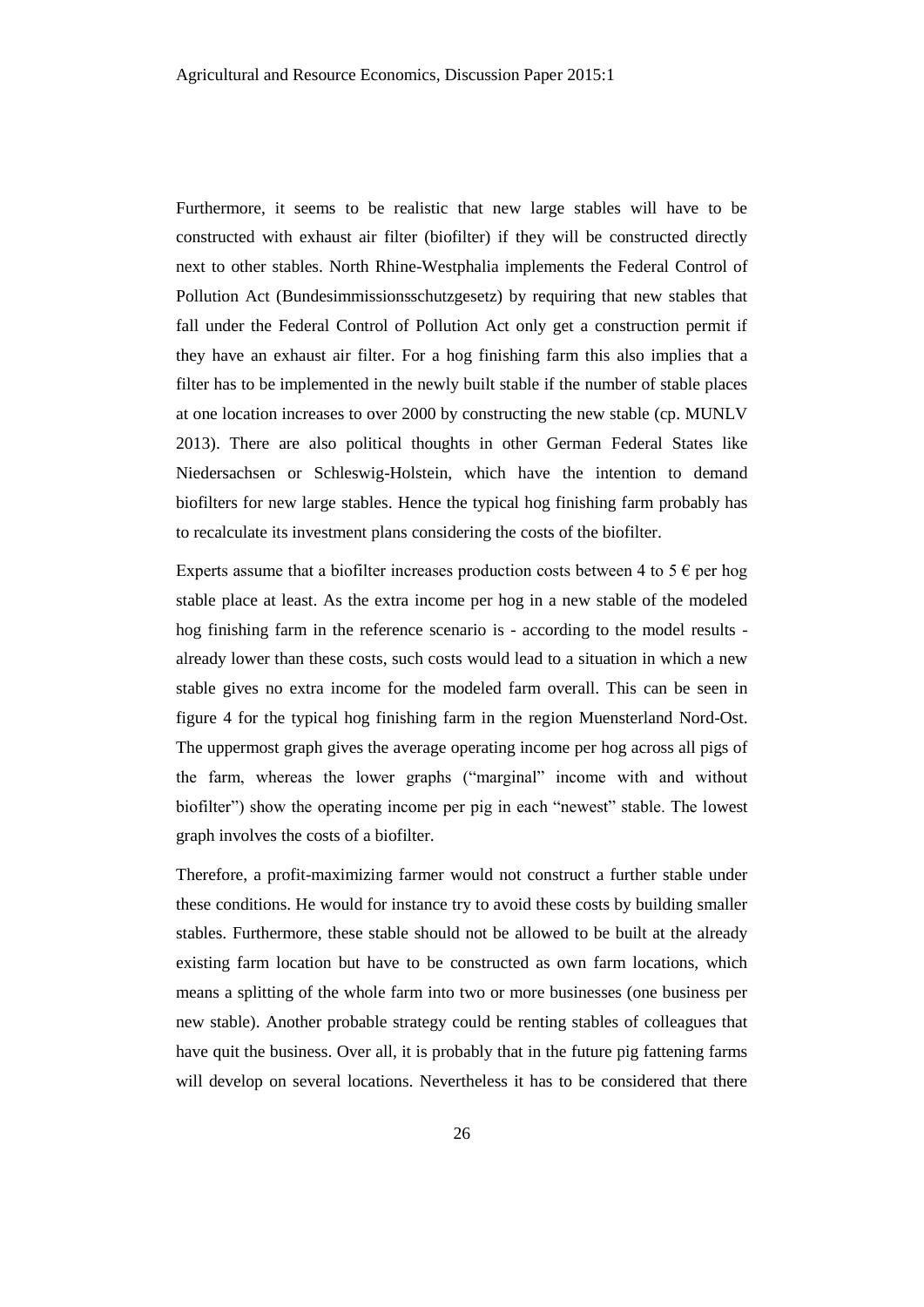surely will be further technical progress. Thereby the costs of biofilters could decrease in the future.

Figure 4: Profitability of new stables for the typical hog finishing farm in the region Muensterland Nord-Ost with and without a biofilter



*Source: Own illustration.*

The typical piglets breeding farm increases the number of sow stable places up to 420. Stables of such magnitude are not concerned by the described political instances. Thus the development strategies of hog finishing farms first of all will be affected by ambient air control policies and possible changes in the Federal Building Code.

Furthermore the expert interviews within the panels have shown that there is an increasing resistance by the local residents against large stables. This could foster strategies of farms to develop at different locations by for example renting stables of retiring colleagues instead of still increasing the number of stable places at one location.

To put it in a nutshell, ambient air policies as well as societal instances could affect development strategies of pig farms in the future, whereas, according to our model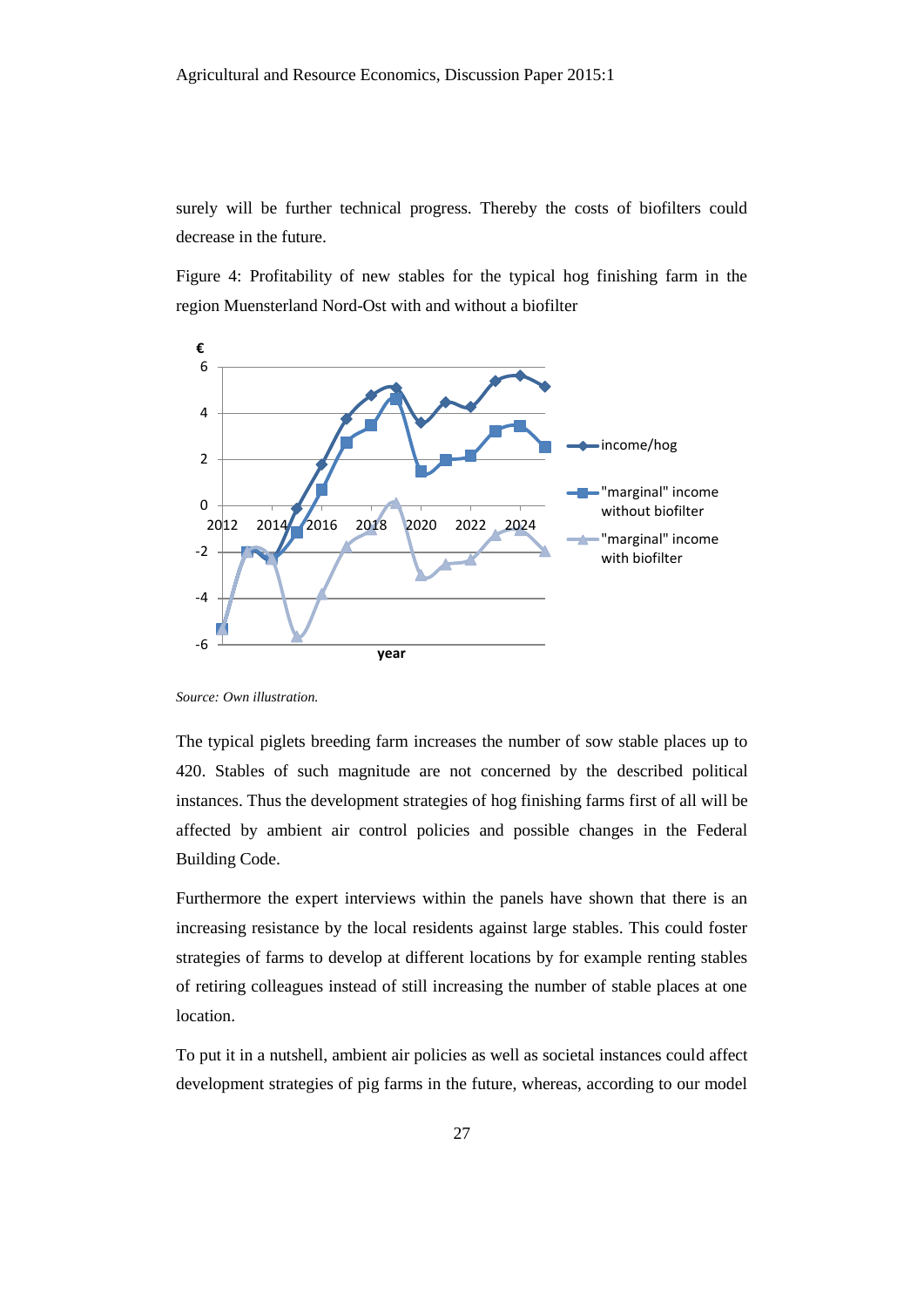assumptions a stricter water protection policy, whether it uses statutory requirements on nutrient balances or levies based on these balances, will first of all decrease the income without changing the development strategies.

However, it has to be considered that the assumed price developments in the model are very positive from the pig farms' point of view. FAPRI-ISU (2011) predicts a much stronger increase of the pork and piglet prices in comparison to the ones of grain or fodder. Hence, the reference incomes per pig of the typical farms increase considerably in the future. In a situation where pork and piglet prices do not increase as much as it is assumed in the model calculations, the cost burdens of additional manure export could be too high for farms and let them reduce the stable capacity or quit the business. As a result, development strategies could be strongly affected by water protection policies in such a scenario. Particularly regarding the high proportion of debt capital in large farms the risks for farms rise due to high costs for manure disposal. Furthermore in such a scenario the growth steps would already be smaller in the reference scenario.

These model results represent only strategies of the typical farms. As it was already mentioned (cp. chapter 2), these are those farms that can be identified to be more successful than the average and have therefore a higher probability to continue production and even increase production in future than other farms in the region.

In the past, the structural change has been very strong in the pig production sector: the number of hog finishing farms decreased whereas the number of hogs increased. The number of piglet producing farms also decreased, but the number of sows stagnated (cp. IT.NRW 2011a, p. 9, IT.NRW 2012a, IT.NRW 2008). Against this background, for the near future the panel experts expect a continuing strong structural change in the sector. That is, while there is agreement that the more competitive farms that were modeled in this study will not be influenced much in their development strategies, this may not be the case for the less competitive farms.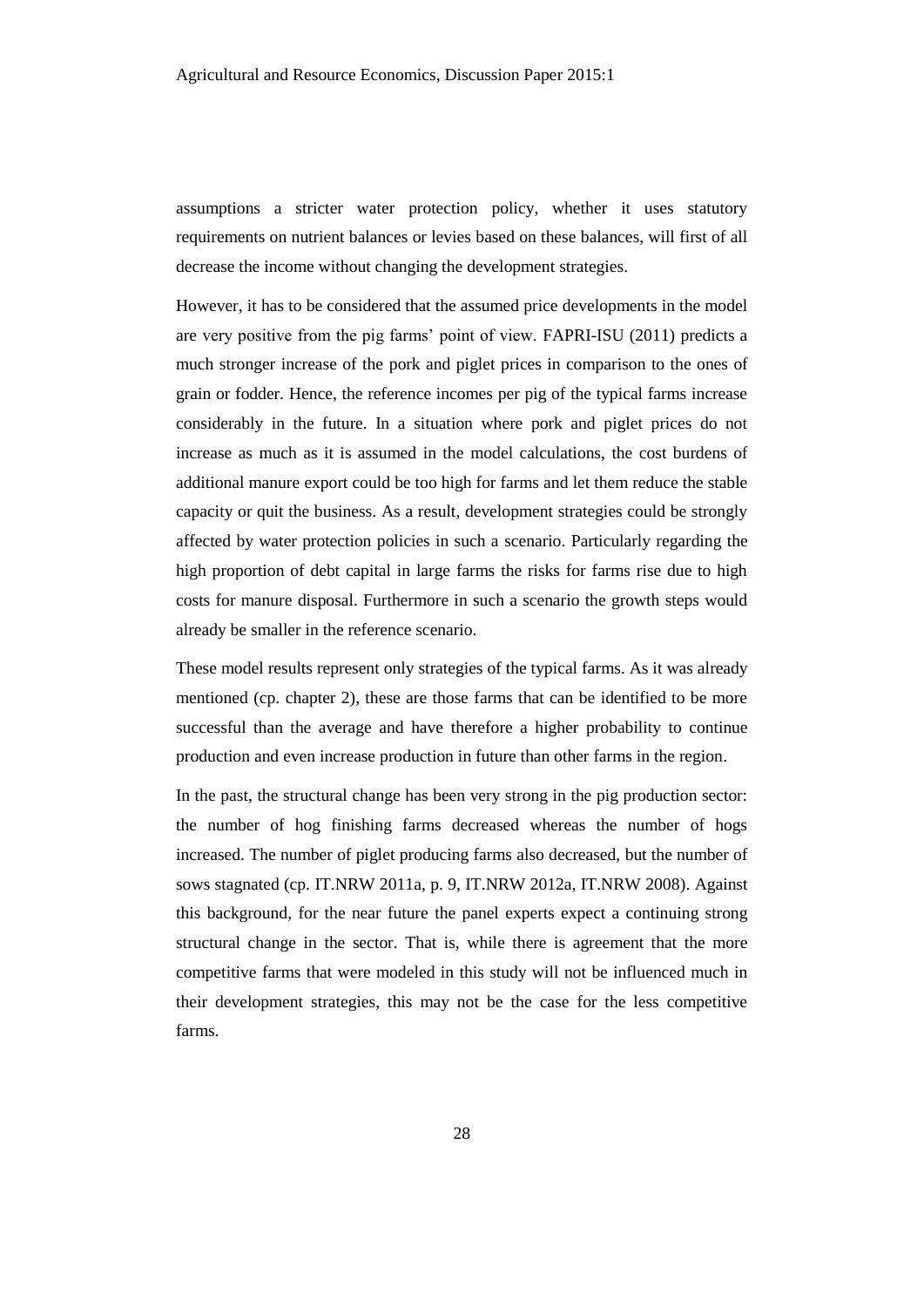Notwithstanding a possible decline in the number of less competitive farms the experts stayed with their assumption of increasing manure export costs that are the base for our model calculations. Reasons for this are:

- the pressure coming from the Netherlands will continue in future,
- controls of keeping the maximum nutrient balances will become sharper,
- nitrates out of digestates from biogas production will count for the 170 kg N- constraint per hectare,
- rental rates and generally the struggle for rented land will rise as consequence of the reform in building law.

### 5.2 *Fertilizing strategies in the different scenarios*

The model results show that in scenario 2 not only the  $P_2O_5$ -surpluses are reduced to zero as it would be required by law, but also the N-surpluses diminish to zero. This happens because the amount of manure that is allowed to put on the fields in order to not exceed the limit of zero  $P_2O_5$ -surpluses is not enough to feed the Ndemand of the planted crops. The model assumes strictly rational deciders. For such a decider it is not reasonable to buy and put more mineral N-fertilizer on his fields than the crops exactly need. This leads to zero N surpluses. In reality other N-fertilizing strategies might exist. For example the farmers might give higher amounts of N in order to give enough N in any case. Furthermore, it is in reality very hard to determine the exact N-demand of the planted crops.

Moreover, the model results illustrate that in most cases a levy on nutrient surpluses, which amounts to 9.10  $\epsilon$ /kg P<sub>2</sub>O<sub>5</sub>-surplus and 2.30  $\epsilon$ /kg N-surplus (as was the case in the Netherlands), leads to the same nutrient surpluses as a regulatory instrument that forces the farms to have zero  $P_2O_5$ -surpluses. Per kg surplus  $P_2O_5$  and N the manure export costs seem to be lower than the assumed levies.

The model results also reveal the huge disadvantage of levies compared to regulatory instruments: the farms cannot always be forced to prevent high nutrient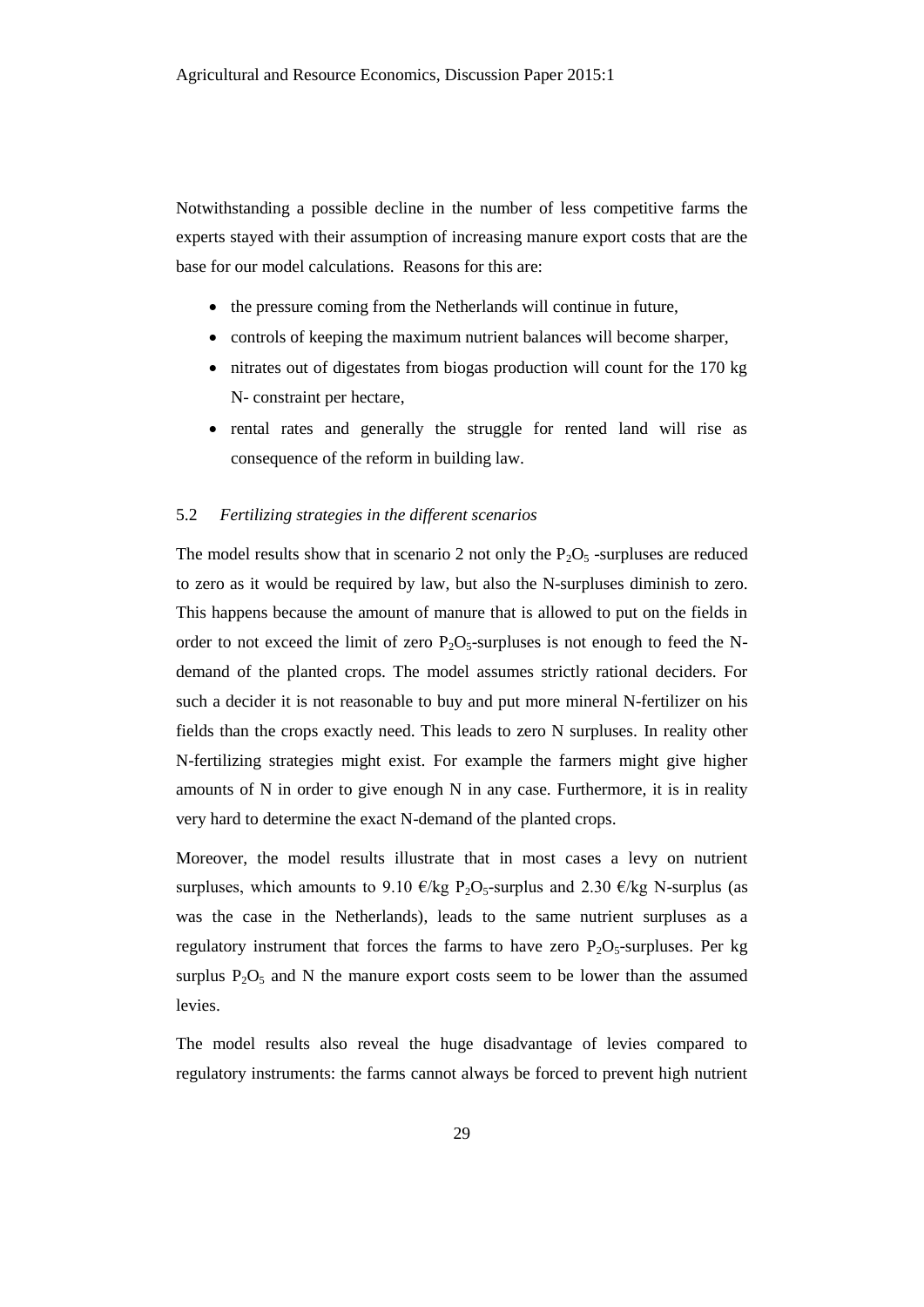surpluses. At the end of the projection period the hog finishing farm in the region "Westmuensterland" faces such high export costs per cubic meter manure in scenario 3a and 3c that it is worthwhile for it to reduce its manure exports, fertilize its own fields with more manure and pay the levies. In the last year the farm's surplus in scenario 3c is extremely high. Assuming further increases in export costs per cubic meter manure, the situation would be the same in all years following on the projection period.

The manure export, which is a key possibility for pig farms to reduce their own phosphorus balance, exhibits - at a specific point in time - the same costs per cubic meter manure - and therefore per kilogram phosphate – for all amounts of manure at the farm. It does not matter if the farm exports an amount of manure that fills one truck or several trucks, the costs per cubic meter do not change. The reason for this is, that most amounts of manure in a region like "Muensterland" are "traded" over a nutrient stock market ("Naehrstoffbörse"). If a farmer decides to export manure, he has to accept the costs that exist at the nutrient stock market at that moment. Starting from a specific minimum amount of exported manure, it does not really matter how much manure he exports. The costs per cubic meter manure depend mostly on the regional amount of manure to be exported to other farms as well as on the locations of farms that are willing to absorb these manure amounts. The higher the amount of manure to be exported from one region, the higher the probability that only farms that are far away still have absorption capacity and are willing to absorb "foreign" manure. The transport distances rise and with them the costs per cubic meter manure.

From a resource economic point of view this means that for a single farm the marginal abatement costs of 1 kg nutrient surplus – which can be used as an estimate of water pollution - do not increase together with the avoided amount of pollution. In contrast, the marginal abatement costs of this measure are - at a specific point in time - roughly the same for all avoided units. This also means that if the marginal abatement costs of this measure get higher than the levy per unit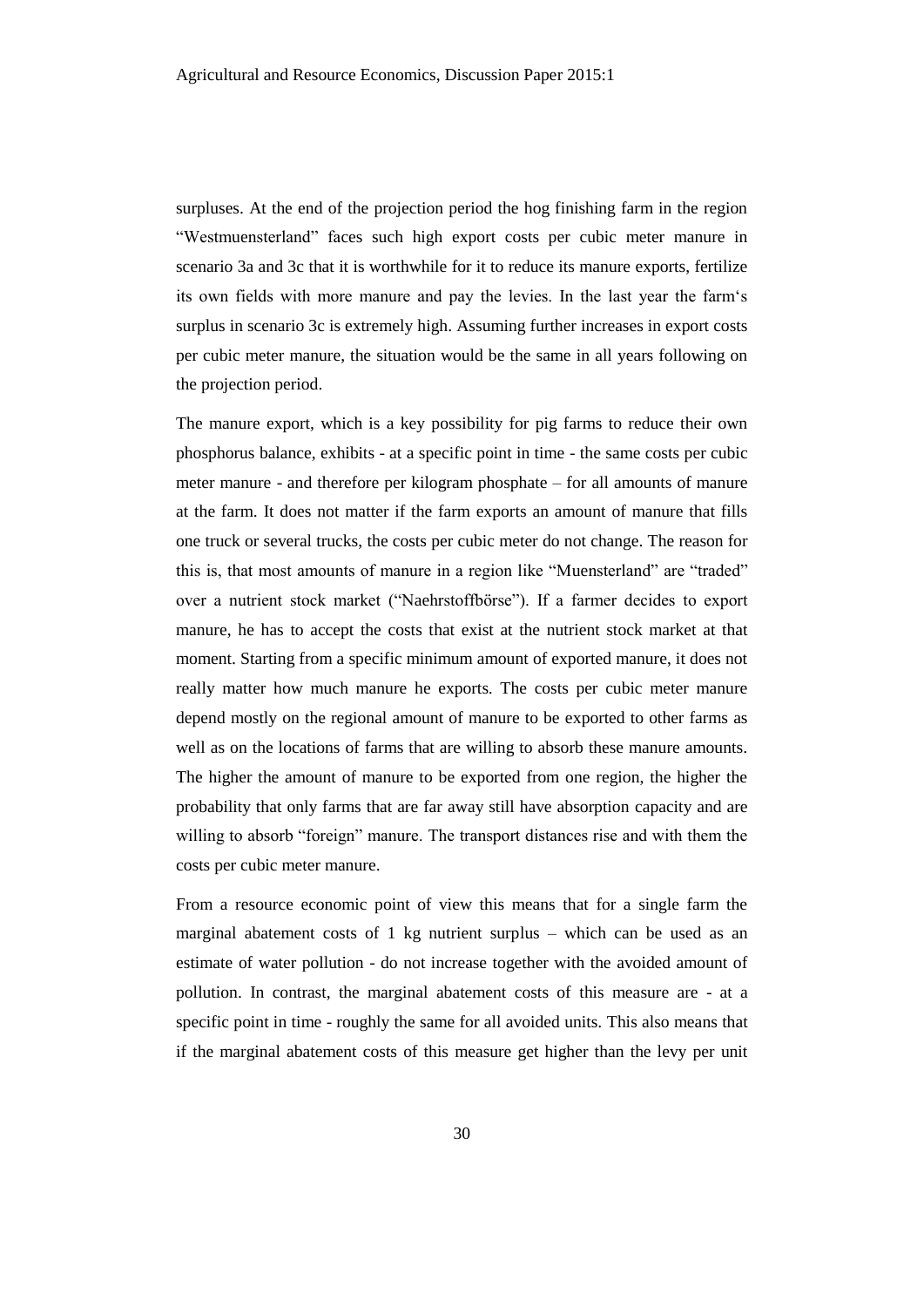nutrient surplus, the whole abatement measure gets unprofitable and suddenly high amounts of manure stay within the observed farm.

Such tipping points could be very dangerous for the water bodies. If it is cheaper for a farm to pay the levy per kg nutrient surplus instead of avoiding this surplus, this applies to the last but also to the first evitable kg surplus. Therefore a profitmaximizing farmer would apply all his manure on his own fields up to the allowed 170 kg N per hectare. As the model results confirm for the hog-finishing farm, this could lead to very high surpluses. Obviously, in our model there are no mitigation possibilities available which would prevent these "tipping points". We discussed these results with the experts who confirmed the model results.

Thus, the impacts of levies on nutrient surpluses in pig farms, which have to export high amounts of manure out of their farms in order to reduce their nutrient balances, highly depend on the development of export costs per cubic meter manure. These costs are the result of the interaction of regional demand and the supply of manure. On the one hand they can even fluctuate highly during the years (and not only between). On the other hand they also vary between the different locations of the single farms. Therefore it is very difficult to capture the actual value. The past showed us that the costs can even rise to unexpected values: the expert interviews within this study revealed that in some regions of "Muensterland" the costs doubled in the last 3 to 5 years. As is well known the reliability of levies to reach a certain environmental target is one of their main weaknesses (Endres 2007 pp.144). This can also be seen here. If the levies are to lead to cost-efficient abatement and the target level is not very much lower than the actual value they cannot prevent that on some farms or in some regions pollution increases. This could only be increased if the levies are set higher than necessary to reach the target, which would put an extra burden on society. This is a severe drawback of levies compared to regulations. If levies accompany regulations they may still help in increasing the implementation of these regulations and to generate money for mitigating measures, but cannot lead to efficient abatement anymore.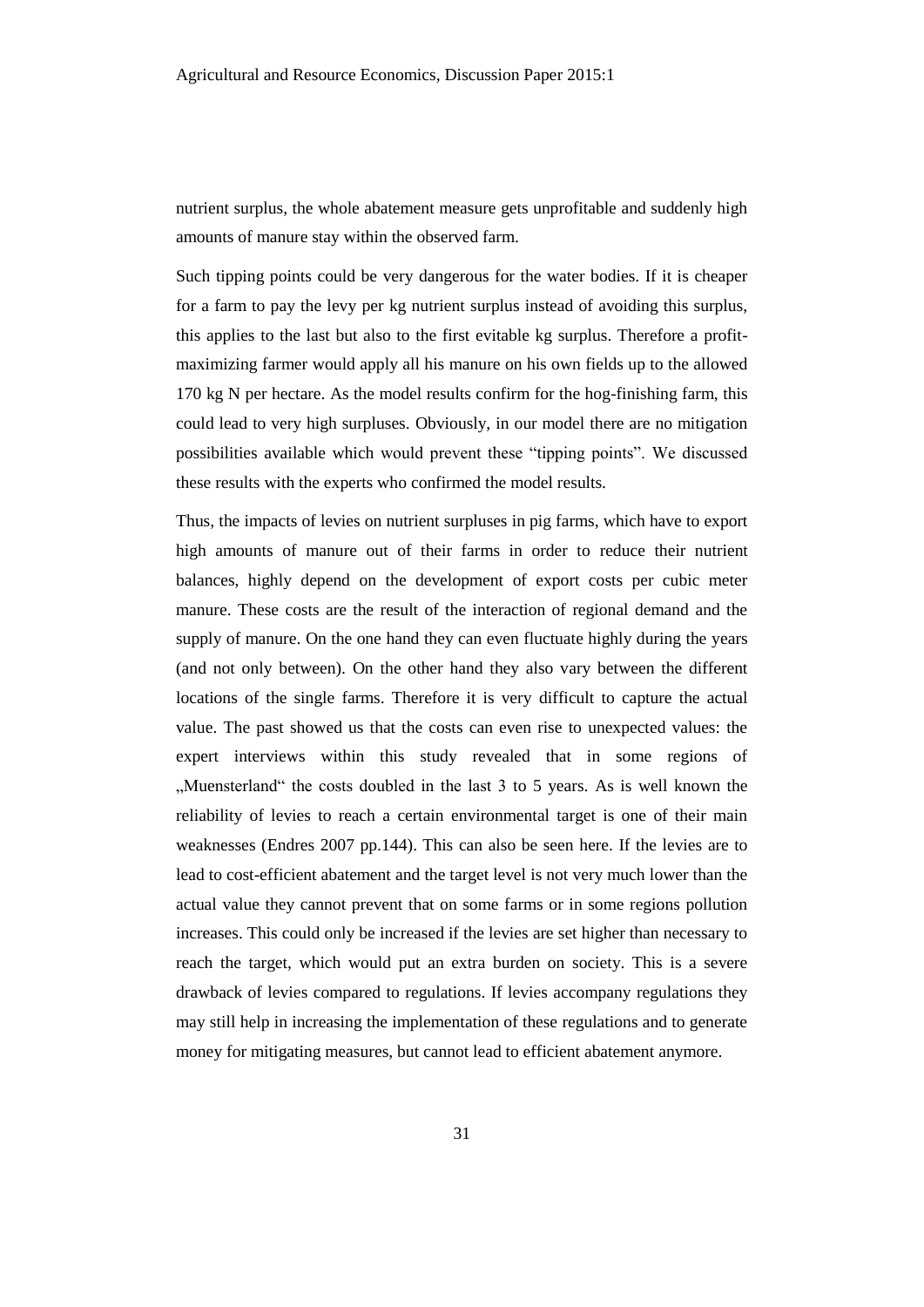#### 5.3 *Adoption of new technologies*

With the increase of manure depositing costs new technologies that may reduce nutrient surpluses will gain in importance. There are mainly two strategies that might be interesting here and that we did not take into account in our model: separation techniques and increased fodder efficiency.

# *5.3.1 Separation techniques*

Against the background of high manure export costs and very high rental rates for land in the region "Muensterland", technologies get more interesting, which decrease transport costs of at least the phosphorus part of manure out of pig production. Nevertheless, we did not take up this technology option, as such technologies do not seem to be profitable in the near future.

LAURENZ (2012) calculates that it is more worthwhile for an exemplary hog finishing farm in the region Muensterland to export the thick sink phase of manure than to separate manure and export the thick phase for a low cost separation technique. More expensive techniques also have higher separation rates and could therefore reduce transport costs per kg phosphor. But KOWALEWSKY (2011) estimates the costs of techniques with very high separations rates to be actually around 10  $\epsilon$  per ton of solid phase. Therefore, according to the above-mentioned study these techniques will also not be worthwhile for the exemplary farm. Of course technical progress may reduce these costs, but a reliable estimate of the future development of costs seems to be impossible at the moment. LAURENZ (2012) assumes that even in the future with a further technical progress of the better techniques of separations, the relative easy technique with centrifuges will still be the one that is most worthwhile of all separation techniques. But for these simple techniques he does not assume further technical progress (cp. Laurenz 2012). Thus, also in the future the export of the sink phase of manure will be more worthwhile than the separation.

Separation could get interesting in combination with biogas producing farms in typical arable farming regions where nutrients out of digested residues can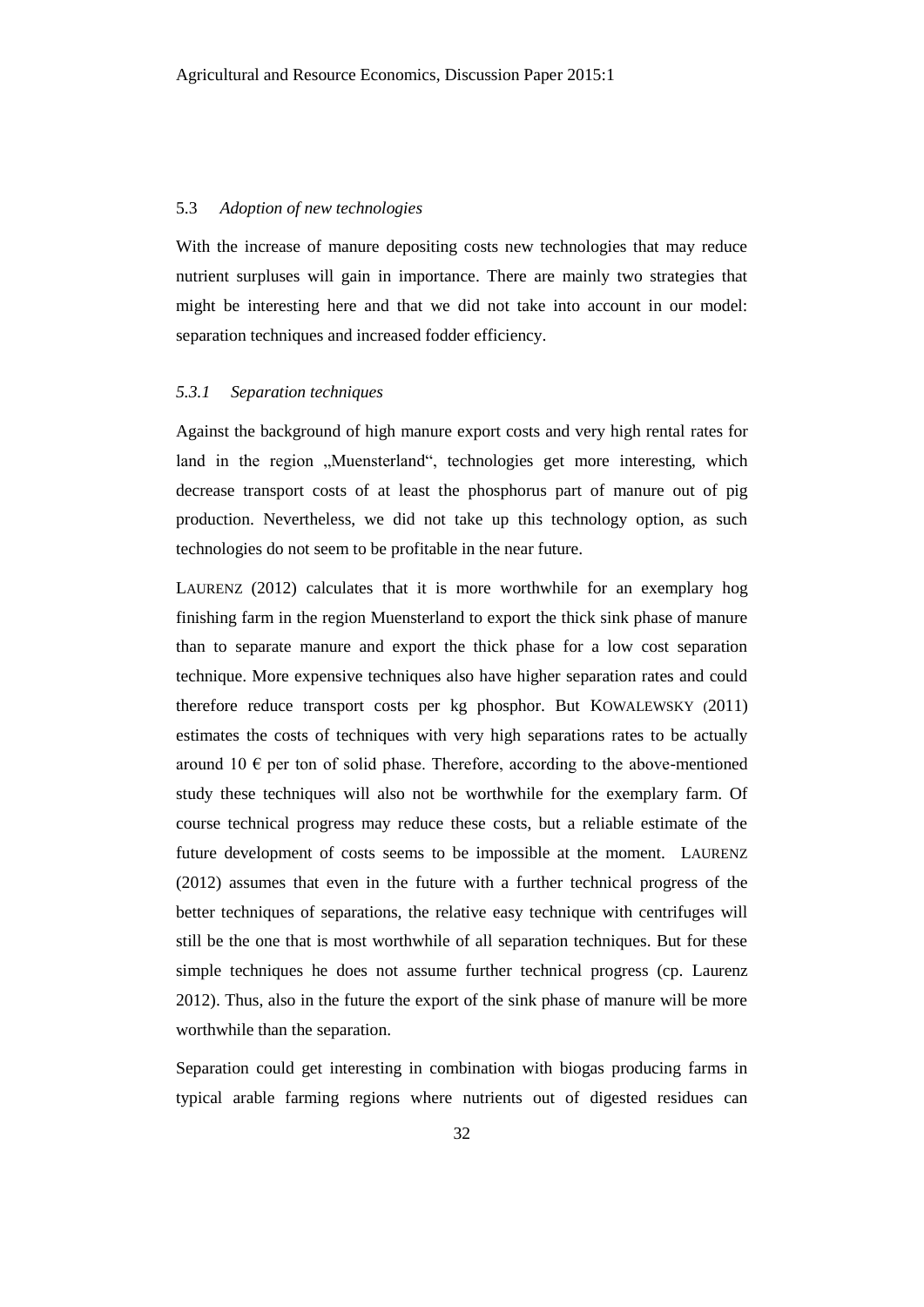reasonable be used. But this would require on the one hand over-regional concepts that do not exist at the moment. On the other hand, many arable farms would have to produce biogas, which is not very likely according to past experiences (cp. LWK NRW 2013). This is the reason why separation techniques are not implemented in the model. A further reason is, that reliable cost prognoses are not possible (see above).

#### *5.3.2 Increasing fodder efficiency*

Strategies to increase fodder efficiency will be very important in future to reduce the nutrient amount to be exported out of pig farms. The model already assumes a phosphor-reduced fodder ratio. Nevertheless, further optimization strategies remain and could be implemented in the model, e.g.:

- differentiate in even more feeding phases
- exacter calculation of the nutrient needs and the optimal date of slaughter
- better monitoring
- assertion of pigs in different performance groups
- targeted application of amino acids
- further breeding progress.

A good overview over possibilities to further increase fodder efficiency can be found e.g. in LWK NRW 2012c. Some of these measures demand investments. E.g. the multi-phase feeding may require investments in further fodder silos. Or the purchasing of an acid fodder may increase fodder hygiene.

To implement these strategies could be a valuable development of the model.

# 5.4 *Conclusion*

This study showed that water protection policies decrease potential future incomes of typical pig farms in an intensively farmed region in Germany, but did not greatly influence future development strategies of these farms. Analyses of further scenarios demonstrated that the introduction of levies on nutrient surpluses – along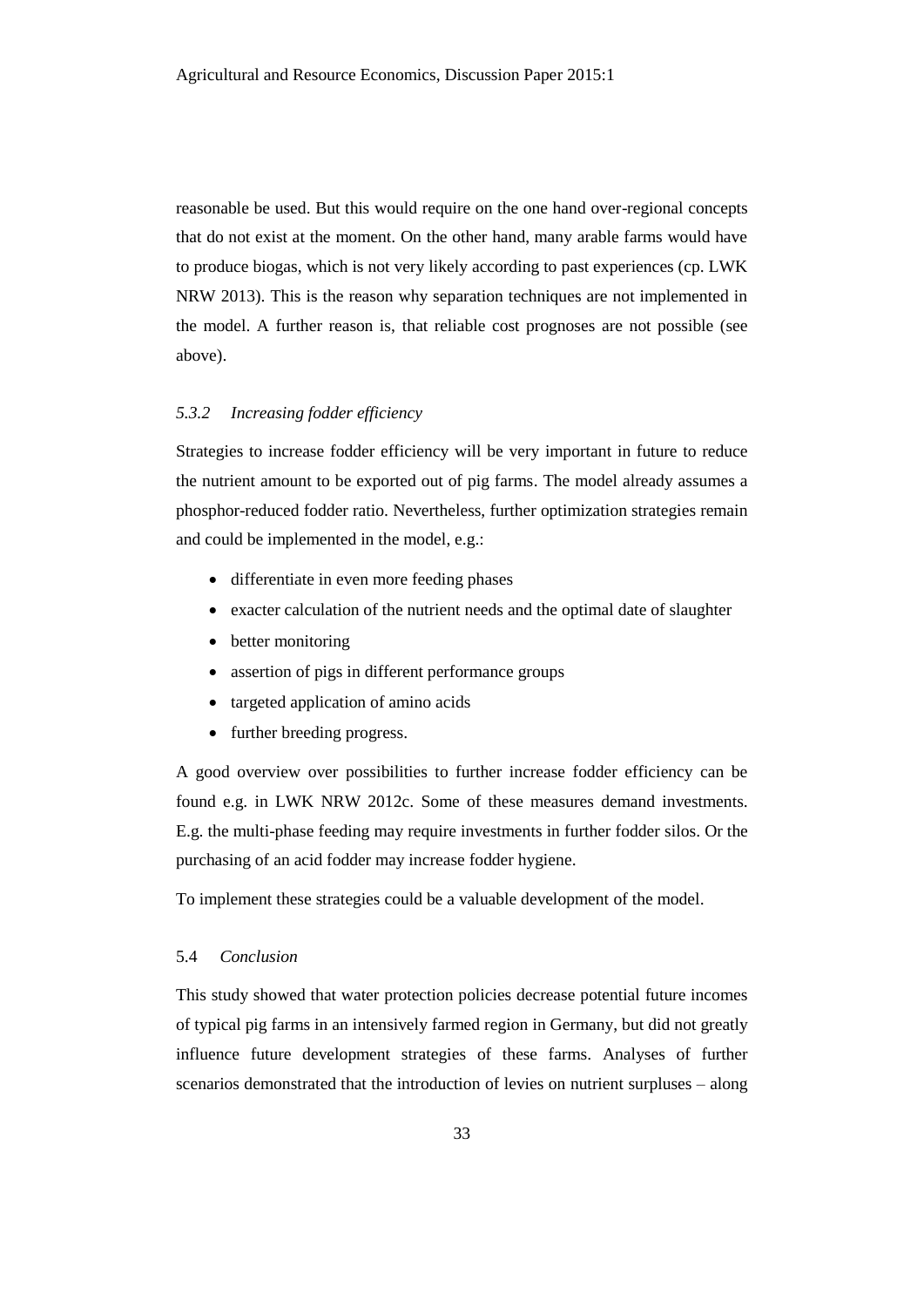the lines of the Dutch policy – reduces incomes mainly in the same way as a tightening of the ordinance.

Assuming the existence of levies on nutrient surpluses at the rate levied in the Netherlands the model results shows that the typical farms will voluntarily minimize these surpluses in most cases. But extremely high manure export costs may result in high fertilization with manure for individual farms. Thus, the model results demonstrate that levies on nutrient surpluses are not able to prevent overfertilization in all cases. To prevent every over-fertilization, very high levies would be necessary. This means that the instrument of levies would lose cost-efficiency compared to regulatory law.

Furthermore, the model results show that in all scenarios the manure exports from typical farms increase. These exports at the same time mean more transports within and out of the region "Muensterland" and an increase in greenhouse gas emissions stemming from transports. One possibility to avoid a further increase in emissions out of such transports could be to limit further growth in animal density, which means in the number of animals per hectare in that region. This is what the newest novel of the Federal Building Code does: It restricts new huge commercial stables (e.g. stables with more than 2000 fattening stables places). Commercial stables are stables for which the farmer does not own or has rented enough land to produce more than half of the fodder for the animals within this stable. Generally, this means that he owns or has rented insufficient land to put the produced manure onto it. More commercial stables in one region therefore mean a higher animal density. The novel of the Federal Building Act, which restricts the growth of commercial stables, could therefore probably reduce a further increase in emissions out of manure transports in future. Against the background of our model results, this may well be a necessary, albeit perhaps insufficient strategy (see our discussion in section 5.1) if the increase of animals in these highly intensive farming regions with high manure surpluses is to be reduced. According to our model, neither a change in the fertilizer directive nor levies on nutrient surplus could obtain this result.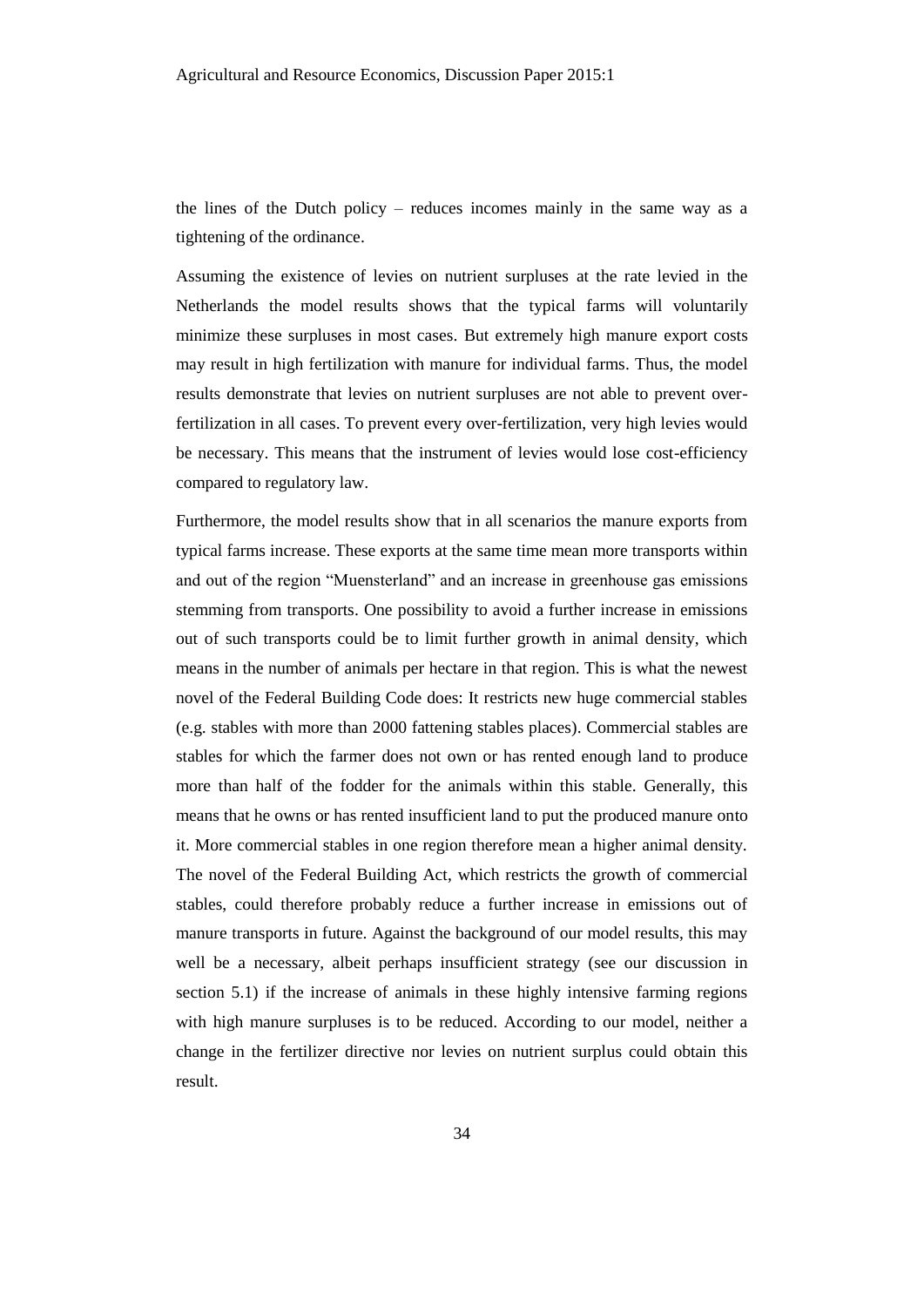The effects of politics to implement the EU Water Framework Directive on pig farms in the region "Muensterland" could also apply to other agrarian-intensive regions as for instance Brittany, Galicia, Lombardy or North-West-England. These politics also could considerably affect incomes of pig farms in these regions. Furthermore, other than the modeled changes in water policy, ambient air control policies as well as societal developments and changing price spreads between pigs and fodder could affect pig farms in agrarian-intensive regions substantially and could lead them to increase fodder efficiency in a way that have not yet been modeled in this study. It could be worthwhile to examine these effects in further studies.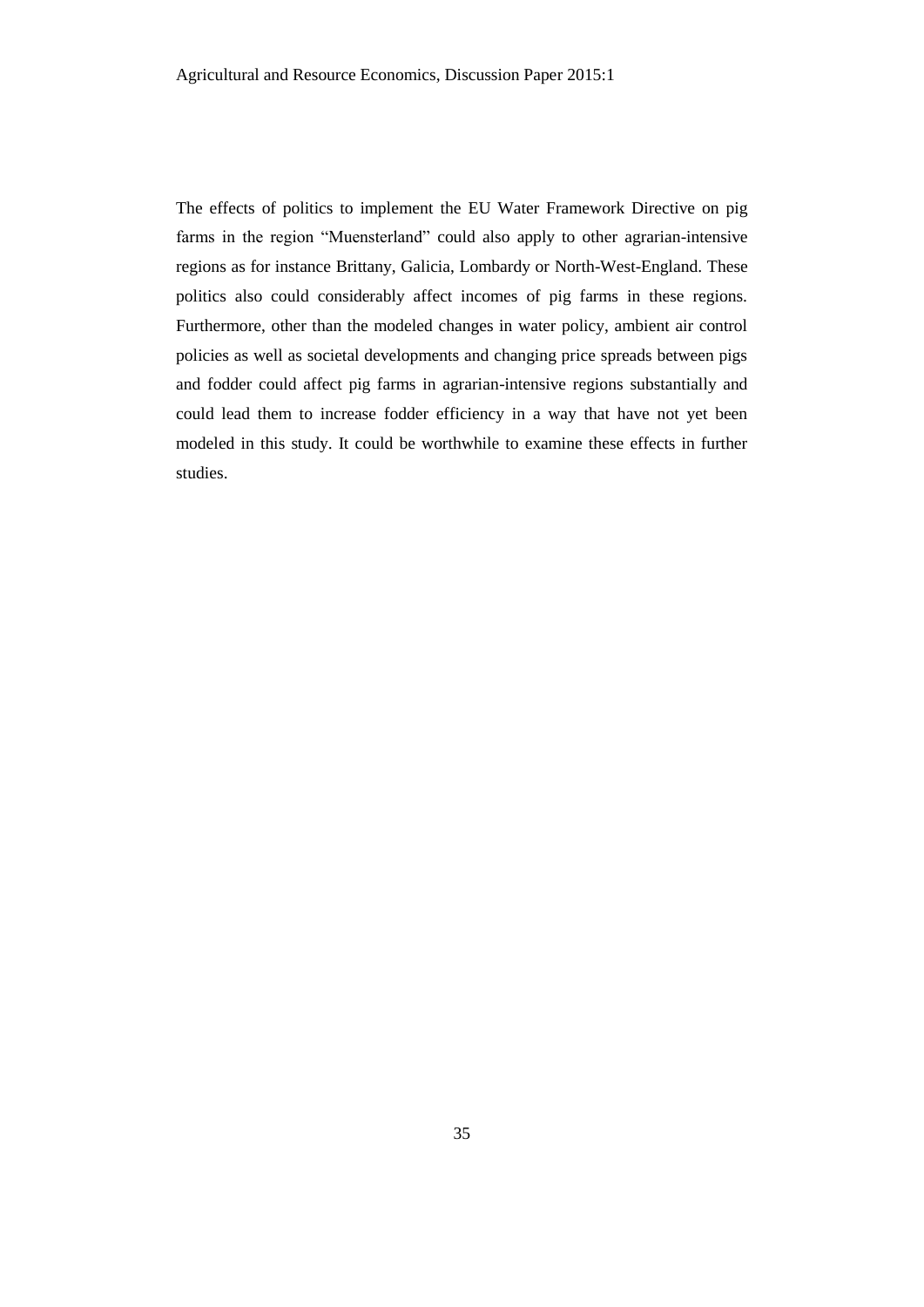#### **References**

- BALMANN, A.; LOTZE, H.; NOLEPPA, S. (1998): Agrarsektormodellierung auf der Basis 'typischer Be-triebe' - Teil 1: Eine Modellkonzeption für die neuen Bundesländer, *Agrarwirtschaft 47*, Heft 5, pp. 222 - S. 230.
- Baumann, R. A.; Hooijboer, A. E. J.; Vrijhoef, A.; Fraters, B.; Kotte, M.; Daatselaar, C. H. G.; Olsthoorn, C. S. M.; Bosma, J. N. (2012): Agricultural practice and water quality in the Netherlands in the period 1992-2010, Ed.: Ministry of Health, Welfare and Sport.
- BGBl (Bundesgesetzblatt 2007): DueV (Duengeverordnung, Fertilization Ordinance): Verordnung ueber die Anwendung von Duengemitteln, Bodenhilfsstoffen, Kultursubstraten und Pflanzenhilfsmitteln nach den Grundsätzen der guten fachlichen Praxis beim Duengen, in der Fassung der Bekanntmachung vom 27. Februar 2007 (BGBl. I S. 221), die zuletzt durch Artikel 18 des Gesetzes vom 31. Juli 2009 (BGBl. I S. 2585) geändert worden ist.
- BMU (Bundesministerium fuer Umwelt, Naturschutz und Reaktorsicherheit), BMELV (Bundesministerium fuer Ernährung, Landwirtschaft und Verbraucherschutz) (2012): Nitrates Report 2012. Joint report by the Federal Ministry for the Environment, Nature Conservation and Nuclear Safety and the Federal Ministry of Food, Agriculture and Consumer Protection, Bonn.
- Bund-Länder-Arbeitsgruppe zur Evaluierung der Duengeverordnung (2012a): Press release "Nährstoffueberschuesse abbauen: Bund-Länder-Arbeitsgruppe erarbeitet Duengungs-Empfehlungen. Vorschläge zur Weiterentwicklung der Duengeverordnung vorgelegt" vom 17. Dezember 2012.
- Bund-Länder-Arbeitsgruppe zur Evaluierung der Duengeverordnung (2012b): Evaluierung der Duengeverordnung – Ergebnisse und Optionen zur Weiterentwicklung. Abschlussbericht, Bericht im Auftrag des Bundesministeriums fuer Ernährung, Landwirtschaft und Verbraucherschutz, Braunschweig, November 2012.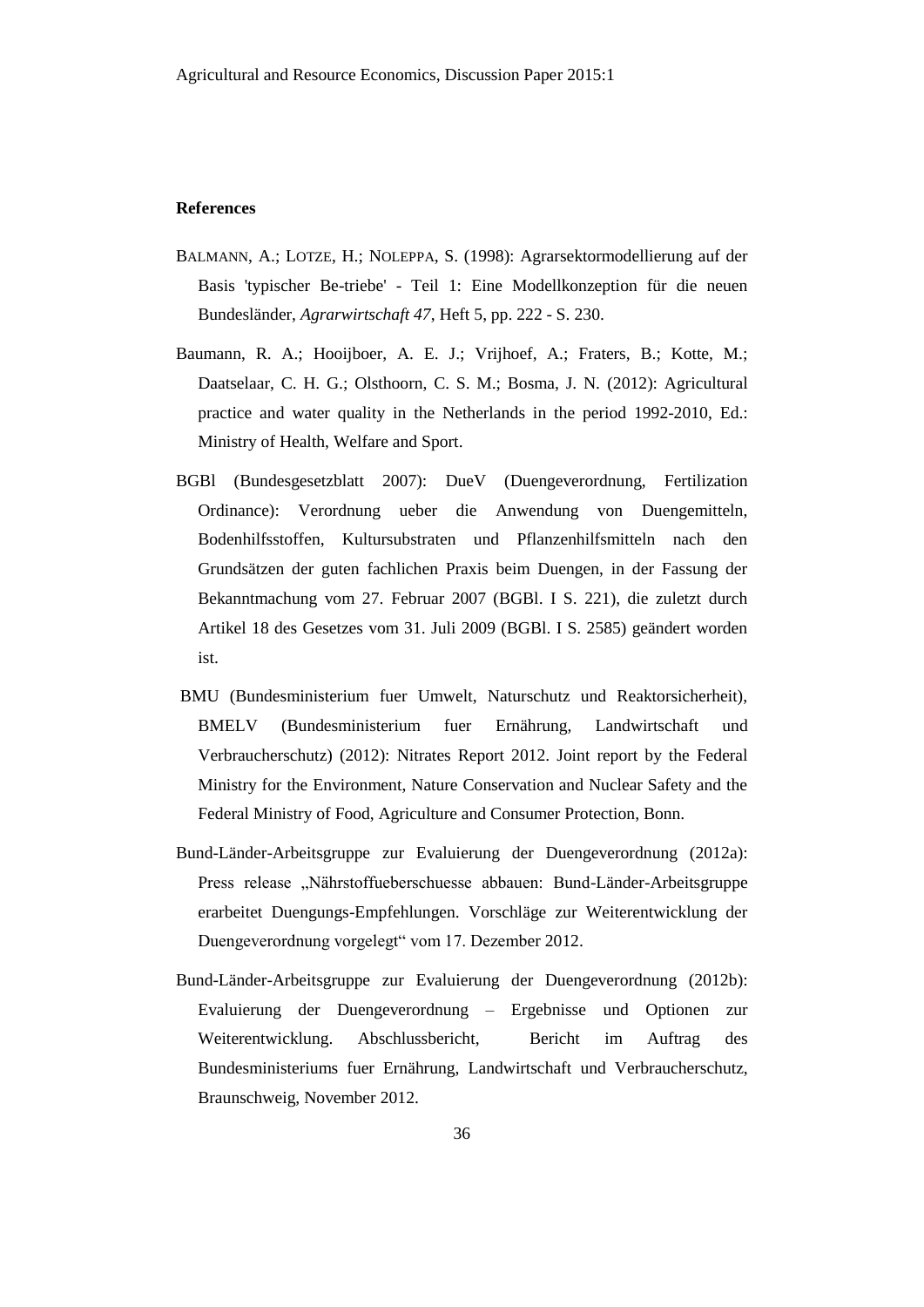- DAHLHOFF, A.; MATTHIAS, J. (2011): Was darf der Bau kosten?, in: *Landwirtschaftliches Wochenblatt Westfalen-Lippe*, 29/2011, S. 25-27.
- Deitmer, J. (2006): Entwicklungsperspektiven rindviehhaltender Betriebe in NRW, Dissertation at the agricultural facultry of the Rheinische Friedrich-Wilhelms-Universität zu Bonn, Bonn.
- DMK (DEUTSCHES MAISKOMITEE E.V., 2012): Karte zur Schweineviehdichte und zur Gesamtviehdichte auf Kreisebene, available under: http://www.maiskomitee.de/web/public/Fakten.aspx/Statistik/Deutschland/Mais anbau\_\_Viehbesatz, last call date: 20/12/12.
- Endres, A.(2007): Umweltökonomie: eine Einfuehrung, 3. Ed., Stuttgart.
- FAPRI-ISU (2011): Agricultural Outlook, Data tables, available under: [http://www.fapri.iastate.edu/outlook/2011/,](http://www.fapri.iastate.edu/outlook/2011/) last call date: 11/18/2012.
- Farwick, J.; berg, E. (2011): Aufrechterhaltung einer flächendeckenden Landbewirtschaftung in Nordrhein-Westfalen bei zunehmender Entkopplung, Landwirtschaftliche Fakultät der Universi-tät Bonn, Schriftenreihe des Lehrund Forschungsschwerpunktes USL, No. 165.
- Farwick, J.; Krämer, J. (2008): Auswirkungen möglicher Agrarpolitik-Szenarien auf landwirtschaftliche Betriebe in Nordrhein-Westfalen: Eine Simulation anhand typischer Betriebe, 48. Jahrestagung der GEWISOLA *"Risiken in der Agrar- und Ernährungswirtschaft und ihre Bewältigung"*, 24.-26. September 2008, Bonn.
- Garbert, J. (2013): Ökonomische Auswirkungen von Politiken zur Umsetzung der Wasserrahmenrichtlinie auf die Schweinehaltung im Münsterland, Dissertation at the agricultural facultry of the Rheinische Friedrich-Wilhelms-Universität zu Bonn, Bonn.
- Gawel, E.; Köck, W.; Kern, K.; Möckel, S.; Fälsch, M.; Völkner, T.; Holländer, R. (2011): Weiterentwicklung von Abwasserabgabe und Wasserentnahmeentgelten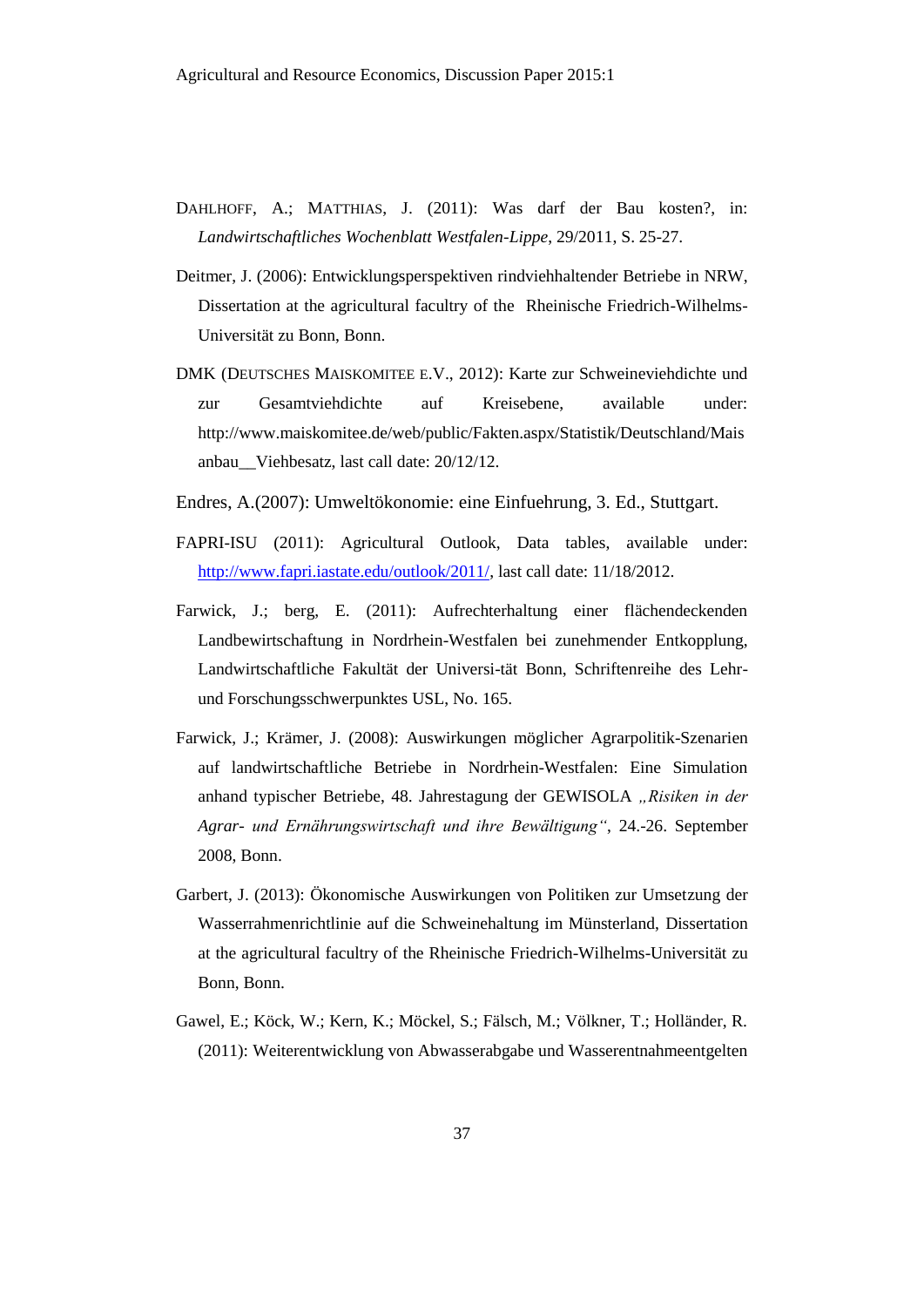zu einer umfassenden Wassernutzungsabgabe, final report (draft)in behalf of UBA, funding code (UFOPLAN) 370926201.

- Haas, G.; Bach, M.; Zerger, C. (2005): Landwirtschaftsbuertige Stickstoff- und Phosphor-Bilanzsalden. Nährstoffbilanzsalden der Landkreise Nordrhein-Westfalens, in: *LÖBF-Mitteilungen*, 2/05, p. 45-49.
- Hardaker, J.B.; Huirne, R.B.M.; Anderson, J.R.; Lien, G. (2004): Coping with Risk in Agriculture, 2. ed., Wallingford.
- Hemme, T. (2000): Ein Konzept zur international vergleichenden Analyse von Politik- und Technikfolgen in der Landwirtschaf, Landbauforschung Völkenrode, Sonderheft 215, FAL, Braunschweig, also Dissertation at the University of Göttingen.
- It.NRW (Information und Technik Nordrhein-Westfalen, Geschäftsbereich Statistik, 2008): Viehhaltungen und Viehbestände in Nordrhein-Westfalen am 3. März 2007 nach Bestandsgrößenklassen, Kennziffer CIII – 4j./07, Duesseldorf.
- It.NRW (Information und Technik Nordrhein-Westfalen, Geschäftsbereich Statistik, 2011): Viehhaltungen und Viehbestände in Nordrhein-Westfalen am 1. März 2010. Ergebnisse der Landwirtschaftszählung, Kennziffer C III – unreg./10, Duesseldorf.
- It.NRW (Information und Technik Nordrhein-Westfalen, Geschäftsbereich Statistik, 2012): Viehhaltungen und Viehbestände in Nordrhein-Westfalen am 1. März 2010 nach Bestandsgrößenklassen, Kennziffer CIII – unreg./10, Duesseldorf.
- Jacobs (2011, Landwirtschaftskammer NRW, department 31): Answer to an email request.
- Keusch, A. (2001): Modellierung ressourcenökonomischer Fragestellungen am Beispiel der Erosion im Gebiert des Baldeggersees, Dissertation at the Eidgenössischen Technischen Hochschule Zuerich, Zuerich.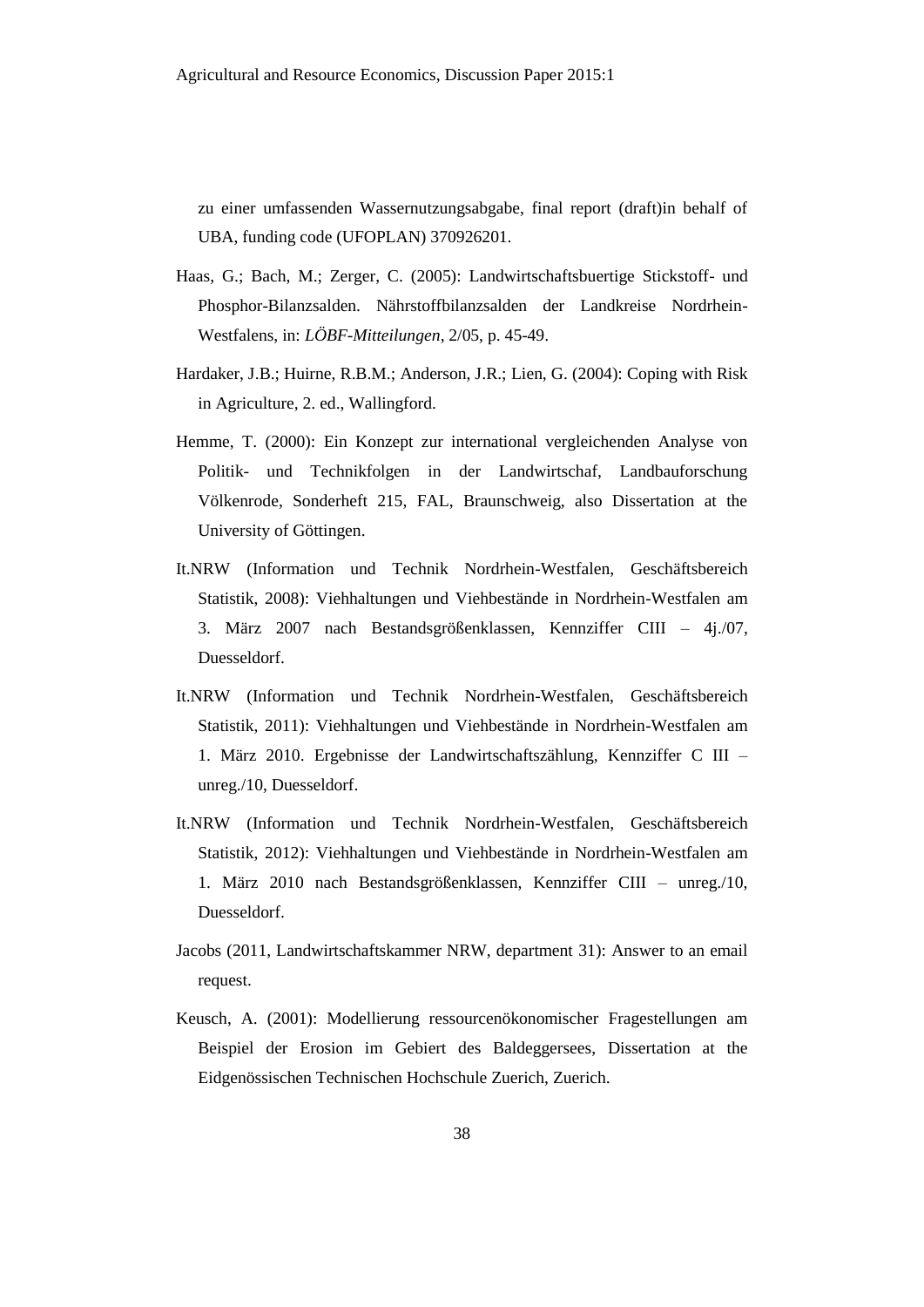- Kirchgeßner, M; Roth, F. X., Schwarz, F. J.; Stangl, G. I. (2011): Tierernährung. Leitfaden fuer Studium, Beratung und Praxis, 13. ed., Frankfurt a. M..
- KOWALEWSKY, H. H. (Landwirtschaftskammer Niedersachsen, Fachbereich Energie, Bauen, Technik, 2011): Separierte Gülle als dezentraler Input für Biogasanlagen, Vortrag im Landwirtschafts-zentrum Haus Düsse.
- KTBL (Kuratorium fuer Technik und Bauwesen in der Landwirtschaft e. V., 2010): KTBL-Datensammlung. Betriebsplanung Landwirtschaft 2010/11. Daten fuer die Betriebsplanung in der Landwirtschaft, 22. ed., Darmstadt.
- Laurenz, L. (2012): personal colloquy, March 2012.
- Lengers, B.; Britz, W. (2012): The choice of emission indicators in environmental policy design: an analysis of GHG abatement in different dairy farms based on a bio-economic model approach, *Review of Agricultural and Environmental Studies*, Iss. 93 (2), p. 117-144.
- LWK NRW(Landwirtschaftskammer NRW, 2010): Rechenmeister fuer die Schweinefuetterung, Neuauflage 2010, Muenster-Hiltrup.
- LWK NRW(LANDWIRTSCHAFTSKAMMER NRW, 2011a): Betriebszweigauswertung Schweinemast in Nordrhein-Westfalen Wj. 2010/2011, Referat Unternehmens- und Arbeitnehmerberatung.
- LWK NRW(LANDWIRTSCHAFTSKAMMER NRW, 2011b): Betriebszweigauswertung Ferkelerzeugung in Nordrhein-Westfalen Wj. 2010/2011, Referat Unternehmens- und Arbeitnehmerberatung.
- LWK NRW(Landwirtschaftskammer NRW, 2012a): Unternehmensergebnisse buchfuehrender Betriebe in Nordrhein-Westfalen 2010/2011, Muenster.
- LWK NRW(Landwirtschaftskammer NRW, 2012b): Fruchtfolge, available under: [http://www.landwirtschaftskammer.de/landwirtschaft/ackerbau/fruchtfolge/inde](http://www.landwirtschaftskammer.de/landwirtschaft/ackerbau/fruchtfolge/index.htm) [x.htm,](http://www.landwirtschaftskammer.de/landwirtschaft/ackerbau/fruchtfolge/index.htm) last call date: 10/31/2012.
- LWK NRW (LANDWIRTSCHAFTSKAMMER NRW, 2012C): Wie halte ich meine Futterkosten im Griff? Baulehrschau – Sondertag Schweinehaltung am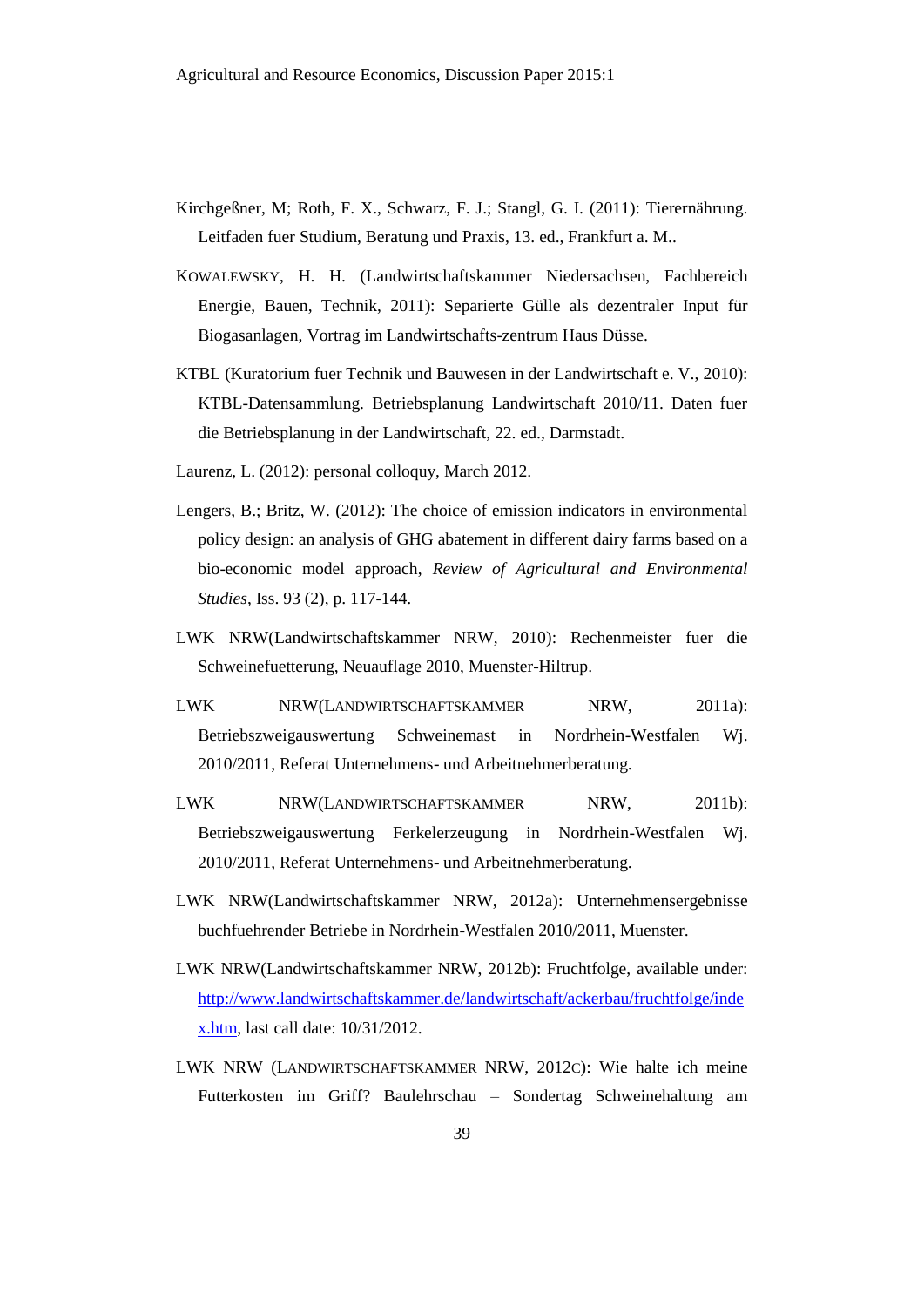05.01.2012 ab 10.00 Uhr auf Haus Düsse, Vor-träge von AVERBERG, U.; LEUER, S.; WALGERN, B., available under: http://www.landwirtschaftskammer.de/duesse/lehrschau/sondertage/2012-01- 05.htm, last call date: 30/12/2012.

- LWK NRW (LANDWIRTSCHAFTSKAMMER NORDRHEIN-WESTFALEN, REFERAT 24 – ENERGIE, BAUEN, TECHNIK -, 2013): Biogas in Nordrhein-Westfalen. Auswertung der Biogasanlagen-Betreiberdatenbank der Landwirtschaftskammer NRW, Stand 20.05.2013, available under: http://www.landwirtschaftskammer.de/landwirtschaft/technik/biogas/veroeffentl ichungen/biogas-in-nrw.htm, last call date: 24/11/2013.
- Mailitius, O.W. (1996): Die Entwicklung landwirtschaftlicher Betriebe im Talgebiet der Schweiz, Dissertation Zuerich.
- Matthias, J. (2011, Landwirtschaftskammer NRW): Biogaskleinanlagen bis 75 kW: Neue Rahmenbedingungen verändern Wirtschaftlichkeit, Vortrag im Rahmen der Fachveranstaltung: "Was bringt das neue EEG 2012? – Rahmenbedingungen für die Landwirtschaft" am 01.12.2012 im Landwirtschaftszentrum Haus Düsse.
- MUNLV (Ministerium fuer Umwelt und Naturschutz, Landwirtschaft und Verbraucherschutz des Landes Nordrehin-Westfalen, 2009): Bewirtschaftungsplan fuer die nordrhein-westfälischen Anteile von Rhein, Weser, Ems und Maas 2010-2015, Duesseldorf.
- MUNLV (Ministerium fuer Umwelt und Naturschutz, Landwirtschaft und Verbraucherschutz des Landes Nordrehin-Westfalen, 2013): Immissionsschutzrechtliche Anforderungen an Tierhaltungsanlagen, 19. Februar 2013, Duesseldorf.
- OECD (Ed.) (2007): Instrument Mixes Addressing Non-point Sources of Water Pollution, Paris, 14 th February 2007.
- Pau Vall, M.; Vidal, C. (Eurostat) (2011): Stickstoff in der Landwirtschaft, verfuegbar unter: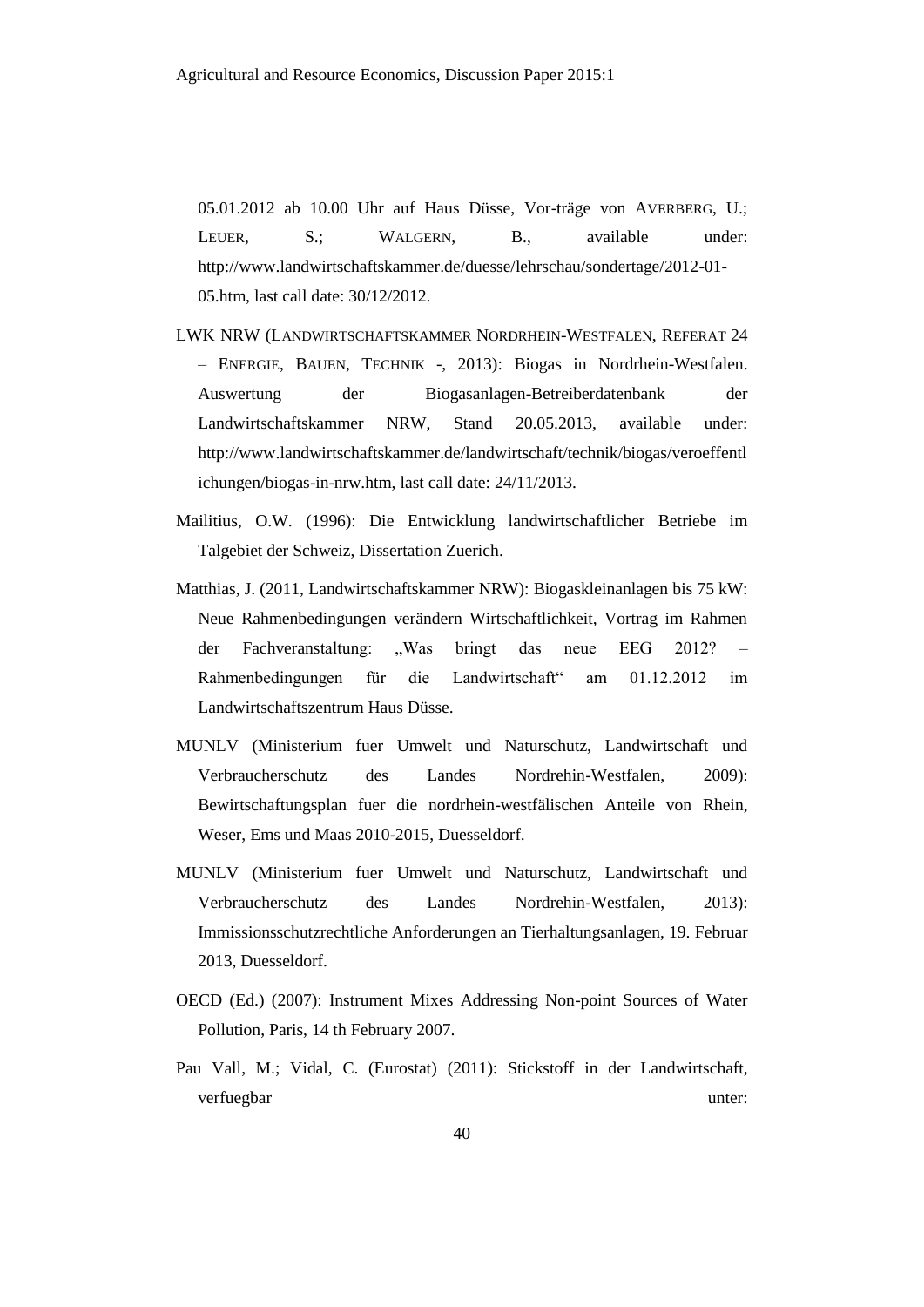[http://ec.europa.eu/agriculture/envir/report/de/nitro\\_de/report.htm,](http://ec.europa.eu/agriculture/envir/report/de/nitro_de/report.htm) last call date: 29/12/2011.

- SRU (Sachverständigenrat fuer Umweltfragen, 2004): Umweltgutachten 2004. Umweltpolitische Handlungsfähigkeit sichern, Baden-Baden.
- SRU(Sachverständigenrat fuer Umweltfragen, 2008): Umweltgutachten 2008. Umweltschutz im Zeichen des Klimawandels, Berlin.
- Statistisches Bundesamt (2012): Land- und Forstwirtschaft, Fischerei. Viehbestand und tierische Erzeugung 2011, Fachserie 3, Reihe 4, Wiesbaden.
- Steffen, G. und D. Born (1987): Betriebs- und Unternehmensfuehrung in der Landwirtschaft. Ulmer, Stuttgart.
- Stevering, M. H. A.; Groen, A. F.; Berentsen, P. B. M. (1994): The influence of environmelntal policies for dairy farms on dairy cattle breeding goals, *Livestock Production Science*, Iss. 40 (1994), p. 251-261.
- WBA (Wissenschaftlichen Beirat Agrarpolitik, nachhaltige Landbewirtschaftung und Entwicklung ländlicher Räume beim Bundesministerium fuer Verbraucherschutz, Ernährung und Landwirtschaft) (2005): Zukunft der Nutztierhaltung, Gutachten, Muenster.
- Wegener, J.; Theuvsen, L. (2010): Handlungsempfehlungen zur Minderung von stickstoffbedingten Treibhausgasemissionen in der Landwirtschaft, Studie im Auftrag des WWF Deutschland, Ber-lin.
- Wissenschaftlicher Beirat Bodenschutz beim BMU (2000): Wege zum vorsorgenden Bodenschutz. Fachliche Grundlagen und konzeptionelle Schritte fuer eine erweiterte Boden-Vorsorge, Bundesdrucksache 14/2834.
- Wissenschaftlicher Beirat fuer Duengungsfragen beim BMELV (2011): Nachhaltiger Umgang mit der begrenzten Ressource Phosphor durch Recycling und Erhöhung der Phosphoreffizienz der Duengung, Standpunkt verabschiedet am 22.02.2011, available under: